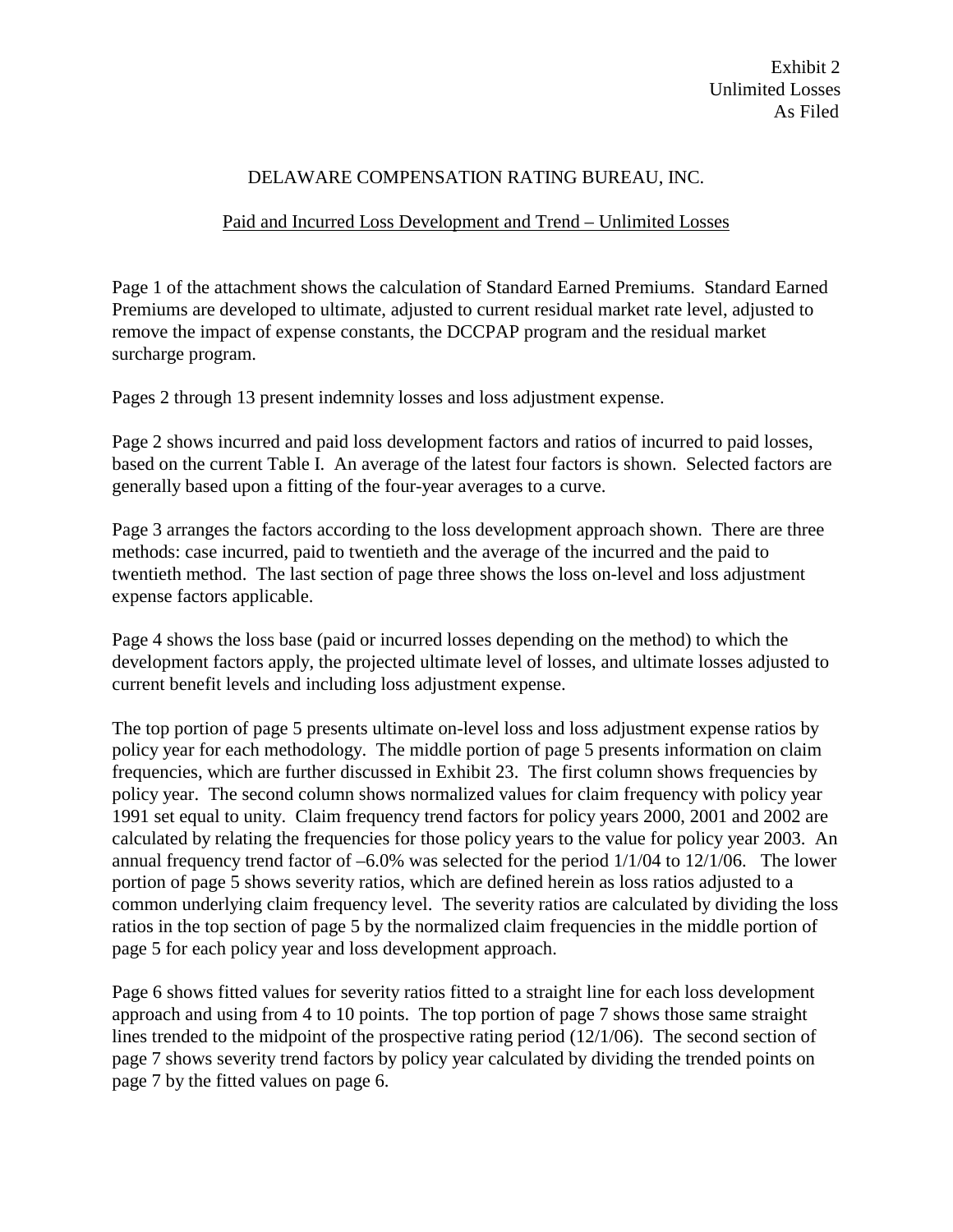Pages 8 and 9 present the analogous exponential severity trend factor calculation. Pages 10 and 11 show the loss ratio trend factors by policy year which are a product of the severity (pages 7 and 9) and frequency (page 5) trend factors which were previously calculated.

Pages 12 and 13 show averages of the four latest policy years trended to the midpoint of the prospective rating period (12/1/06) on a linear and exponential basis respectively.

Pages 14 through 25 show experience for medical loss and loss adjustment expense laid out the same way as pages 2 through 13 while pages 26 and 27 show a summary of annualized severity and loss ratio trend factors.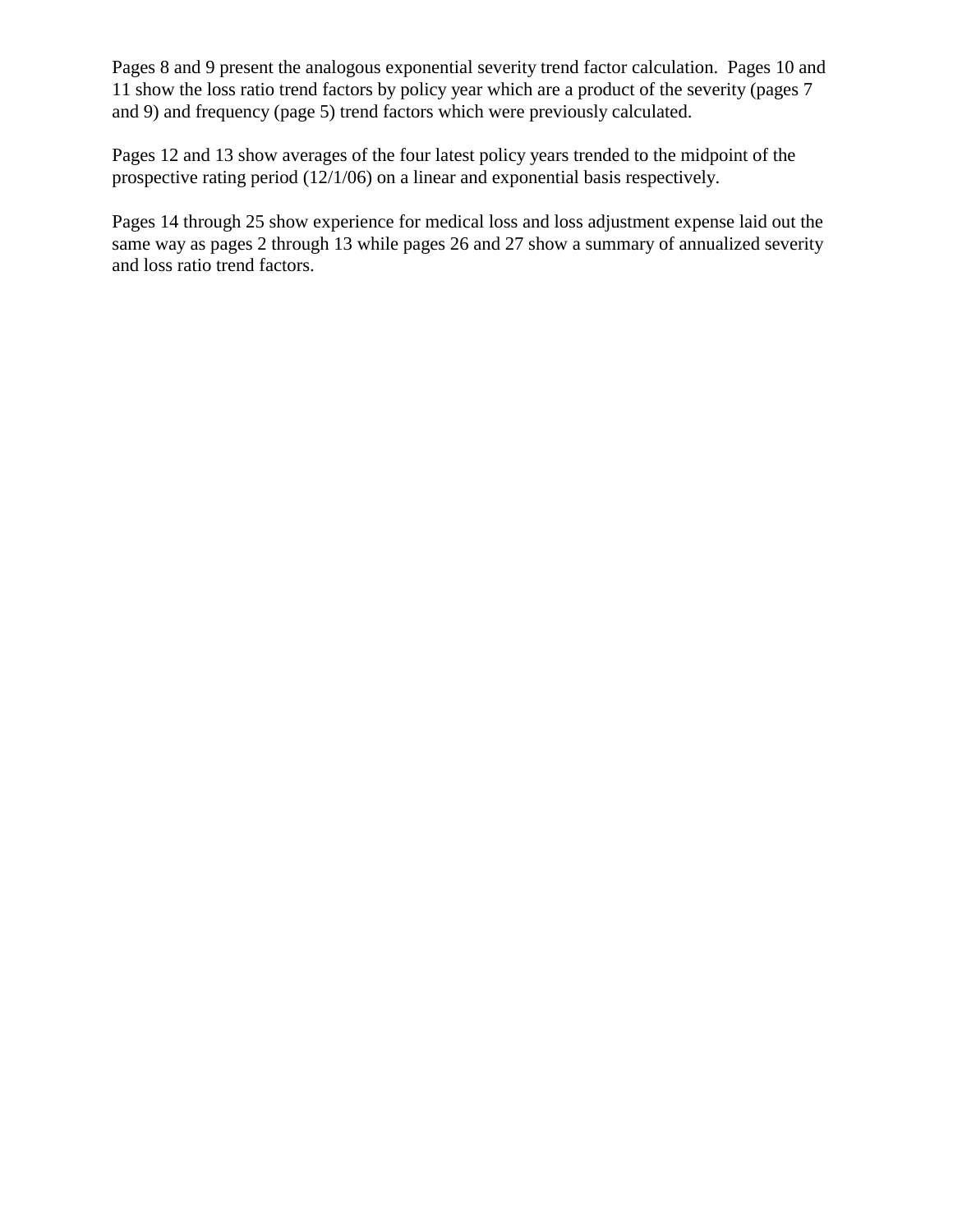| <b>PREMIUMS</b> |        | PDF        | PDF        | PDF        | PDF      | 4 Year      | Selected             |
|-----------------|--------|------------|------------|------------|----------|-------------|----------------------|
|                 |        | $00 - 01$  | $01 - 02$  | 02-03      | 03-04    | Average     | <b>PDF</b>           |
| Beyond          |        | 1.0018     | 1.0000     | 1.0046     | 0.9722   | 0.9947      | 1.0000               |
| 19-20           |        | 1.0000     | 1.0000     | 1.0001     | 1.0000   | 1.0000      | 1.0000               |
| $18 - 19$       |        | 0.9996     | 1.0000     | 1.0000     | 1.0000   | 0.9999      | 1.0000               |
| $17 - 18$       |        | 0.9956     | 1.0000     | 1.0000     | 1.0000   | 0.9989      | 1.0000               |
| $16 - 17$       |        | 0.9951     | 1.0000     | 1.0000     | 1.0000   | 0.9988      | 1.0000               |
| $15 - 16$       |        | 0.9998     | 1.0000     | 1.0000     | 1.0000   | 1.0000      | 1.0000               |
| $14 - 15$       |        | 1.0007     | 1.0000     | 1.0000     | 1.0000   | 1.0002      | 1.0000               |
| $13 - 14$       |        | 1.0000     | 1.0000     | 1.0000     | 1.0000   | 1.0000      | 1.0000               |
| $12 - 13$       |        |            |            |            |          |             |                      |
|                 |        | 0.9994     | 1.0001     | 1.0000     | 1.0001   | 0.9999      | 1.0000               |
| $11 - 12$       |        | 1.0001     | 1.0000     | 1.0003     | 1.0000   | 1.0001      | 1.0000               |
| $10 - 11$       |        | 1.0003     | 1.0003     | 1.0012     | 1.0001   | 1.0005      | 1.0000               |
| $9 - 10$        |        | 1.0009     | 1.0000     | 1.0000     | 1.0000   | 1.0002      | 1.0000               |
| $8 - 9$         |        | 1.0000     | 0.9997     | 1.0004     | 1.0002   | 1.0001      | 1.0000               |
| $7 - 8$         |        | 1.0003     | 0.9996     | 1.0001     | 0.9999   | 1.0000      | 1.0000               |
| $6 - 7$         |        | 1.0007     | 0.9993     | 1.0002     | 0.9999   | 1.0000      | 1.0000               |
| $5-6$           |        | 1.0009     | 0.9967     | 1.0004     | 1.0035   | 1.0004      | 1.0004               |
| $4 - 5$         |        | 1.0046     | 0.9936     | 1.0049     | 0.9956   | 0.9997      | 0.9997               |
| $3 - 4$         |        | 1.0065     | 1.0032     | 1.0000     | 0.9985   | 1.0021      | 1.0021               |
| $2 - 3$         |        | 1.0020     | 1.0004     | 1.0031     | 0.9953   | 1.0002      | 1.0002               |
| $1 - 2$         |        | 1.0235     | 1.0073     | 1.0179     | 0.9914   | 1.0100      | 1.0100               |
| <b>PREMIUMS</b> | Policy | Reported   | Cum PDF    | Ultimate   | On-Level | <b>ECRF</b> | <b>DCCPAP Factor</b> |
|                 | Year   | <b>SEP</b> |            | <b>SEP</b> | Factor   |             |                      |
| Beyond          | 1984   | 41263355   | 1.0000     | 41263355   | 1.7690   | 0.9892      | 1.0000               |
| 19-20           | 1985   | 54837691   | 1.0000     | 54837691   | 1.6569   | 0.9903      | 1.0000               |
| 18-19           | 1986   | 66238726   | 1.0000     | 66238726   | 1.5371   | 0.9906      | 1.0000               |
| $17 - 18$       | 1987   | 77277341   | 1.0000     | 77277341   | 1.4823   | 0.9916      | 1.0000               |
| 16-17           | 1988   | 86432611   | 1.0000     | 86432611   | 1.4542   | 0.9914      | 1.0000               |
| $15 - 16$       | 1989   | 92125296   | 1.0000     | 92125296   | 1.4476   | 0.9919      | 1.0000               |
| $14 - 15$       | 1990   | 86658687   | 1.0000     | 86658687   | 1.4476   | 0.9915      | 1.0037               |
| $13 - 14$       | 1991   | 84693870   | 1.0000     | 84693870   | 1.4476   | 0.9913      | 1.0083               |
| $12 - 13$       | 1992   | 80630065   | 1.0000     | 80630065   | 1.4476   | 0.9914      | 1.0137               |
| $11 - 12$       | 1993   | 81163012   | 1.0000     | 81163012   | 1.4476   | 0.9914      | 1.0144               |
| $10 - 11$       | 1994   | 78696683   | 1.0000     | 78696683   | 1.4866   | 0.9942      | 1.0129               |
| $9 - 10$        | 1995   | 74392224   | 1.0000     | 74392224   | 1.6140   | 0.9971      | 1.0112               |
| $8 - 9$         | 1996   | 80008766   | 1.0000     | 80008766   | 1.6185   | 0.9973      | 1.0131               |
| $7 - 8$         | 1997   | 83195542   | 1.0000     | 83195542   | 1.5400   | 0.9979      | 1.0081               |
| $6 - 7$         | 1998   | 89959327   | 1.0000     | 89959327   | 1.4213   | 0.9986      | 1.0001               |
| $5-6$           | 1999   | 83511955   | 1.0004     | 83545360   | 1.6377   | 0.9989      | 0.9959               |
| $4 - 5$         | 2000   | 86182732   | 1.0001     | 86191350   | 1.6148   | 0.9988      | 0.9929               |
| $3 - 4$         | 2001   | 92232862   | 1.0022     | 92435774   | 1.6999   | 0.9982      | 0.9956               |
| $2 - 3$         | 2002   | 113831879  | 1.0024     | 114105076  | 1.4214   | 0.9976      | 0.9983               |
| $1 - 2$         | 2003   | 127398109  | 1.0124     | 128977846  | 1.3333   | 0.9976      | 0.9983               |
| <b>PREMIUMS</b> | Policy | Other      | On-Level   |            |          |             |                      |
|                 | Year   |            | <b>SEP</b> |            |          |             |                      |
|                 | 1984   | 1.0000     | 72206530   |            |          |             |                      |
|                 | 1985   | 1.0000     | 89979223   |            |          |             |                      |
|                 | 1986   | 1.0000     | 100858480  |            |          |             |                      |
|                 | 1987   | 1.0000     | 113585998  |            |          |             |                      |
|                 | 1988   | 1.0000     | 124609366  |            |          |             |                      |
|                 | 1989   | 1.0000     | 132280358  |            |          |             |                      |
|                 | 1990   | 1.0000     | 124841024  |            |          |             |                      |
|                 | 1991   | 1.0000     | 122544952  |            |          |             |                      |
|                 | 1992   | 1.0000     | 117301603  |            |          |             |                      |
|                 | 1993   | 1.0000     | 118158477  |            |          |             |                      |
|                 | 1994   | 1.0000     | 117812368  |            |          |             |                      |
|                 | 1995   | 1.0000     | 121061723  |            |          |             |                      |
|                 | 1996   | 1.0000     | 130836347  |            |          |             |                      |
|                 | 1997   | 1.0000     | 128887682  |            |          |             |                      |
|                 | 1998   | 1.0000     | 127692957  |            |          |             |                      |
|                 |        |            |            |            |          |             |                      |
|                 | 1999   | 1.0000     | 136111378  |            |          |             |                      |
|                 | 2000   | 1.0000     | 138027769  |            |          |             |                      |
|                 | 2001   | 1.0000     | 156158601  |            |          |             |                      |
|                 | 2002   | 1.0000     | 161524642  |            |          |             |                      |
|                 | 2003   | 1.0000     | 171261802  |            |          |             |                      |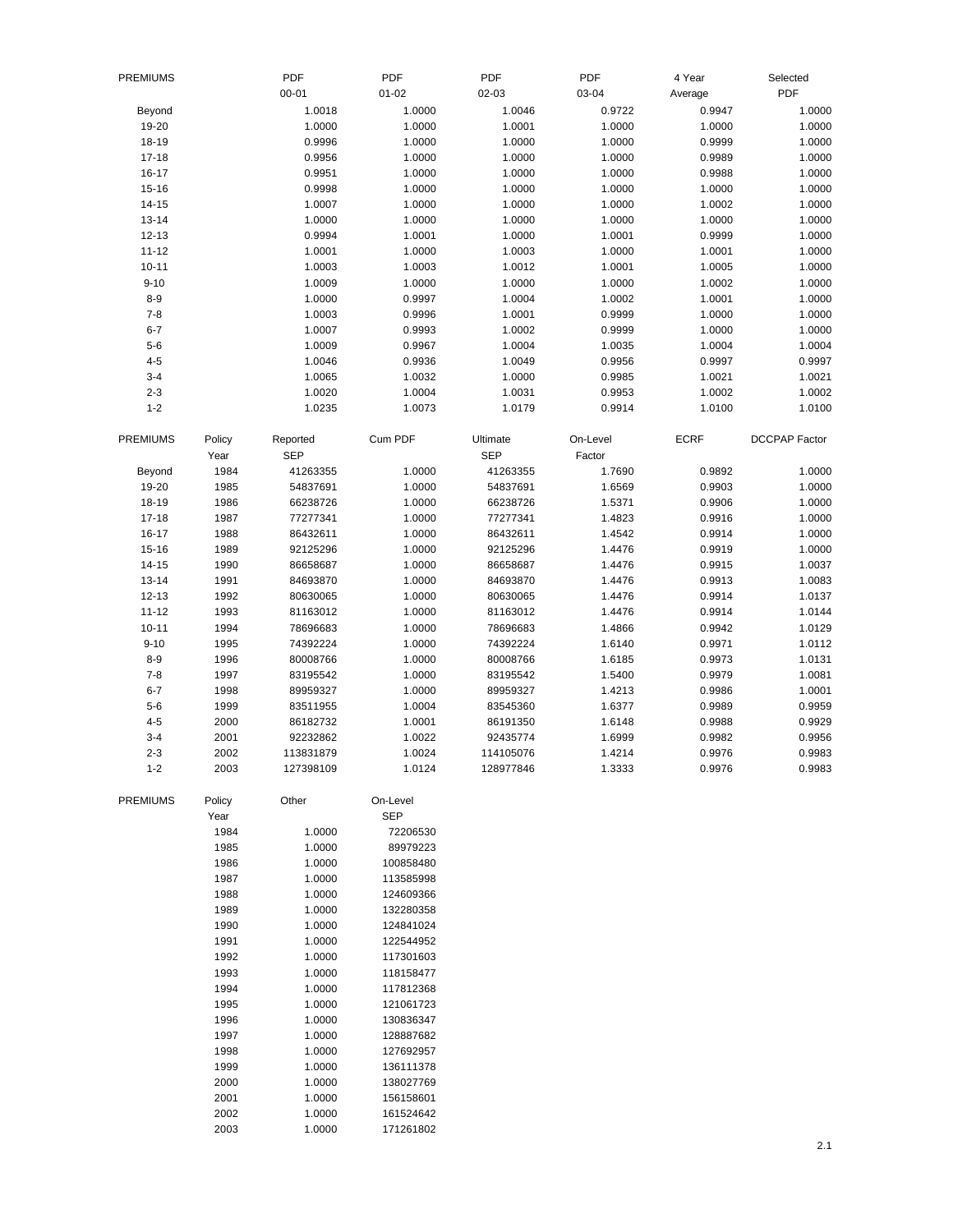| INDEMNITY              | Incurred         | Incurred         | Incurred         | Incurred         | Incurred         | Incurred            | Incurred         | Incurred         | 4 Year              | Selected             |
|------------------------|------------------|------------------|------------------|------------------|------------------|---------------------|------------------|------------------|---------------------|----------------------|
|                        | LDF<br>96-97     | LDF<br>97-98     | LDF<br>98-99     | LDF<br>99-00     | LDF<br>$00 - 01$ | LDF<br>$01 - 02$    | LDF<br>02-03     | LDF<br>03-04     | Average<br>LDF      | Incurred<br>LDF      |
|                        |                  |                  |                  |                  |                  |                     |                  |                  |                     |                      |
| Beyond                 | 0.9917           | 1.0184           | 1.0064           | 0.9998           | 1.0730           | 0.9813              | 0.9729           | 0.9623           | 0.9974              | 0.9974               |
| 19-20                  |                  | 1.0102           | 1.0093           | 0.9869           | 1.0090           | 0.9923              | 0.9990           | 1.0069           | 1.0018              | 1.0012               |
| 18-19                  | 1.0019           | 1.0129           | 0.9815           | 1.0056           | 0.9942           | 0.9991              | 1.0127           | 1.0032           | 1.0023              | 1.0020               |
| $17 - 18$              | 0.9715           | 1.0043           | 1.0023           | 1.0076           | 1.0004           | 0.9957              | 1.0051           | 0.9998           | 1.0003              | 1.0029               |
| $16 - 17$              | 0.9895           | 0.9896           | 1.0134           | 0.9926           | 1.0350           | 0.9960              | 1.0104           | 1.0059           | 1.0118              | 1.0038               |
| $15 - 16$              | 0.9884<br>0.9944 | 0.9997           | 1.0037           | 1.0060           | 1.0189           | 0.9997<br>1.0027    | 1.0021<br>1.0084 | 0.9985           | 1.0048<br>1.0068    | 1.0049<br>1.0061     |
| $14 - 15$<br>$13 - 14$ | 1.0291           | 0.9695<br>0.9937 | 0.9858<br>1.0028 | 0.9953<br>1.0071 | 1.0097<br>0.9981 | 1.0028              | 0.9876           | 1.0062<br>1.0135 | 1.0005              | 1.0074               |
| $12 - 13$              | 1.0111           | 1.0014           | 1.0065           | 1.0009           | 1.0020           | 1.0227              | 1.0211           | 1.0061           | 1.0130              | 1.0089               |
| $11 - 12$              | 1.0018           | 1.0058           | 1.0058           | 1.0069           | 1.0207           | 1.0121              | 1.0194           | 1.0094           | 1.0154              | 1.0105               |
| $10 - 11$              | 1.0054           | 0.9909           | 1.0010           | 0.9979           | 1.0297           | 1.0085              | 1.0011           | 1.0159           | 1.0138              | 1.0124               |
| $9 - 10$               | 1.0141           | 1.0122           | 1.0139           | 1.0049           | 1.0041           | 1.0163              | 1.0091           | 1.0219           | 1.0129              | 1.0146               |
| $8 - 9$                | 1.0044           | 1.0007           | 0.9856           | 1.0134           | 1.0001           | 1.0038              | 0.9907           | 1.0157           | 1.0026              | 1.0172               |
| $7 - 8$                | 1.0011           | 0.9865           | 0.9982           | 1.0367           | 0.9960           | 1.0001              | 1.0173           | 1.0149           | 1.0071              | 1.0205               |
| $6 - 7$                | 1.0074           | 1.0022           | 0.9935           | 1.0227           | 1.0100           | 1.0255              | 1.0108           | 1.0841           | 1.0326              | 1.0247               |
| $5-6$                  | 1.0115           | 1.0382           | 1.0378           | 1.0368           | 1.0082           | 1.0207              | 1.1069           | 1.0365           | 1.0431              | 1.0308               |
| $4 - 5$                | 1.0108           | 0.9943           | 1.0039           | 1.0201           | 1.0117           | 1.0236              | 1.0793           | 1.0854           | 1.0500              | 1.0419               |
| $3 - 4$                | 1.0412           | 1.0445           | 1.0070           | 1.0560           | 1.0209           | 1.0687              | 1.0240           | 1.1175           | 1.0578              | 1.0687               |
| $2 - 3$                | 1.0553           | 1.0864           | 1.1001           | 1.1466           | 1.0948           | 1.2299              | 1.1427           | 1.1985           | 1.1665              | 1.1646               |
| $1 - 2$                | 1.2383           | 1.3589           | 1.2843           | 1.2122           | 1.2706           | 1.4229              | 1.4369           | 1.2687           | 1.3498              | 1.3498               |
|                        |                  |                  |                  |                  |                  |                     |                  |                  |                     |                      |
| INDEMNITY              | Paid             | Paid<br>LDF      | Paid<br>LDF      | Paid<br>LDF      | Paid             | Paid                | Paid             | Paid             | 4 Year              | Selected             |
|                        | LDF              | 97-98            | 98-99            | 99-00            | LDF<br>$00 - 01$ | LDF                 | LDF              | LDF              | Average<br>LDF      | Paid<br>LDF          |
| 19-20                  | 96-97            | 1.0085           | 1.0140           | 1.0121           | 1.0120           | $01 - 02$<br>1.0045 | 02-03<br>1.0045  | 03-04<br>1.0040  | 1.0063              | 1.0075               |
| 18-19                  | 1.0034           | 1.0224           | 1.0169           | 1.0104           | 1.0090           | 1.0129              | 1.0160           | 1.0005           | 1.0096              | 1.0078               |
| $17 - 18$              | 1.0133           | 1.0059           | 1.0087           | 1.0094           | 1.0071           | 1.0061              | 1.0126           | 1.0127           | 1.0096              | 1.0081               |
| $16 - 17$              | 1.0055           | 1.0073           | 1.0071           | 1.0134           | 1.0057           | 1.0072              | 1.0070           | 1.0080           | 1.0070              | 1.0085               |
|                        | 1.0138           |                  |                  |                  |                  | 1.0096              | 1.0114           | 1.0087           | 1.0096              | 1.0090               |
| $15 - 16$<br>$14 - 15$ | 1.0100           | 1.0119<br>1.0076 | 1.0101<br>1.0108 | 1.0153<br>1.0121 | 1.0088<br>1.0095 | 1.0065              | 1.0050           | 1.0066           | 1.0069              | 1.0096               |
| $13 - 14$              | 1.0117           | 1.0146           | 1.0109           | 1.0203           | 1.0057           | 1.0163              | 1.0052           | 1.0085           | 1.0089              | 1.0105               |
| $12 - 13$              | 1.0160           | 1.0143           | 1.0104           | 1.0069           | 1.0092           | 1.0157              | 1.0183           | 1.0062           | 1.0124              | 1.0116               |
| $11 - 12$              | 1.0253           | 1.0105           | 1.0118           | 1.0063           | 1.0150           | 1.0047              | 1.0227           | 1.0302           | 1.0182              | 1.0132               |
| $10 - 11$              | 1.0154           | 1.0135           | 1.0203           | 1.0196           | 1.0074           | 1.0117              | 1.0075           | 1.0243           | 1.0127              | 1.0153               |
| $9 - 10$               | 1.0227           | 1.0304           | 1.0173           | 1.0156           | 1.0155           | 1.0127              | 1.0323           | 1.0097           | 1.0176              | 1.0184               |
| $8 - 9$                | 1.0181           | 1.0298           | 1.0277           | 1.0202           | 1.0255           | 1.0184              | 1.0302           | 1.0171           | 1.0228              | 1.0228               |
| $7 - 8$                | 1.0358           | 1.0324           | 1.0262           | 1.0173           | 1.0426           | 1.0334              | 1.0225           | 1.0275           | 1.0315              | 1.0296               |
| $6 - 7$                | 1.0467           | 1.0384           | 1.0531           | 1.0534           | 1.0229           | 1.0337              | 1.0313           | 1.0549           | 1.0357              | 1.0406               |
| $5-6$                  | 1.0627           | 1.0700           | 1.0652           | 1.0435           | 1.0361           | 1.0869              | 1.0943           | 1.0538           | 1.0678              | 1.0595               |
| $4 - 5$                | 1.0913           | 1.0958           | 1.0883           | 1.0860           | 1.0889           | 1.0690              | 1.1027           | 1.0943           | 1.0887              | 1.0955               |
| $3 - 4$                | 1.1999           | 1.1846           | 1.1488           | 1.1673           | 1.1636           | 1.1256              | 1.1758           | 1.2447           | 1.1774              | 1.1751               |
| $2 - 3$                | 1.3884           | 1.3738           | 1.3102           | 1.3741           | 1.3587           | 1.4234              | 1.3738           | 1.4171           | 1.3933              | 1.3935               |
| $1 - 2$                | 1.8261           | 1.8376           | 1.7773           | 1.7927           | 1.7991           | 1.9410              | 2.0449           | 2.0591           | 1.9610              | 1.9610               |
|                        |                  |                  |                  |                  |                  |                     |                  |                  |                     |                      |
| <b>INDEMNITY</b>       | Pd-Incur<br>LDF  | Pd-Incur<br>LDF  | Pd-Incur<br>LDF  | Pd-Incur<br>LDF  | Pd-Incur<br>LDF  | Pd-Incur<br>LDF     | Pd-Incur<br>LDF  | Pd-Incur<br>LDF  | Average<br>Pd-Incur | Selected<br>Pd-Incur |
|                        | 96-97            | 97-98            | 98-99            | 99-00            | $00 - 01$        | $01 - 02$           | 02-03            | 03-04            | LDF                 | LDF                  |
| 19-20                  |                  | 1.0534           | 1.1084           | 1.0551           | 1.1326           | 1.0383              | 1.0816           | 1.0846           | 1.0843              | 1.0843               |
| 18-19                  | 1.0464           | 1.1229           | 1.0865           | 1.1166           | 1.0557           | 1.0878              | 1.0940           | 1.0488           | 1.0716              | 1.0716               |
| $17 - 18$              | 1.1232           | 1.1135           | 1.1199           | 1.0748           | 1.0966           | 1.0949              | 1.0542           | 1.1038           | 1.0874              | 1.0874               |
| $16 - 17$              | 1.1149           | 1.1255           | 1.0741           | 1.1034           | 1.1058           | 1.0720              | 1.1122           | 1.0422           | 1.0831              | 1.0831               |
| $15 - 16$              | 1.1530           | 1.0824           | 1.1224           | 1.0795           | 1.0857           | 1.0993              | 1.0507           | 1.0650           | 1.0752              | 1.0752               |
| 14-15                  | 1.0811           | 1.1450           | 1.0842           | 1.0758           | 1.1101           | 1.0600              | 1.0723           | 1.0500           | 1.0731              | 1.0731               |
| $13 - 14$              | 1.1763           | 1.1160           | 1.0914           | 1.1130           | 1.0632           | 1.0727              | 1.0430           | 1.0541           | 1.0583              | 1.0583               |
| $12 - 13$              | 1.1411           | 1.1040           | 1.1163           | 1.0656           | 1.0795           | 1.0831              | 1.0615           | 1.0735           | 1.0744              | 1.0744               |
| $11 - 12$              | 1.1304           | 1.1207           | 1.0767           | 1.0896           | 1.0749           | 1.0925              | 1.0936           | 1.0898           | 1.0877              | 1.0877               |
| $10 - 11$              | 1.1314           | 1.0849           | 1.1038           | 1.0742           | 1.0875           | 1.0840              | 1.0734           | 1.1083           | 1.0883              | 1.0883               |
| $9 - 10$               | 1.1198           | 1.1362           | 1.0940           | 1.0766           | 1.0915           | 1.0998              | 1.1291           | 1.0686           | 1.0973              | 1.0973               |
| $8-9$                  | 1.1433           | 1.1110           | 1.0997           | 1.1035           | 1.1092           | 1.1300              | 1.0775           | 1.1148           | 1.1079              | 1.1079               |
| $7 - 8$                | 1.1513           | 1.1520           | 1.1156           | 1.1268           | 1.1737           | 1.1230              | 1.1248           | 1.1360           | 1.1394              | 1.1394               |
| $6 - 7$                | 1.2223           | 1.1604           | 1.1475           | 1.2326           | 1.1486           | 1.1350              | 1.1559           | 1.2831           | 1.1807              | 1.1807               |
| $5-6$                  | 1.2305           | 1.2358           | 1.2823           | 1.2381           | 1.1467           | 1.2339              | 1.2831           | 1.2058           | 1.2174              | 1.2174               |
| $4 - 5$                | 1.2990           | 1.3651           | 1.2969           | 1.2506           | 1.3152           | 1.2520              | 1.2871           | 1.3068           | 1.2903              | 1.2903               |
| $3 - 4$                | 1.6474           | 1.5305           | 1.4110           | 1.5262           | 1.4288           | 1.3366              | 1.4150           | 1.6235           | 1.4510              | 1.4510               |
| $2 - 3$                | 2.0332           | 1.9241           | 1.8940           | 1.9113           | 1.7015           | 1.9666              | 2.0368           | 2.0880           | 1.9482              | 1.9482               |
| $1 - 2$                | 3.2340           | 3.1603           | 2.9610           | 2.7398           | 2.8804           | 3.4807              | 3.5946           | 3.4331           | 3.3472              | 3.3472               |
|                        |                  |                  |                  |                  |                  |                     |                  |                  |                     |                      |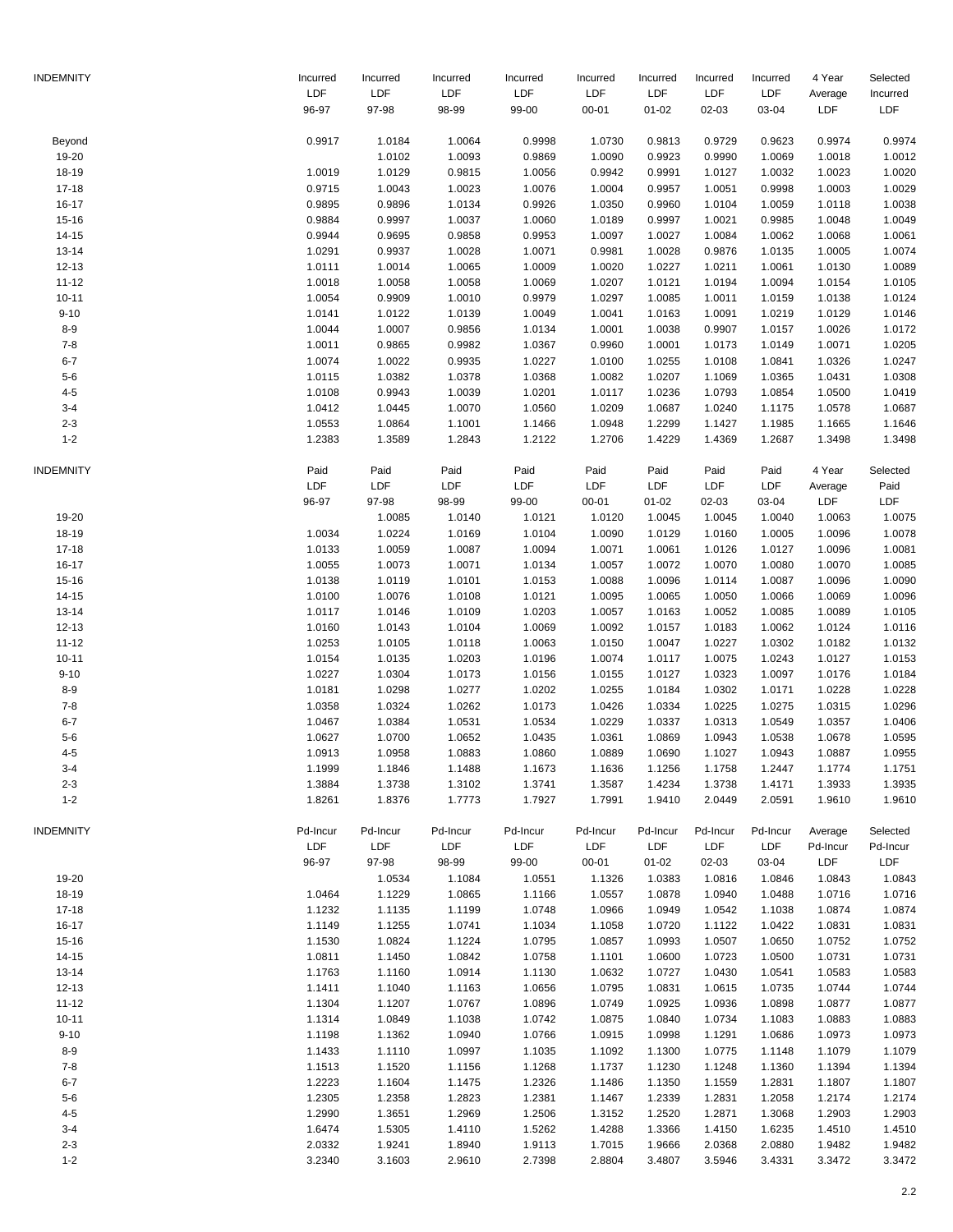| <b>INDEMNITY</b>   |              |                  | Paid             |
|--------------------|--------------|------------------|------------------|
|                    | Policy       | Incurred         | to 20th          |
|                    | Year         | LDF              | LDF              |
| Beyond             | 1984         | 0.9974           | 0.9974           |
| 19-20              | 1985         | 1.0012           | 1.0843           |
| 18-19              | 1986         | 1.0020           | 1.0078           |
| $17 - 18$<br>16-17 | 1987<br>1988 | 1.0029<br>1.0038 | 1.0081<br>1.0085 |
| 15-16              | 1989         | 1.0049           | 1.0090           |
| 14-15              | 1990         | 1.0061           | 1.0096           |
| $13 - 14$          | 1991         | 1.0074           | 1.0105           |
| $12 - 13$          | 1992         | 1.0089           | 1.0116           |
| $11 - 12$          | 1993         | 1.0105           | 1.0132           |
| $10 - 11$          | 1994         | 1.0124           | 1.0153           |
| $9 - 10$           | 1995         | 1.0146           | 1.0184           |
| 8-9                | 1996         | 1.0172           | 1.0228           |
| $7 - 8$            | 1997         | 1.0205           | 1.0296           |
| $6 - 7$            | 1998         | 1.0247           | 1.0406           |
| $5-6$<br>$4 - 5$   | 1999<br>2000 | 1.0308<br>1.0419 | 1.0595<br>1.0955 |
| $3 - 4$            | 2001         | 1.0687           | 1.1751           |
| $2 - 3$            | 2002         | 1.1646           | 1.3935           |
| $1 - 2$            | 2003         | 1.3498           | 1.9610           |
|                    |              |                  |                  |
| <b>INDEMNITY</b>   |              |                  | Paid             |
|                    | Policy       | Incurred         | to 20th          |
|                    | Year         | Cum LDF          | Cum LDF          |
| Beyond             | 1984         | 0.9974           | 0.9974           |
| 19-20              | 1985         | 0.9986           | 1.0815           |
| 18-19              | 1986         | 1.0006           | 1.0899           |
| 17-18<br>16-17     | 1987<br>1988 | 1.0035<br>1.0073 | 1.0987<br>1.1081 |
| 15-16              | 1989         | 1.0122           | 1.1181           |
| 14-15              | 1990         | 1.0184           | 1.1288           |
| $13 - 14$          | 1991         | 1.0260           | 1.1406           |
| $12 - 13$          | 1992         | 1.0351           | 1.1539           |
| 11-12              | 1993         | 1.0460           | 1.1691           |
| 10-11              | 1994         | 1.0589           | 1.1870           |
| $9 - 10$           | 1995         | 1.0744           | 1.2088           |
| 8-9                | 1996         | 1.0929           | 1.2364           |
| $7 - 8$            | 1997         | 1.1153           | 1.2730           |
| 6-7                | 1998         | 1.1428           | 1.3247           |
| $5-6$<br>$4 - 5$   | 1999<br>2000 | 1.1780<br>1.2274 | 1.4035<br>1.5375 |
| 3-4                | 2001         | 1.3117           | 1.8067           |
| $2 - 3$            | 2002         | 1.5276           | 2.5177           |
| $1 - 2$            | 2003         | 2.0620           | 4.9372           |
|                    |              |                  |                  |
| <b>INDEMNITY</b>   |              | Benefit          | LAE              |
|                    | Policy       | Level            |                  |
|                    | Year         | Factor           |                  |
| Beyond             | 1984         | 1.4184           | 1.1182           |
| 19-20<br>18-19     | 1985         | 1.4054<br>1.3947 | 1.1182<br>1.1182 |
| $17 - 18$          | 1986<br>1987 | 1.3866           | 1.1182           |
| 16-17              | 1988         | 1.3661           | 1.1182           |
| 15-16              | 1989         | 1.3388           | 1.1182           |
| 14-15              | 1990         | 1.3141           | 1.1182           |
| 13-14              | 1991         | 1.2983           | 1.1182           |
| 12-13              | 1992         | 1.2821           | 1.1182           |
| 11-12              | 1993         | 1.2628           | 1.1182           |
| $10 - 11$          | 1994         | 1.2470           | 1.1182           |
| $9 - 10$           | 1995         | 1.2267           | 1.1182           |
| $8-9$              | 1996         | 1.2024           | 1.1182           |
| $7 - 8$<br>$6 - 7$ | 1997<br>1998 | 1.1793<br>1.1539 | 1.1182<br>1.1182 |
| $5 - 6$            | 1999         | 1.1269           | 1.1182           |
| $4 - 5$            | 2000         | 1.0991           | 1.1182           |
| $3 - 4$            | 2001         | 1.0736           | 1.1182           |
| $2 - 3$            | 2002         | 1.0494           | 1.1182           |
| $1 - 2$            | 2003         | 1.0240           | 1.1182           |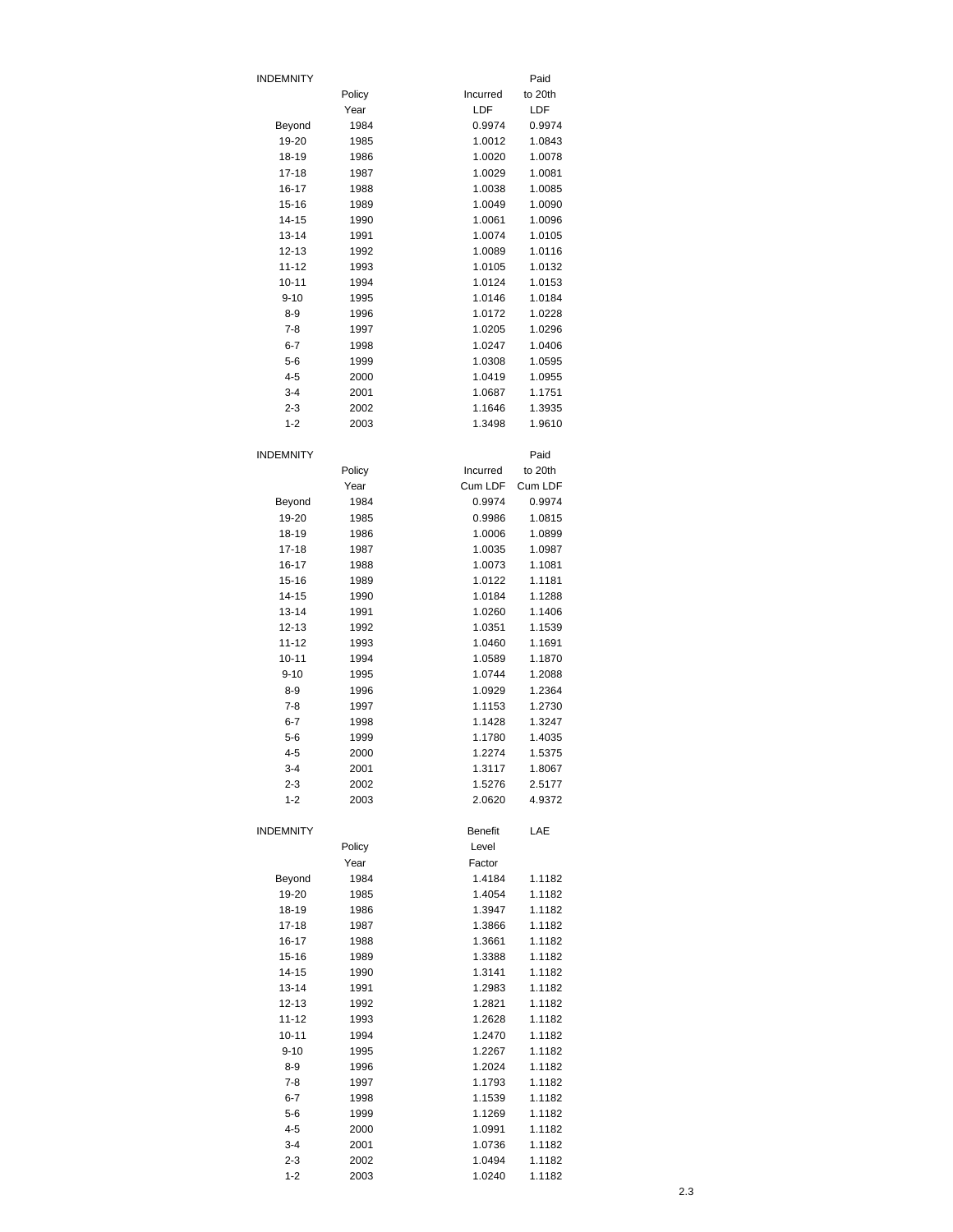| INDEMNITY          |              |                      |                      | Paid                 |
|--------------------|--------------|----------------------|----------------------|----------------------|
|                    | Policy       | Incurred             | Incurred             | to 20th              |
|                    | Year         | Pension Adj.         | Base                 | Base                 |
| Beyond             | 1984         | 8440                 | 17300652             | 17300652             |
| 19-20              | 1985         | 13076<br>32324       | 21102056             | 20117221             |
| 18-19<br>17-18     | 1986<br>1987 | 0                    | 23350276<br>25506146 | 21395103<br>24667737 |
| 16-17              | 1988         | 10996                | 23769449             | 22501648             |
| 15-16              | 1989         | 13779                | 26068308             | 24975972             |
| 14-15              | 1990         | 4645                 | 25291014             | 24192981             |
| $13 - 14$          | 1991         | 11939                | 25395873             | 23793315             |
| 12-13              | 1992         | 2187                 | 25087676             | 23714274             |
| $11 - 12$          | 1993         | 14848                | 27122986             | 25055132             |
| $10 - 11$          | 1994         | 0                    | 21574216             | 20384686             |
| $9 - 10$           | 1995         | 0                    | 24197938             | 22077429             |
| 8-9                | 1996         | 12526                | 27002294             | 24412883             |
| $7 - 8$            | 1997         | 11320                | 25805356             | 21205521             |
| 6-7                | 1998         | 38055                | 22893584             | 19975475             |
| $5 - 6$            | 1999         | 23119                | 28910836             | 24189915             |
| $4 - 5$<br>$3 - 4$ | 2000<br>2001 | 790<br>10530         | 33152566<br>29192277 | 25416138<br>19805565 |
| 2-3                | 2002         | -23427               | 28843351             | 17313245             |
| $1 - 2$            | 2003         | 9243                 | 21783237             | 8691486              |
|                    |              |                      |                      |                      |
| INDEMNITY          |              | Proj Ult             | Proj Ult             | Proj Ult             |
|                    | Policy       | Incurred             | Incurred             | Incurred             |
|                    | Year         | (Avg Pd & Inc)       | (Incur)              | (Pd-20)              |
| Beyond             | 1984         | 17255670             | 17255670             | 17255670             |
| 19-20              | 1985         | 21414644             | 21072513             | 21756775             |
| 18-19              | 1986         | 23341404             | 23364286             | 23318523             |
| 17-18              | 1987         | 26348930             | 25595418             | 27102443             |
| 16-17              | 1988         | 24438521             | 23942966             | 24934076             |
| 15-16<br>14-15     | 1989<br>1990 | 27155988<br>26532703 | 26386341<br>25756369 | 27925634<br>27309037 |
| 13-14              | 1991         | 26597410             | 26056166             | 27138655             |
| 12-13              | 1992         | 26666077             | 25968253             | 27363901             |
| $11 - 12$          | 1993         | 28831299             | 28370643             | 29291955             |
| $10 - 11$          | 1994         | 23520780             | 22844937             | 24196622             |
| $9 - 10$           | 1995         | 26342730             | 25998265             | 26687196             |
| 8-9                | 1996         | 29847448             | 29510807             | 30184089             |
| 7-8                | 1997         | 27887671             | 28780714             | 26994628             |
| $6 - 7$            | 1998         | 26312150             | 26162788             | 26461512             |
| 5-6                | 1999         | 34003755             | 34056965             | 33950546             |
| 4-5                | 2000         | 39884386             | 40691460             | 39077312             |
| $3 - 4$            | 2001         | 37037112             | 38291510             | 35782714             |
| 2-3                | 2002         | 43825330             | 44061103             | 43589557             |
| $1 - 2$            | 2003         | 43914320             | 44917035             | 42911605             |
| <b>INDEMNITY</b>   |              | Adjusted             | Adjusted             | Adjusted             |
|                    | Policy       | Incurred             | Incurred             | Incurred             |
|                    | Year         | (Avg Pd & Inc)       | (Incur)              | (Pd-20)              |
| Beyond             | 1984         | 27368440             | 27368440             | 27368440             |
| 19-20              | 1985         | 33653505             | 33115840             | 34191169             |
| 18-19              | 1986         | 36402169             | 36437855             | 36366485             |
| $17 - 18$          | 1987         | 40853914             | 39685596             | 42022232             |
| 16-17              | 1988         | 37331625             | 36574629             | 38088622             |
| 15-16              | 1989         | 40653768             | 39501571             | 41805964             |
| 14-15<br>13-14     | 1990<br>1991 | 38987860<br>38613031 | 37847094<br>37827275 | 40128626<br>39398788 |
| 12-13              | 1992         | 38229667             | 37229236             | 39230098             |
| $11 - 12$          | 1993         | 40711609             | 40061135             | 41362084             |
| $10 - 11$          | 1994         | 32797267             | 31854876             | 33739659             |
| $9 - 10$           | 1995         | 36134216             | 35661714             | 36606719             |
| $8 - 9$            | 1996         | 40130601             | 39677979             | 40583222             |
| 7-8                | 1997         | 36775284             | 37952933             | 35597634             |
| $6 - 7$            | 1998         | 33950330             | 33757609             | 34143050             |
| $5 - 6$            | 1999         | 42848117             | 42915167             | 42781068             |
| $4 - 5$            | 2000         | 49018454             | 50010358             | 48026549             |
| $3 - 4$            | 2001         | 44463035             | 45968939             | 42957131             |
| $2 - 3$            | 2002         | 51426355             | 51703020             | 51149690             |
| $1 - 2$            | 2003         | 50283512             | 51431658             | 49135367             |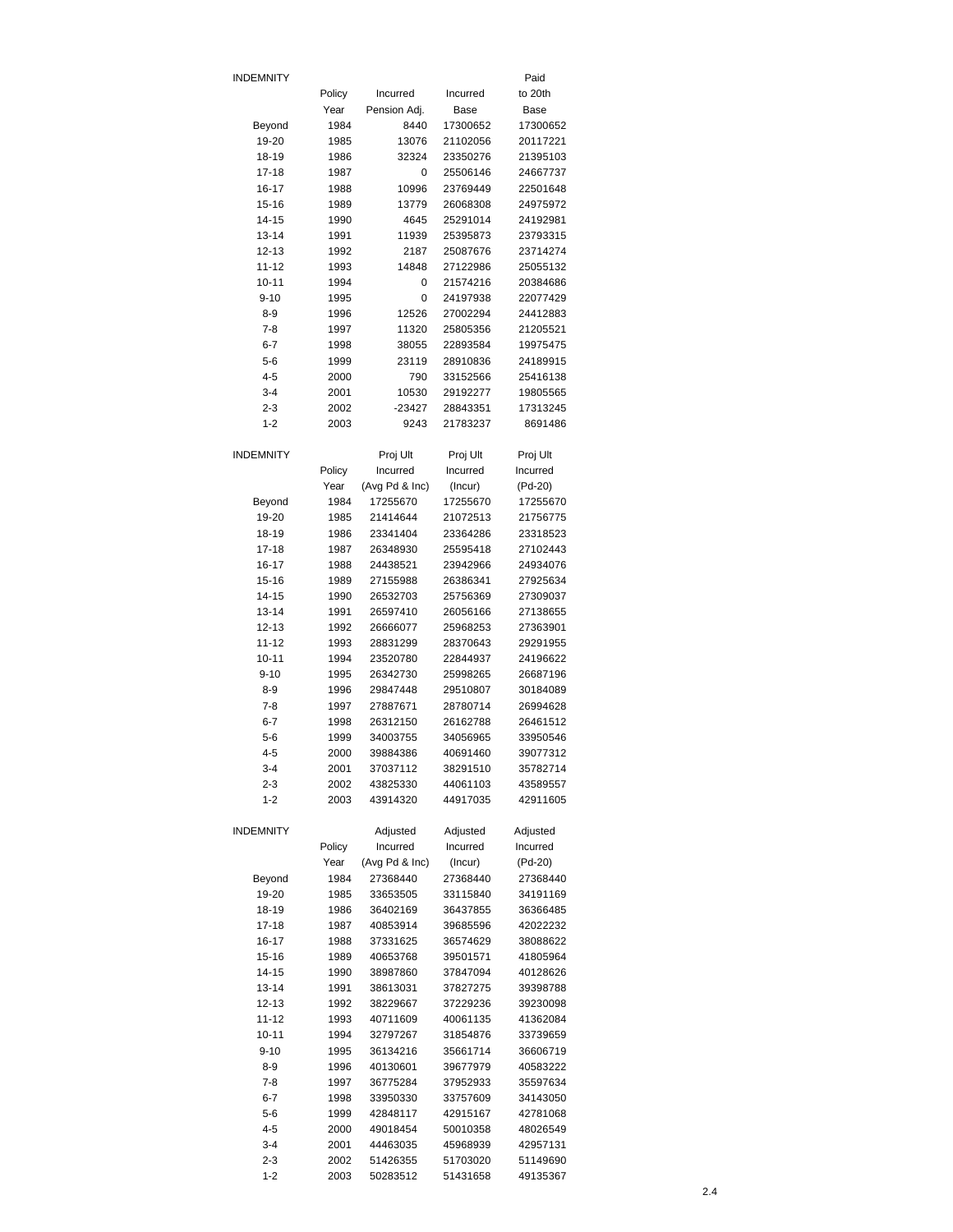| INDEMNITY |        | Loss           | Loss    | Loss    |
|-----------|--------|----------------|---------|---------|
|           | Policy | Ratio          | Ratio   | Ratio   |
|           | Year   | (Avg Pd & Inc) | (Incur) | (Pd-20) |
|           | 1984   | 0.3790         | 0.3790  | 0.3790  |
|           | 1985   | 0.3740         | 0.3680  | 0.3800  |
|           | 1986   | 0.3609         | 0.3613  | 0.3606  |
|           | 1987   | 0.3597         | 0.3494  | 0.3700  |
|           | 1988   | 0.2996         | 0.2935  | 0.3057  |
|           | 1989   | 0.3073         | 0.2986  | 0.3160  |
|           | 1990   | 0.3123         | 0.3032  | 0.3214  |
|           | 1991   | 0.3151         | 0.3087  | 0.3215  |
|           | 1992   | 0.3259         | 0.3174  | 0.3344  |
|           | 1993   | 0.3446         | 0.3390  | 0.3501  |
|           | 1994   | 0.2784         | 0.2704  | 0.2864  |
|           | 1995   | 0.2985         | 0.2946  | 0.3024  |
|           | 1996   | 0.3067         | 0.3033  | 0.3102  |
|           | 1997   | 0.2853         | 0.2945  | 0.2762  |
|           | 1998   | 0.2659         | 0.2644  | 0.2674  |
|           | 1999   | 0.3148         | 0.3153  | 0.3143  |
|           | 2000   | 0.3551         | 0.3623  | 0.3479  |
|           | 2001   | 0.2847         | 0.2944  | 0.2751  |
|           | 2002   | 0.3184         | 0.3201  | 0.3167  |
|           | 2003   | 0.2936         | 0.3003  | 0.2869  |
|           |        |                |         |         |

| <b>INDEMNITY</b> |        |                                  |            | Trend     |                           |              |                             |          |
|------------------|--------|----------------------------------|------------|-----------|---------------------------|--------------|-----------------------------|----------|
| <b>FREQUENCY</b> | Policy | Claim                            | Normalized | Factor    | Selected Ann Trend Period |              | Trend                       | Combined |
|                  | Year   | Frequency                        | Frequency  | to 1/1/04 | <b>Trend Factor</b>       | # Years      | 1/1/04-12/1/06 Trend Factor |          |
|                  |        |                                  |            |           |                           |              |                             |          |
|                  |        |                                  |            |           | $-6.0%$                   | $\mathbf{1}$ |                             |          |
|                  |        |                                  |            |           | $-6.0%$                   | 1            |                             |          |
|                  |        |                                  |            |           | $-6.0%$                   | 1            |                             |          |
|                  |        |                                  |            |           | $-6.0%$                   | 0.9167       |                             |          |
|                  | 1991   | 19.16                            | 1.0000     |           |                           |              |                             |          |
|                  | 1992   | 18.61                            | 0.9713     |           |                           |              |                             |          |
|                  | 1993   | 19.50                            | 1.0178     |           |                           |              |                             |          |
|                  | 1994   | 16.74                            | 0.8737     |           |                           |              |                             |          |
|                  | 1995   | 16.82                            | 0.8779     |           |                           |              |                             |          |
|                  | 1996   | 15.84                            | 0.8268     |           |                           |              |                             |          |
|                  | 1997   | 14.43                            | 0.7532     |           |                           |              |                             |          |
|                  | 1998   | 13.21                            | 0.6895     |           |                           |              |                             |          |
|                  | 1999   | 12.73                            | 0.6644     |           |                           |              |                             |          |
|                  | 2000   | 11.58                            | 0.6044     | 0.8306    |                           |              | 0.8349                      | 0.6935   |
|                  | 2001   | 10.04                            | 0.5240     | 0.8836    |                           |              | 0.8349                      | 0.7377   |
|                  | 2002   | 10.29                            | 0.5370     | 0.9400    |                           |              | 0.8349                      | 0.7848   |
|                  | 2003*  | 10.05                            | 0.5245     | 1.0000    |                           |              | 0.8349                      | 0.8349   |
|                  |        | * Adjusted to a full Policy Year |            |           |                           |              |                             |          |
|                  |        |                                  |            |           |                           |              |                             |          |
| <b>INDEMNITY</b> |        | Severity                         | Severity   | Severity  |                           |              |                             |          |
| <b>SEVERITY</b>  | Policy | Ratio                            | Ratio      | Ratio     |                           |              |                             |          |
| <b>RATIOS</b>    | Year   | (Average)                        | (Incur)    | $(Pd-20)$ |                           |              |                             |          |
|                  | 1991   | 0.3151                           | 0.3087     | 0.3215    |                           |              |                             |          |
|                  | 1992   | 0.3355                           | 0.3268     | 0.3443    |                           |              |                             |          |
|                  | 1993   | 0.3386                           | 0.3331     | 0.3440    |                           |              |                             |          |
|                  | 1994   | 0.3186                           | 0.3095     | 0.3278    |                           |              |                             |          |
|                  | 1995   | 0.3400                           | 0.3356     | 0.3445    |                           |              |                             |          |
|                  | 1996   | 0.3709                           | 0.3668     | 0.3752    |                           |              |                             |          |
|                  | 1997   | 0.3788                           | 0.3910     | 0.3667    |                           |              |                             |          |
|                  | 1998   | 0.3856                           | 0.3835     | 0.3878    |                           |              |                             |          |
|                  | 1999   | 0.4738                           | 0.4746     | 0.4731    |                           |              |                             |          |
|                  | 2000   | 0.5875                           | 0.5994     | 0.5756    |                           |              |                             |          |
|                  | 2001   | 0.5433                           | 0.5618     | 0.5250    |                           |              |                             |          |
|                  | 2002   | 0.5929                           | 0.5961     | 0.5898    |                           |              |                             |          |

2003 0.5598 0.5725 0.5470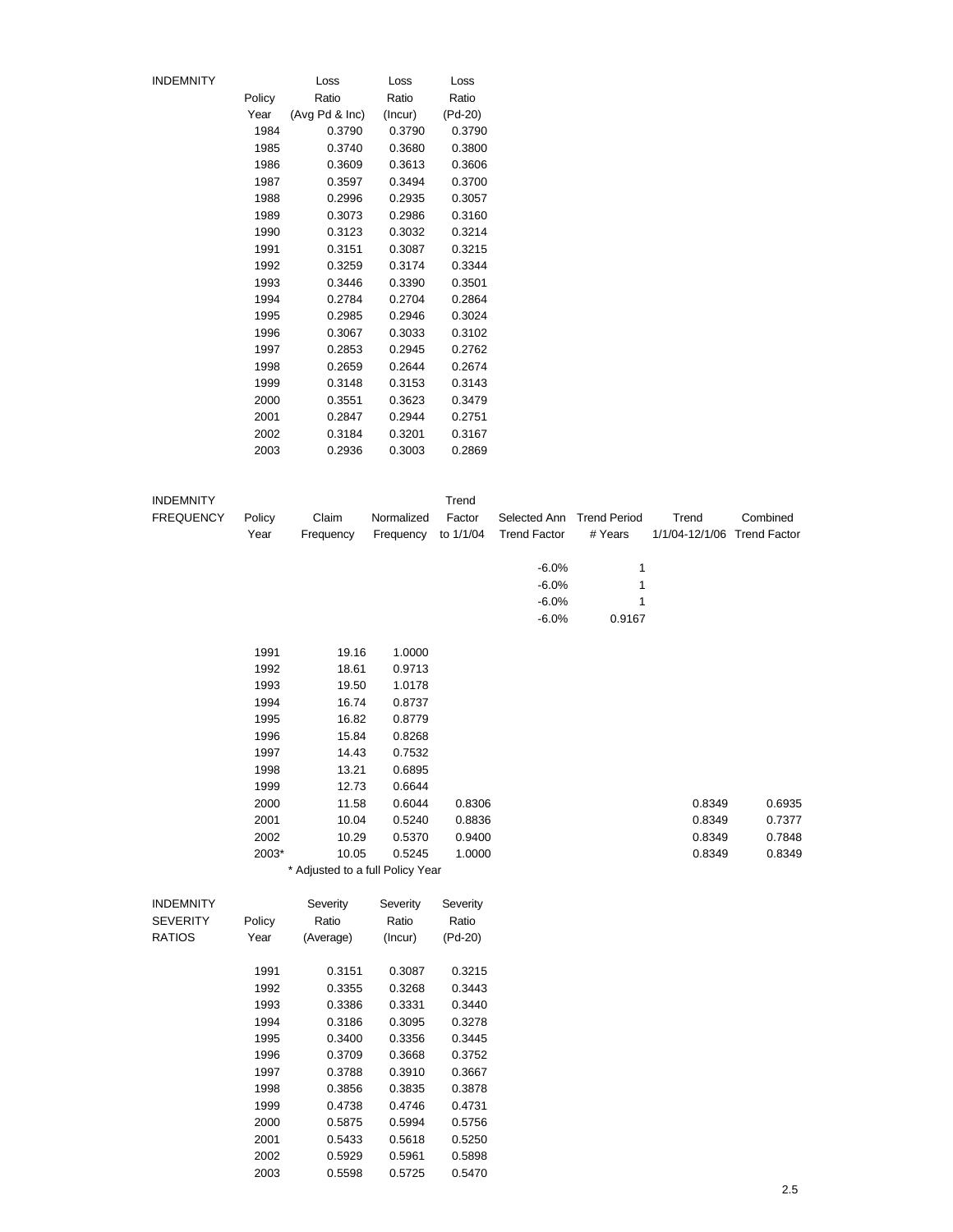| INDEMNITY     |        | Severity  | Severity | Severity |
|---------------|--------|-----------|----------|----------|
| Linear        | Policy | Ratio     | Ratio    | Ratio    |
| <b>FITTED</b> | Year   | (Average) | (Incur)  | (Pd-20)  |
| 4 Point       | 2000   | 0.5759    | 0.5894   | 0.5625   |
|               | 2001   | 0.5726    | 0.5848   | 0.5604   |
|               | 2002   | 0.5692    | 0.5801   | 0.5583   |
|               | 2003   | 0.5659    | 0.5755   | 0.5562   |
| 5 Point       | 1999   | 0.5160    | 0.5224   | 0.5097   |
|               | 2000   | 0.5337    | 0.5416   | 0.5259   |
|               | 2001   | 0.5515    | 0.5609   | 0.5421   |
|               | 2002   | 0.5692    | 0.5801   | 0.5583   |
|               | 2003   | 0.5869    | 0.5994   | 0.5745   |
| 6 Point       | 1998   | 0.4392    | 0.4405   | 0.4381   |
|               | 1999   | 0.4731    | 0.4768   | 0.4694   |
|               | 2000   | 0.5069    | 0.5131   | 0.5007   |
|               | 2001   | 0.5407    | 0.5495   | 0.5320   |
|               | 2002   | 0.5746    | 0.5858   | 0.5633   |
|               | 2003   | 0.6084    | 0.6222   | 0.5946   |
| 7 Point       | 1997   | 0.3931    | 0.3980   | 0.3882   |
|               | 1998   | 0.4297    | 0.4358   | 0.4238   |
|               | 1999   | 0.4664    | 0.4735   | 0.4594   |
|               | 2000   | 0.5031    | 0.5113   | 0.4950   |
|               | 2001   | 0.5398    | 0.5490   | 0.5306   |
|               | 2002   | 0.5765    | 0.5868   | 0.5662   |
|               | 2003   | 0.6131    | 0.6245   | 0.6018   |
| 8 Point       | 1996   | 0.3624    | 0.3630   | 0.3620   |
|               | 1997   | 0.3979    | 0.4002   | 0.3957   |
|               | 1998   | 0.4334    | 0.4374   | 0.4295   |
|               | 1999   | 0.4688    | 0.4746   | 0.4632   |
|               | 2000   | 0.5043    | 0.5118   | 0.4969   |
|               | 2001   | 0.5398    | 0.5490   | 0.5306   |
|               | 2002   | 0.5753    | 0.5862   | 0.5643   |
|               | 2003   | 0.6107    | 0.6234   | 0.5980   |
| 9 Point       | 1995   | 0.3319    | 0.3295   | 0.3344   |
|               | 1996   | 0.3665    | 0.3661   | 0.3671   |
|               | 1997   | 0.4011    | 0.4026   | 0.3997   |
|               | 1998   | 0.4357    | 0.4392   | 0.4323   |
|               | 1999   | 0.4703    | 0.4757   | 0.4650   |
|               | 2000   | 0.5049    | 0.5123   | 0.4976   |
|               | 2001   | 0.5395    | 0.5488   | 0.5302   |
|               | 2002   | 0.5741    | 0.5854   | 0.5629   |
|               | 2003   | 0.6087    | 0.6219   | 0.5955   |
| 10 Point      | 1994   | 0.3046    | 0.2987   | 0.3108   |
|               | 1995   | 0.3381    | 0.3343   | 0.3420   |
|               | 1996   | 0.3715    | 0.3700   | 0.3732   |
|               | 1997   | 0.4050    | 0.4056   | 0.4044   |
|               | 1998   | 0.4384    | 0.4413   | 0.4356   |
|               | 1999   | 0.4718    | 0.4769   | 0.4669   |
|               | 2000   | 0.5053    | 0.5126   | 0.4981   |
|               | 2001   | 0.5387    | 0.5482   | 0.5293   |
|               | 2002   | 0.5722    | 0.5838   | 0.5605   |
|               | 2003   | 0.6056    | 0.6195   | 0.5917   |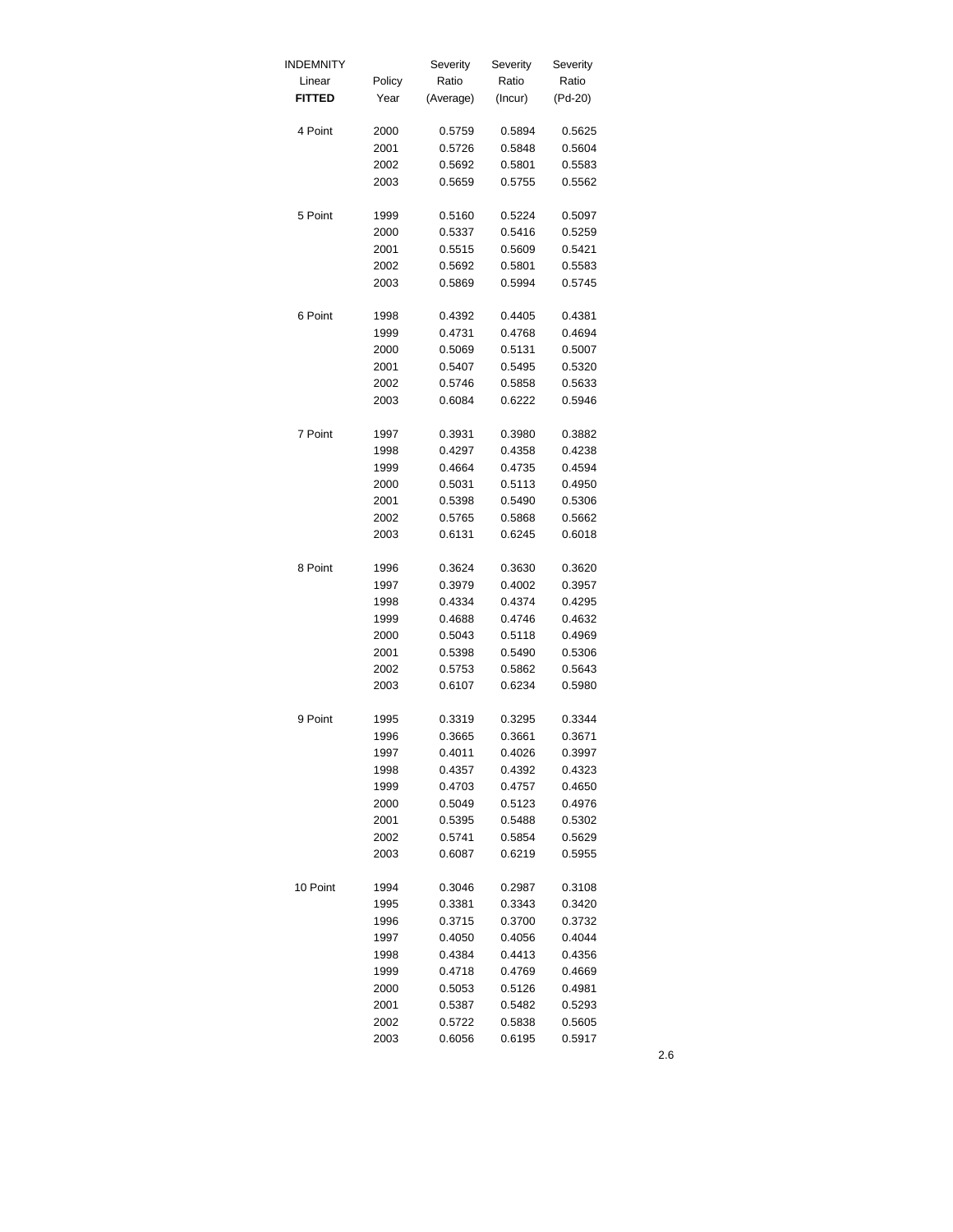| <b>INDEMNITY</b>             |        | Severity  | Severity  | Severity  |
|------------------------------|--------|-----------|-----------|-----------|
| Linear                       |        | Ratio     | Ratio     | Ratio     |
| <b>TRENDED</b>               |        | (Incur)   | (Incur)   | (Pd-20)   |
|                              |        |           |           |           |
| 4 Point                      | Fitted | 0.5561    | 0.5620    | 0.5501    |
| 5 Point                      | Fitted | 0.6387    | 0.6555    | 0.6218    |
| 6 Point                      | Fitted | 0.7071    | 0.7282    | 0.6859    |
| 7 Point                      | Fitted | 0.7201    | 0.7346    | 0.7056    |
| 8 Point                      | Fitted | 0.7142    | 0.7319    | 0.6964    |
| 9 Point                      | Fitted | 0.7096    | 0.7285    | 0.6907    |
| 10 Point                     | Fitted | 0.7031    | 0.7235    | 0.6828    |
| <b>INDEMNITY</b>             |        | Sev Trend | Sev Trend | Sev Trend |
| Linear                       |        | Factor    | Factor    | Factor    |
| <b>Severity Trend Factor</b> |        | (Average) | (Incur)   | (Pd-20)   |
|                              |        |           |           |           |
| 4 Point                      | 2000   | 0.9656    | 0.9534    | 0.9779    |
|                              | 2001   | 0.9712    | 0.9610    | 0.9816    |
|                              | 2002   | 0.9769    | 0.9687    | 0.9853    |
|                              | 2003   | 0.9827    | 0.9765    | 0.9890    |
|                              |        |           |           |           |
| 5 Point                      | 2000   | 1.1967    | 1.2103    | 1.1823    |
|                              | 2001   | 1.1582    | 1.1687    | 1.1469    |
|                              | 2002   | 1.1221    | 1.1300    | 1.1136    |
|                              | 2003   | 1.0882    | 1.0937    | 1.0822    |
|                              |        |           |           |           |
| 6 Point                      | 2000   | 1.3949    | 1.4190    | 1.3698    |
|                              | 2001   | 1.3076    | 1.3252    | 1.2893    |
|                              | 2002   | 1.2306    | 1.2430    | 1.2176    |
|                              | 2003   | 1.1622    | 1.1704    | 1.1535    |
|                              |        |           |           |           |
| 7 Point                      | 2000   | 1.4314    | 1.4368    | 1.4255    |
|                              | 2001   | 1.3341    | 1.3380    | 1.3299    |
|                              | 2002   | 1.2492    | 1.2520    | 1.2463    |
|                              | 2003   | 1.1745    | 1.1763    | 1.1725    |
|                              |        |           |           |           |
| 8 Point                      | 2000   | 1.4162    | 1.4301    | 1.4015    |
|                              | 2001   | 1.3231    | 1.3332    | 1.3124    |
|                              | 2002   | 1.2415    | 1.2486    | 1.2340    |
|                              | 2003   | 1.1694    | 1.1741    | 1.1644    |
| 9 Point                      | 2000   | 1.4055    | 1.4222    | 1.3881    |
|                              | 2001   | 1.3153    | 1.3275    | 1.3026    |
|                              | 2002   | 1.2361    | 1.2446    | 1.2271    |
|                              | 2003   | 1.1658    | 1.1714    | 1.1598    |
|                              |        |           |           |           |
| 10 Point                     | 2000   | 1.3916    | 1.4115    | 1.3708    |
|                              | 2001   | 1.3052    | 1.3197    | 1.2900    |
|                              | 2002   | 1.2289    | 1.2391    | 1.2181    |
|                              | 2003   | 1.1610    | 1.1678    | 1.1539    |
|                              |        |           |           |           |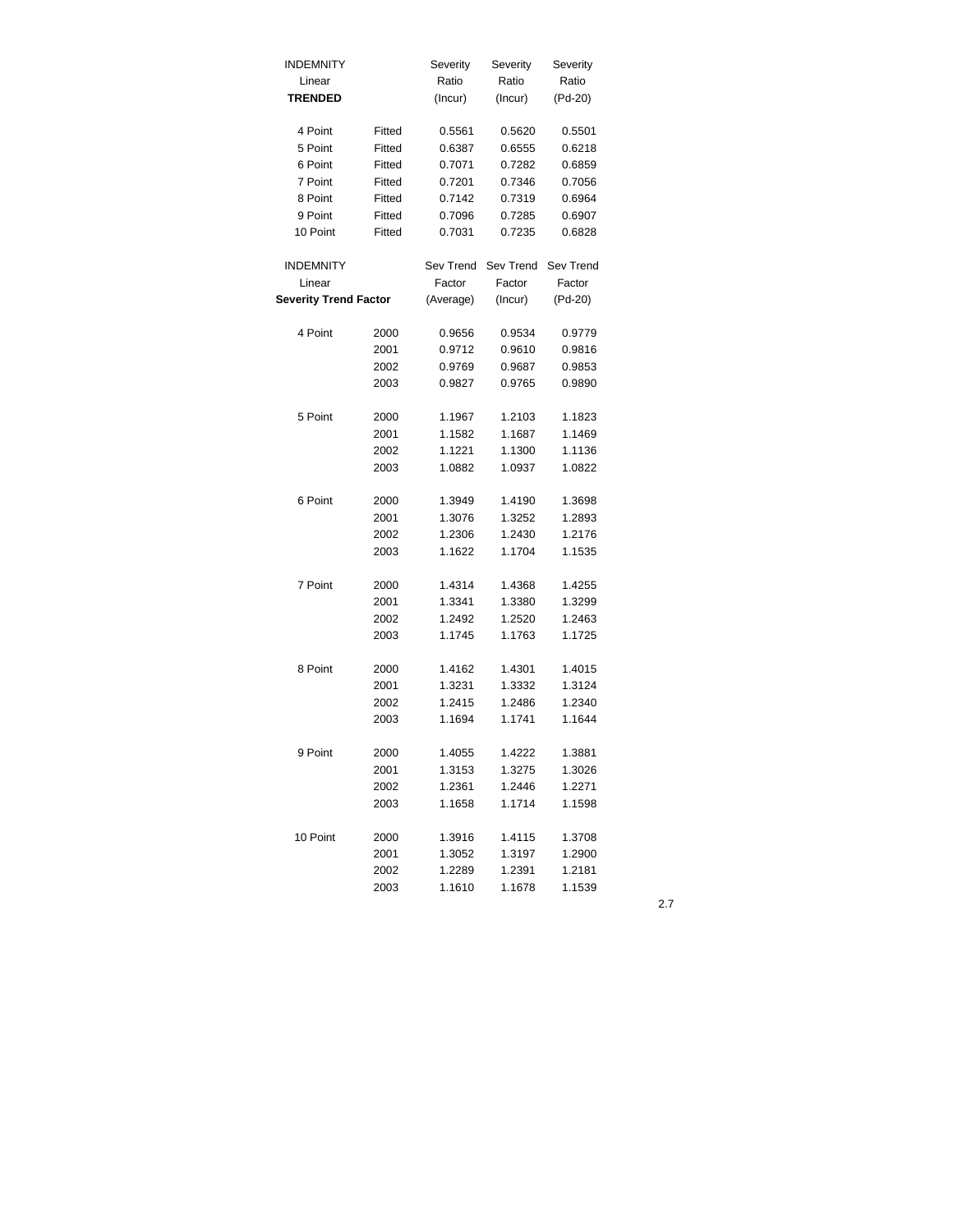| INDEMNITY     |        | Severity  | Severity | Severity |
|---------------|--------|-----------|----------|----------|
| Expon'l       | Policy | Ratio     | Ratio    | Ratio    |
| <b>FITTED</b> | Year   | (Average) | (Incur)  | (Pd-20)  |
| 4 Point       | 2000   | 0.5755    | 0.5891   | 0.5619   |
|               | 2001   | 0.5722    | 0.5845   | 0.5598   |
|               | 2002   | 0.5689    | 0.5800   | 0.5578   |
|               | 2003   | 0.5656    | 0.5754   | 0.5557   |
| 5 Point       | 1999   | 0.5133    | 0.5191   | 0.5075   |
|               | 2000   | 0.5312    | 0.5386   | 0.5237   |
|               | 2001   | 0.5497    | 0.5589   | 0.5405   |
|               | 2002   | 0.5689    | 0.5800   | 0.5578   |
|               | 2003   | 0.5887    | 0.6018   | 0.5756   |
| 6 Point       | 1998   | 0.4347    | 0.4352   | 0.4343   |
|               | 1999   | 0.4663    | 0.4691   | 0.4636   |
|               | 2000   | 0.5003    | 0.5056   | 0.4949   |
|               | 2001   | 0.5367    | 0.5449   | 0.5284   |
|               | 2002   | 0.5757    | 0.5873   | 0.5641   |
|               | 2003   | 0.6176    | 0.6330   | 0.6022   |
| 7 Point       | 1997   | 0.3927    | 0.3978   | 0.3876   |
|               | 1998   | 0.4244    | 0.4303   | 0.4185   |
|               | 1999   | 0.4585    | 0.4653   | 0.4517   |
|               | 2000   | 0.4955    | 0.5033   | 0.4877   |
|               | 2001   | 0.5354    | 0.5443   | 0.5264   |
|               | 2002   | 0.5785    | 0.5887   | 0.5683   |
|               | 2003   | 0.6251    | 0.6367   | 0.6135   |
| 8 Point       | 1996   | 0.3665    | 0.3674   | 0.3657   |
|               | 1997   | 0.3954    | 0.3974   | 0.3934   |
|               | 1998   | 0.4265    | 0.4300   | 0.4231   |
|               | 1999   | 0.4601    | 0.4651   | 0.4551   |
|               | 2000   | 0.4963    | 0.5032   | 0.4895   |
|               | 2001   | 0.5354    | 0.5443   | 0.5264   |
|               | 2002   | 0.5775    | 0.5888   | 0.5662   |
|               | 2003   | 0.6230    | 0.6370   | 0.6090   |
| 9 Point       | 1995   | 0.3399    | 0.3381   | 0.3417   |
|               | 1996   | 0.3666    | 0.3660   | 0.3672   |
|               | 1997   | 0.3955    | 0.3963   | 0.3946   |
|               | 1998   | 0.4266    | 0.4290   | 0.4241   |
|               | 1999   | 0.4601    | 0.4645   | 0.4557   |
|               | 2000   | 0.4963    | 0.5029   | 0.4897   |
|               | 2001   | 0.5354    | 0.5445   | 0.5263   |
|               | 2002   | 0.5775    | 0.5895   | 0.5656   |
|               | 2003   | 0.6229    | 0.6382   | 0.6078   |
| 10 Point      | 1994   | 0.3163    | 0.3113   | 0.3213   |
|               | 1995   | 0.3410    | 0.3372   | 0.3447   |
|               | 1996   | 0.3676    | 0.3653   | 0.3699   |
|               | 1997   | 0.3963    | 0.3956   | 0.3968   |
|               | 1998   | 0.4272    | 0.4286   | 0.4257   |
|               | 1999   | 0.4605    | 0.4642   | 0.4567   |
|               | 2000   | 0.4964    | 0.5028   | 0.4900   |
|               | 2001   | 0.5352    | 0.5446   | 0.5257   |
|               | 2002   | 0.5769    | 0.5899   | 0.5640   |
|               | 2003   | 0.6219    | 0.6390   | 0.6051   |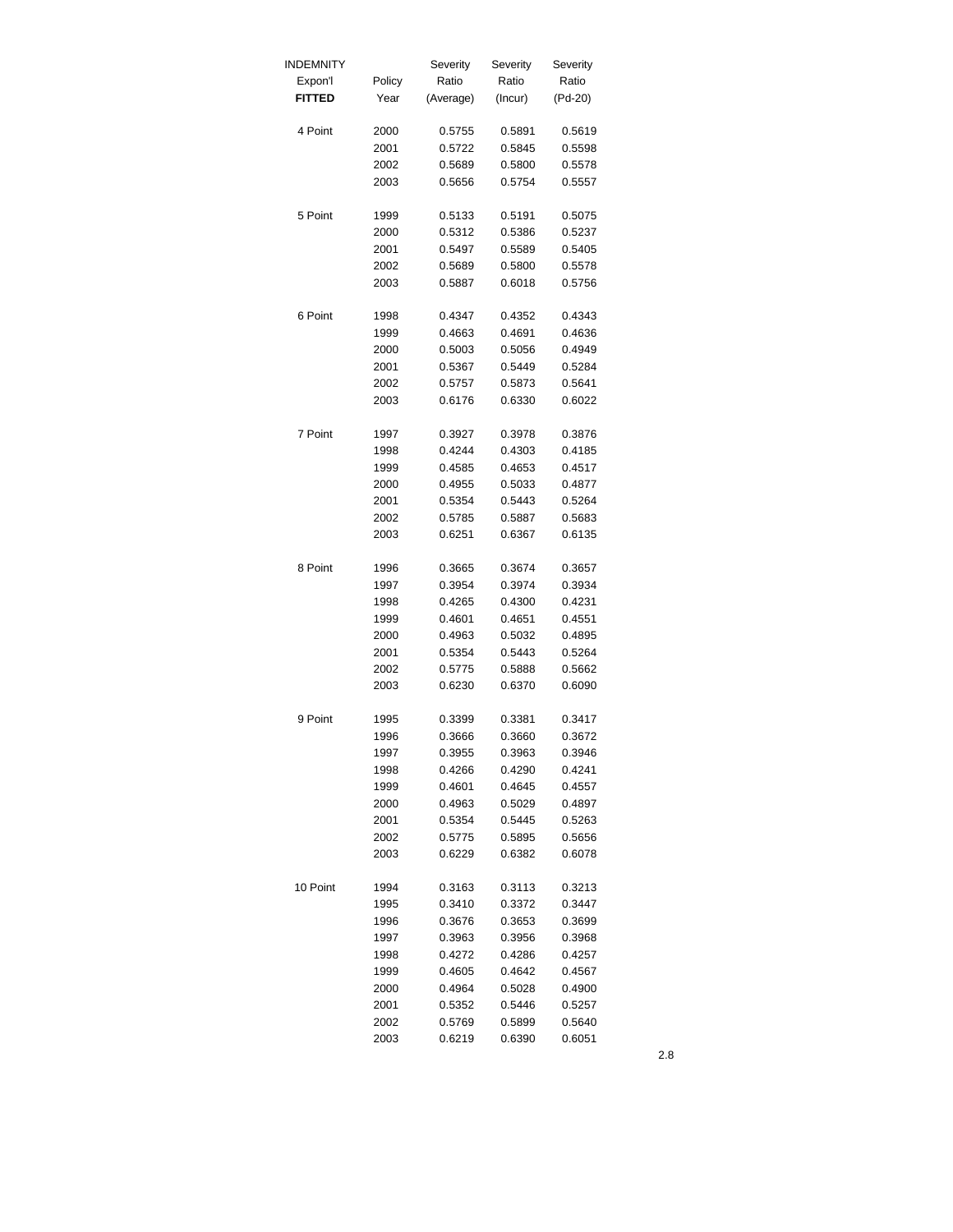| <b>INDEMNITY</b>             |        | Severity  | Severity  | Severity  |
|------------------------------|--------|-----------|-----------|-----------|
| Expon'l                      |        | Ratio     | Ratio     | Ratio     |
| <b>TRENDED</b>               |        | (Average) | (Incur)   | (Pd-20)   |
|                              |        |           |           |           |
| 4 Point                      | Fitted | 0.5562    | 0.5624    | 0.5498    |
| 5 Point                      | Fitted | 0.6506    | 0.6703    | 0.6309    |
| 6 Point                      | Fitted | 0.7581    | 0.7877    | 0.7288    |
| 7 Point                      | Fitted | 0.7836    | 0.8002    | 0.7669    |
| 8 Point                      | Fitted | 0.7771    | 0.8012    | 0.7532    |
| 9 Point                      | Fitted | 0.7769    | 0.8045    | 0.7498    |
| 10 Point                     | Fitted | 0.7743    | 0.8067    | 0.7429    |
|                              |        |           |           |           |
| <b>INDEMNITY</b>             |        | Sev Trend | Sev Trend | Sev Trend |
| Expon'l                      |        | Factor    | Factor    | Factor    |
| <b>Severity Trend Factor</b> |        | (Average) | (Incur)   | (Pd-20)   |
| 4 Point                      | 2000   | 0.9665    | 0.9546    | 0.9786    |
|                              | 2001   | 0.9721    | 0.9621    | 0.9822    |
|                              | 2002   | 0.9777    | 0.9697    | 0.9858    |
|                              | 2003   | 0.9834    | 0.9774    | 0.9894    |
|                              |        |           |           |           |
| 5 Point                      | 2000   | 1.2248    | 1.2444    | 1.2046    |
|                              | 2001   | 1.1835    | 1.1993    | 1.1673    |
|                              | 2002   | 1.1437    | 1.1557    | 1.1312    |
|                              | 2003   | 1.1051    | 1.1138    | 1.0961    |
|                              |        |           |           |           |
| 6 Point                      | 2000   | 1.5153    | 1.5579    | 1.4725    |
|                              | 2001   | 1.4125    | 1.4454    | 1.3793    |
|                              | 2002   | 1.3167    | 1.3411    | 1.2920    |
|                              | 2003   | 1.2274    | 1.2443    | 1.2102    |
|                              |        |           |           |           |
| 7 Point                      | 2000   | 1.5814    | 1.5901    | 1.5726    |
|                              | 2001   | 1.4636    | 1.4702    | 1.4567    |
|                              | 2002   | 1.3545    | 1.3593    | 1.3494    |
|                              | 2003   | 1.2535    | 1.2569    | 1.2500    |
| 8 Point                      | 2000   | 1.5657    | 1.5922    | 1.5389    |
|                              | 2001   | 1.4515    | 1.4719    | 1.4308    |
|                              | 2002   | 1.3455    | 1.3606    | 1.3302    |
|                              | 2003   | 1.2473    | 1.2577    | 1.2368    |
|                              |        |           |           |           |
| 9 Point                      | 2000   | 1.5654    | 1.5997    | 1.5310    |
|                              | 2001   | 1.4512    | 1.4776    | 1.4246    |
|                              | 2002   | 1.3453    | 1.3648    | 1.3257    |
|                              | 2003   | 1.2472    | 1.2606    | 1.2336    |
|                              |        |           |           |           |
| 10 Point                     | 2000   | 1.5598    | 1.6044    | 1.5160    |
|                              | 2001   | 1.4469    | 1.4812    | 1.4131    |
|                              | 2002   | 1.3421    | 1.3674    | 1.3171    |
|                              | 2003   | 1.2450    | 1.2624    | 1.2277    |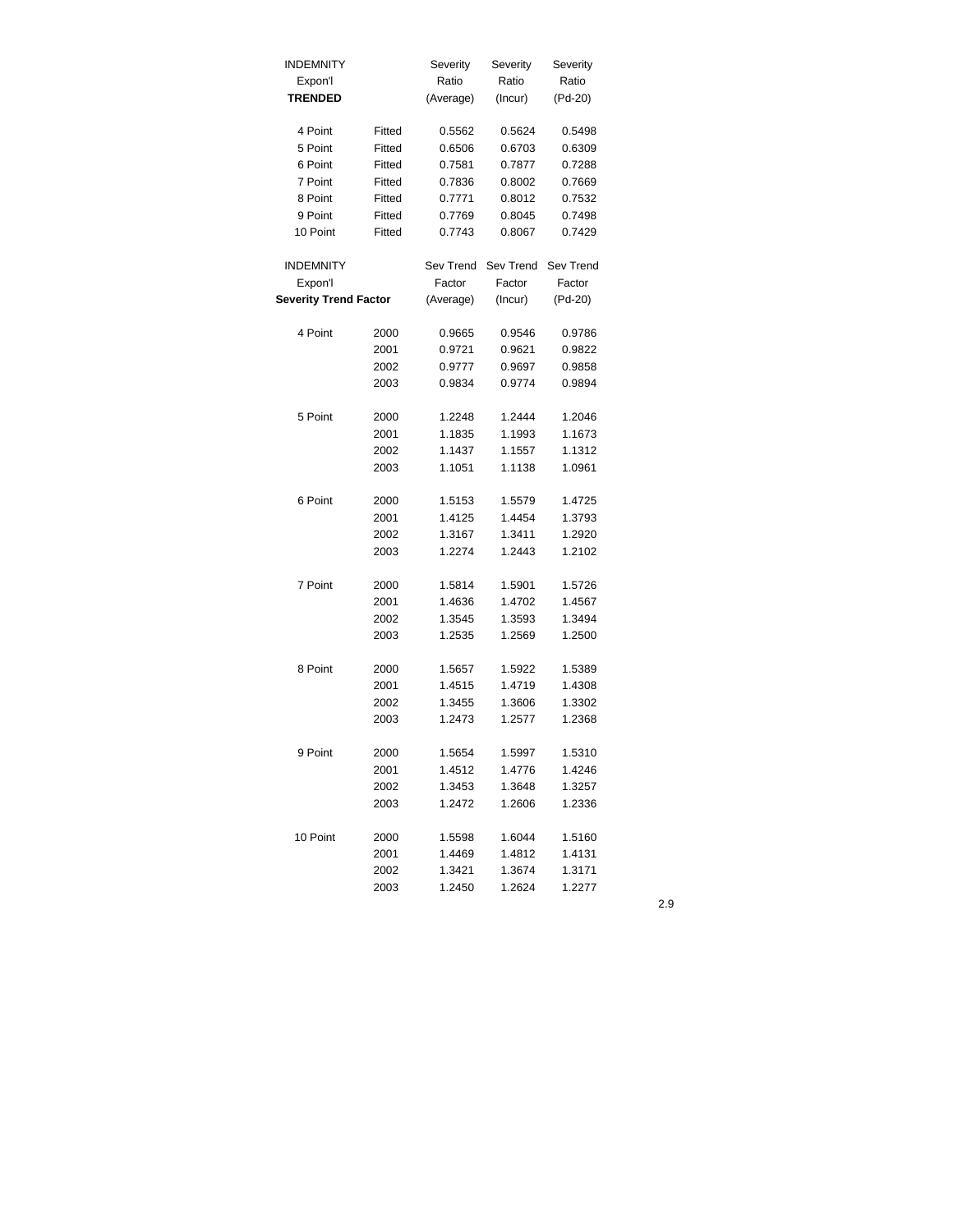| <b>INDEMNITY</b>       |      | <b>LR Trend</b> | <b>LR Trend</b> | <b>LR Trend</b> |
|------------------------|------|-----------------|-----------------|-----------------|
| Linear                 |      | Factor          | Factor          | Factor          |
| <b>LR Trend Factor</b> |      | (Average)       | (Incur)         | (Pd-20)         |
| 4 Point                | 2000 | 0.6696          | 0.6612          | 0.6782          |
|                        | 2001 | 0.7165          | 0.7089          | 0.7241          |
|                        | 2002 | 0.7667          | 0.7602          | 0.7733          |
|                        | 2003 | 0.8205          | 0.8153          | 0.8257          |
| 5 Point                | 2000 | 0.8299          | 0.8393          | 0.8199          |
|                        | 2001 | 0.8544          | 0.8621          | 0.8461          |
|                        | 2002 | 0.8806          | 0.8868          | 0.8740          |
|                        | 2003 | 0.9085          | 0.9131          | 0.9035          |
| 6 Point                | 2000 | 0.9674          | 0.9841          | 0.9500          |
|                        | 2001 | 0.9646          | 0.9776          | 0.9511          |
|                        | 2002 | 0.9658          | 0.9755          | 0.9556          |
|                        | 2003 | 0.9703          | 0.9772          | 0.9631          |
| 7 Point                | 2000 | 0.9927          | 0.9964          | 0.9886          |
|                        | 2001 | 0.9842          | 0.9870          | 0.9811          |
|                        | 2002 | 0.9804          | 0.9826          | 0.9781          |
|                        | 2003 | 0.9806          | 0.9821          | 0.9789          |
| 8 Point                | 2000 | 0.9821          | 0.9918          | 0.9719          |
|                        | 2001 | 0.9761          | 0.9835          | 0.9682          |
|                        | 2002 | 0.9743          | 0.9799          | 0.9684          |
|                        | 2003 | 0.9763          | 0.9803          | 0.9722          |
| 9 Point                | 2000 | 0.9747          | 0.9863          | 0.9626          |
|                        | 2001 | 0.9703          | 0.9793          | 0.9609          |
|                        | 2002 | 0.9701          | 0.9768          | 0.9630          |
|                        | 2003 | 0.9733          | 0.9780          | 0.9683          |
| 10 Point               | 2000 | 0.9651          | 0.9789          | 0.9506          |
|                        | 2001 | 0.9628          | 0.9735          | 0.9516          |
|                        | 2002 | 0.9644          | 0.9724          | 0.9560          |
|                        | 2003 | 0.9693          | 0.9750          | 0.9634          |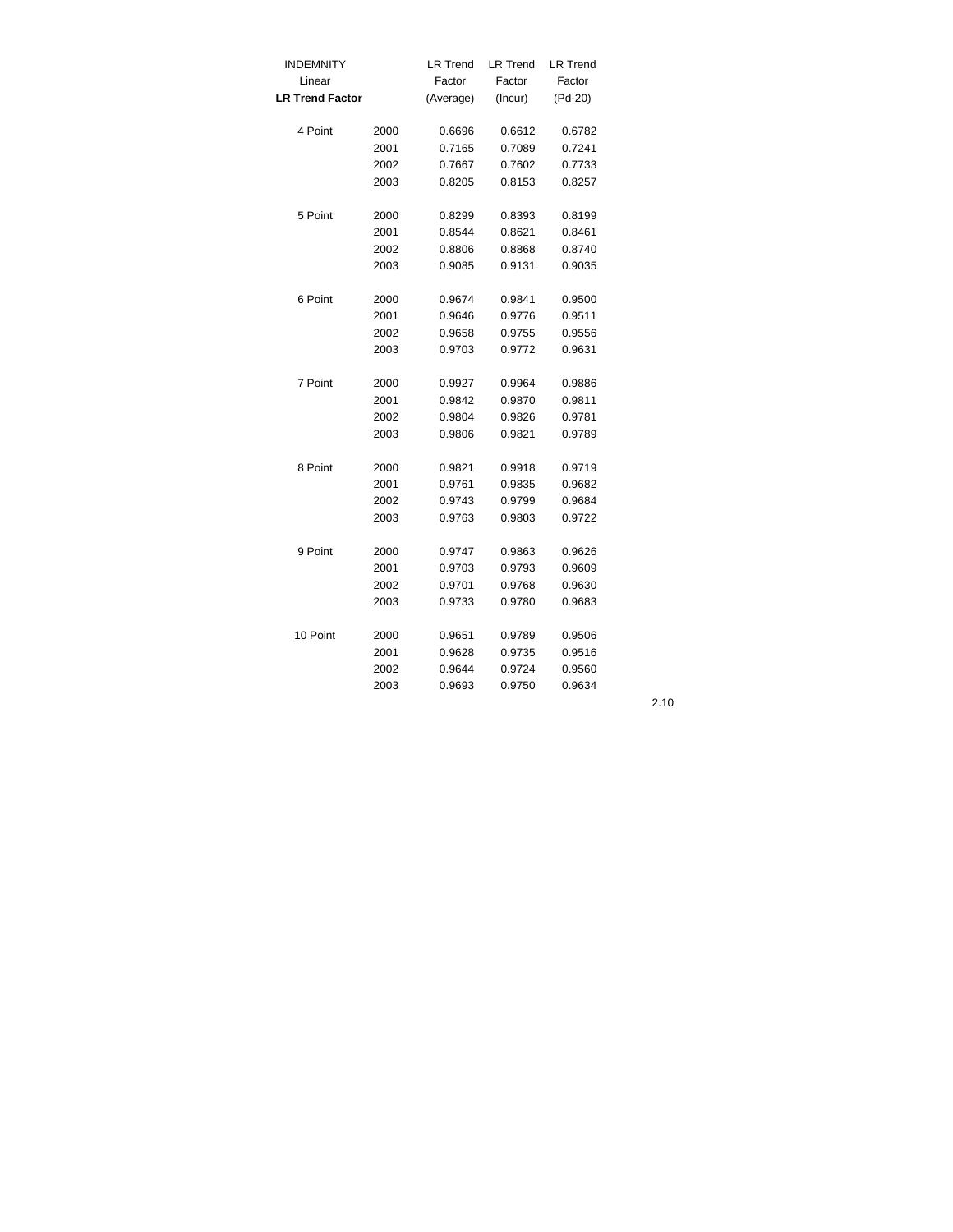| <b>INDEMNITY</b>       |      | <b>LR Trend</b> | <b>LR Trend</b> | <b>LR Trend</b> |
|------------------------|------|-----------------|-----------------|-----------------|
| Expon'l                |      | Factor          | Factor          | Factor          |
| <b>LR Trend Factor</b> |      | (Average)       | (Incur)         | (Pd-20)         |
| 4 Point                | 2000 | 0.6703          | 0.6620          | 0.6787          |
|                        | 2001 | 0.7171          | 0.7097          | 0.7246          |
|                        | 2002 | 0.7673          | 0.7610          | 0.7737          |
|                        | 2003 | 0.8210          | 0.8160          | 0.8261          |
| 5 Point                | 2000 | 0.8494          | 0.8630          | 0.8354          |
|                        | 2001 | 0.8731          | 0.8847          | 0.8611          |
|                        | 2002 | 0.8976          | 0.9070          | 0.8878          |
|                        | 2003 | 0.9226          | 0.9299          | 0.9151          |
| 6 Point                | 2000 | 1.0509          | 1.0804          | 1.0212          |
|                        | 2001 | 1.0420          | 1.0663          | 1.0175          |
|                        | 2002 | 1.0333          | 1.0525          | 1.0140          |
|                        | 2003 | 1.0248          | 1.0389          | 1.0104          |
| 7 Point                | 2000 | 1.0967          | 1.1027          | 1.0906          |
|                        | 2001 | 1.0797          | 1.0846          | 1.0746          |
|                        | 2002 | 1.0630          | 1.0668          | 1.0590          |
|                        | 2003 | 1.0465          | 1.0494          | 1.0436          |
| 8 Point                | 2000 | 1.0858          | 1.1042          | 1.0672          |
|                        | 2001 | 1.0708          | 1.0858          | 1.0555          |
|                        | 2002 | 1.0559          | 1.0678          | 1.0439          |
|                        | 2003 | 1.0414          | 1.0501          | 1.0326          |
| 9 Point                | 2000 | 1.0856          | 1.1094          | 1.0617          |
|                        | 2001 | 1.0706          | 1.0900          | 1.0509          |
|                        | 2002 | 1.0558          | 1.0711          | 1.0404          |
|                        | 2003 | 1.0413          | 1.0525          | 1.0299          |
| 10 Point               | 2000 | 1.0817          | 1.1127          | 1.0513          |
|                        | 2001 | 1.0674          | 1.0927          | 1.0424          |
|                        | 2002 | 1.0533          | 1.0731          | 1.0337          |
|                        | 2003 | 1.0395          | 1.0540          | 1.0250          |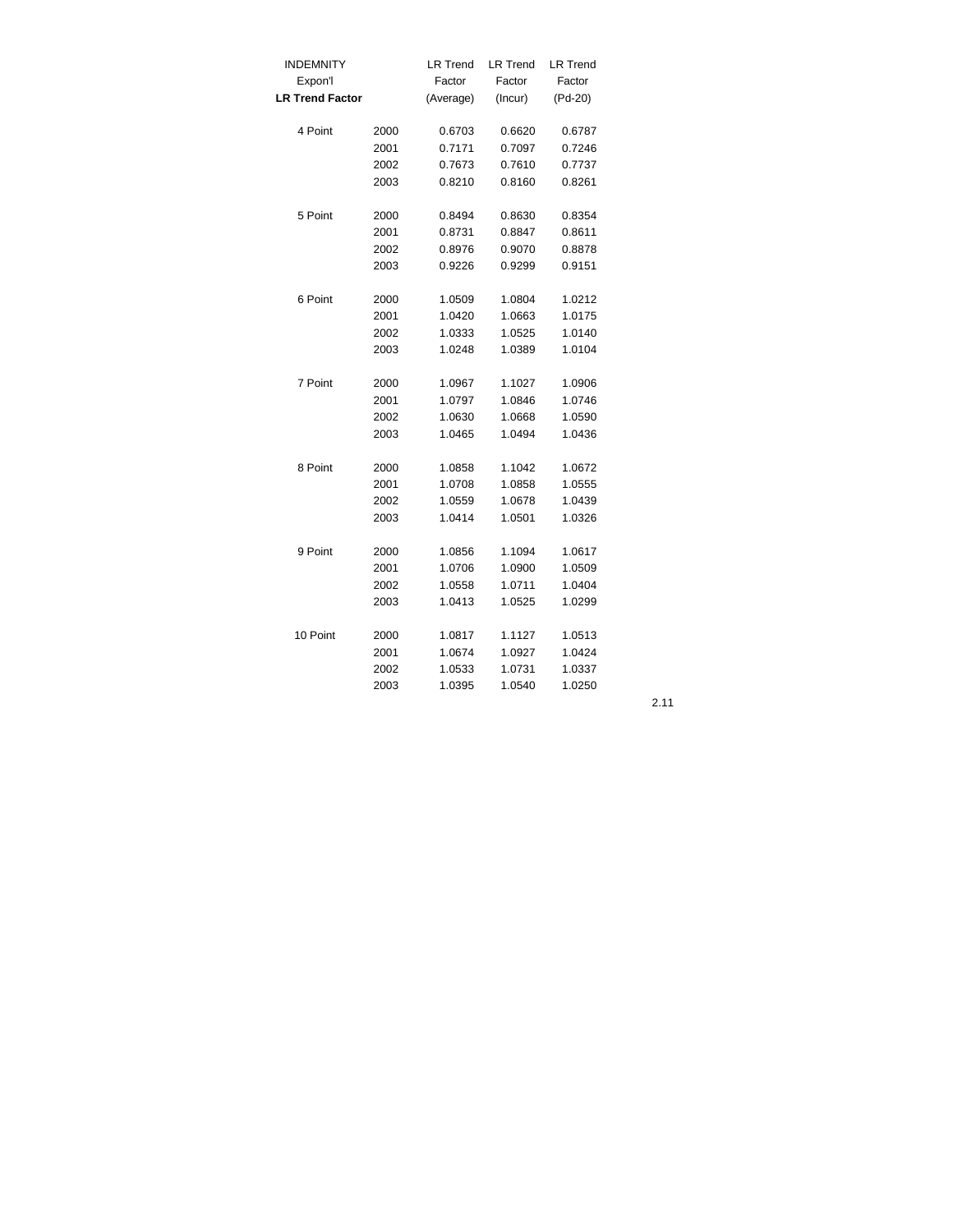| <b>INDEMNITY</b>  | Base     | Trended          | Trended          | Trended          |
|-------------------|----------|------------------|------------------|------------------|
| Linear            | Policy   | LR               | LR               | LR               |
| <b>TRENDED LR</b> | Year     | (Average)        | (Incur)          | (Pd-20)          |
| 4 Point           | 2000     | 0.2378           | 0.2396           | 0.2359           |
|                   | 2001     | 0.2040           | 0.2087           | 0.1992           |
|                   | 2002     | 0.2441           | 0.2433           | 0.2449           |
|                   | 2003     | 0.2409           | 0.2448           | 0.2369           |
|                   | 4 Yr Ave | 0.2317           | 0.2341           | 0.2292           |
|                   |          |                  |                  |                  |
| 5 Point           | 2000     | 0.2947           | 0.3041           | 0.2852           |
|                   | 2001     | 0.2432           | 0.2538           | 0.2328           |
|                   | 2002     | 0.2804           | 0.2839           | 0.2768           |
|                   | 2003     | 0.2667           | 0.2742           | 0.2592           |
|                   | 4 Yr Ave | 0.2713           | 0.2790           | 0.2635           |
| 6 Point           | 2000     | 0.3435           | 0.3565           | 0.3305           |
|                   | 2001     | 0.2746           | 0.2878           | 0.2616           |
|                   | 2002     | 0.3075           | 0.3123           | 0.3026           |
|                   | 2003     | 0.2849           | 0.2935           | 0.2763           |
|                   | 4 Yr Ave | 0.3026           | 0.3125           | 0.2928           |
|                   |          |                  |                  |                  |
| 7 Point           | 2000     | 0.3525           | 0.3610           | 0.3439           |
|                   | 2001     | 0.2802           | 0.2906           | 0.2699           |
|                   | 2002     | 0.3122           | 0.3145           | 0.3098           |
|                   | 2003     | 0.2879           | 0.2949           | 0.2808           |
|                   | 4 Yr Ave | 0.3082           | 0.3153           | 0.3011           |
| 8 Point           | 2000     | 0.3487           | 0.3593           | 0.3381           |
|                   | 2001     | 0.2779           | 0.2895           | 0.2664           |
|                   | 2002     | 0.3102           | 0.3137           | 0.3067           |
|                   | 2003     |                  |                  |                  |
|                   | 4 Yr Ave | 0.2866<br>0.3059 | 0.2944<br>0.3142 | 0.2789<br>0.2975 |
|                   |          |                  |                  |                  |
| 9 Point           | 2000     | 0.3461           | 0.3573           | 0.3349           |
|                   | 2001     | 0.2762           | 0.2883           | 0.2643           |
|                   | 2002     | 0.3089           | 0.3127           | 0.3050           |
|                   | 2003     | 0.2858           | 0.2937           | 0.2778           |
|                   | 4 Yr Ave | 0.3043           | 0.3130           | 0.2955           |
| 10 Point          | 2000     | 0.3427           | 0.3547           | 0.3307           |
|                   | 2001     | 0.2741           | 0.2866           | 0.2618           |
|                   | 2002     | 0.3071           | 0.3113           | 0.3028           |
|                   | 2003     | 0.2846           | 0.2928           | 0.2764           |
|                   | 4 Yr Ave | 0.3021           | 0.3114           | 0.2929           |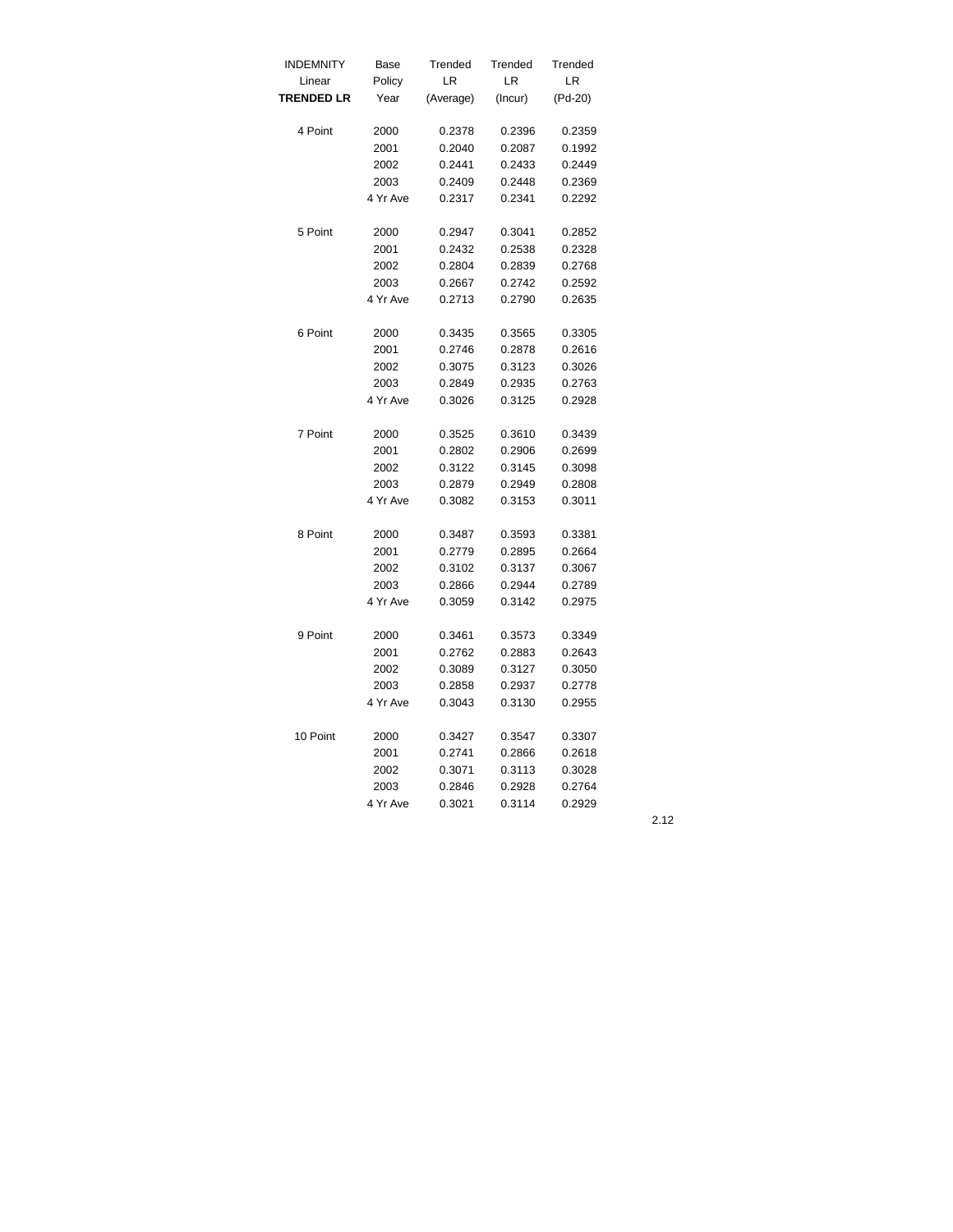| <b>INDEMNITY</b>  | Base     | Trended   | Trended | Trended |
|-------------------|----------|-----------|---------|---------|
| Expon'l           | Policy   | LR        | LR      | LR      |
| <b>TRENDED LR</b> | Year     | (Average) | (Incur) | (Pd-20) |
| 4 Point           | 2000     | 0.2380    | 0.2398  | 0.2361  |
|                   |          |           |         |         |
|                   | 2001     | 0.2042    | 0.2089  | 0.1993  |
|                   | 2002     | 0.2443    | 0.2436  | 0.2450  |
|                   | 2003     | 0.2410    | 0.2450  | 0.2370  |
|                   | 4 Yr Ave | 0.2319    | 0.2343  | 0.2294  |
| 5 Point           | 2000     | 0.3016    | 0.3127  | 0.2906  |
|                   | 2001     | 0.2486    | 0.2605  | 0.2369  |
|                   | 2002     | 0.2858    | 0.2903  | 0.2812  |
|                   | 2003     | 0.2709    | 0.2792  | 0.2625  |
|                   | 4 Yr Ave | 0.2767    | 0.2857  | 0.2678  |
| 6 Point           | 2000     | 0.3732    | 0.3914  | 0.3553  |
|                   | 2001     | 0.2967    | 0.3139  | 0.2799  |
|                   | 2002     | 0.3290    | 0.3369  | 0.3211  |
|                   | 2003     | 0.3009    | 0.3120  | 0.2899  |
|                   | 4 Yr Ave | 0.3250    | 0.3386  | 0.3116  |
|                   |          |           |         |         |
| 7 Point           | 2000     | 0.3894    | 0.3995  | 0.3794  |
|                   | 2001     | 0.3074    | 0.3193  | 0.2956  |
|                   | 2002     | 0.3385    | 0.3415  | 0.3354  |
|                   | 2003     | 0.3073    | 0.3151  | 0.2994  |
|                   | 4 Yr Ave | 0.3357    | 0.3439  | 0.3275  |
| 8 Point           | 2000     | 0.3856    | 0.4001  | 0.3713  |
|                   | 2001     | 0.3049    | 0.3197  | 0.2904  |
|                   | 2002     | 0.3362    | 0.3418  | 0.3306  |
|                   | 2003     | 0.3058    | 0.3153  | 0.2963  |
|                   | 4 Yr Ave | 0.3331    | 0.3442  | 0.3222  |
|                   |          |           |         |         |
| 9 Point           | 2000     | 0.3855    | 0.4019  | 0.3694  |
|                   | 2001     | 0.3048    | 0.3209  | 0.2891  |
|                   | 2002     | 0.3362    | 0.3429  | 0.3295  |
|                   | 2003     | 0.3057    | 0.3161  | 0.2955  |
|                   | 4 Yr Ave | 0.3331    | 0.3455  | 0.3209  |
| 10 Point          | 2000     | 0.3841    | 0.4031  | 0.3657  |
|                   | 2001     | 0.3039    | 0.3217  | 0.2868  |
|                   | 2002     | 0.3354    | 0.3435  | 0.3274  |
|                   | 2003     | 0.3052    | 0.3165  | 0.2941  |
|                   | 4 Yr Ave | 0.3322    | 0.3462  | 0.3185  |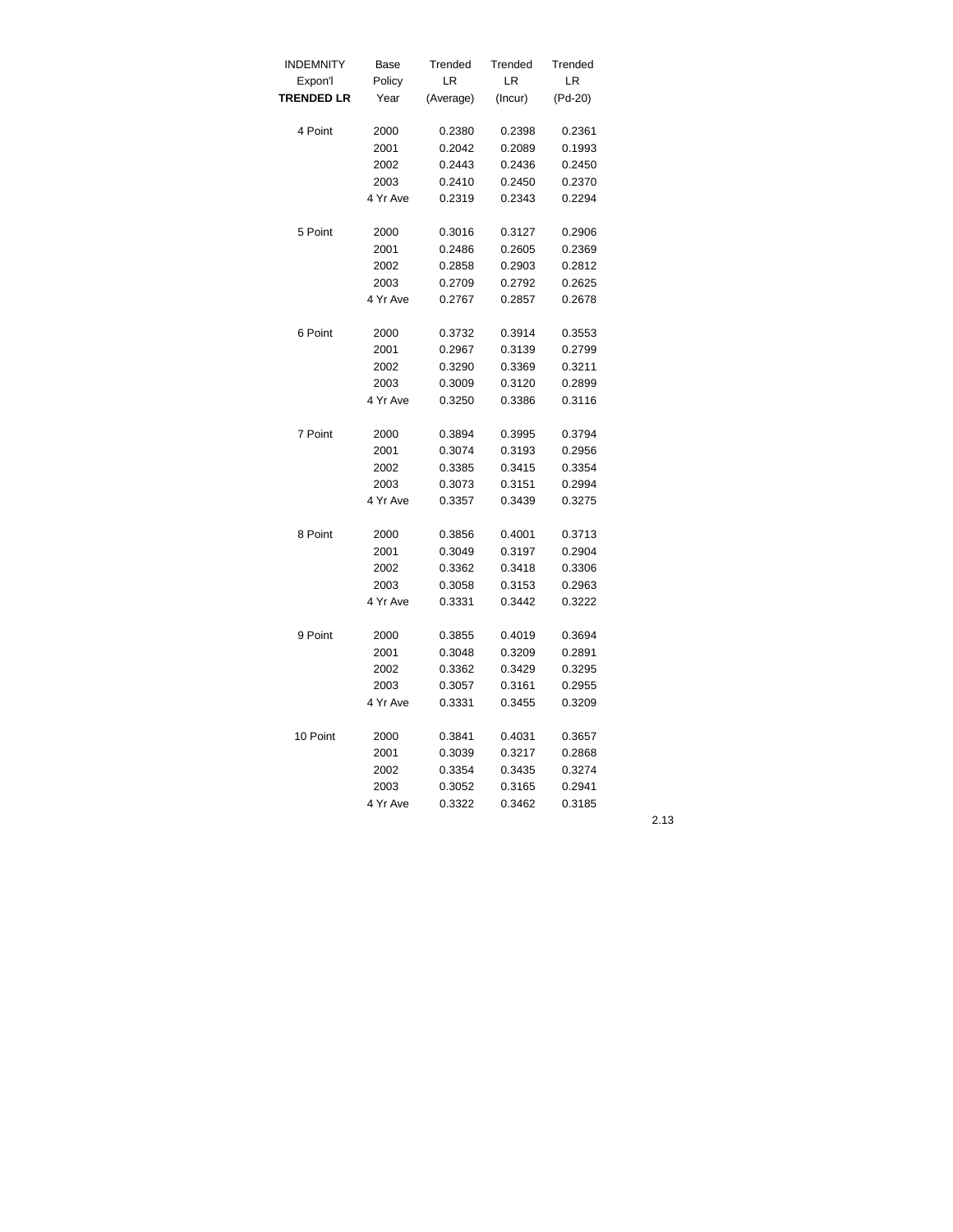| <b>MEDICAL</b>     | Incurred         | Incurred         | Incurred         | Incurred         | Incurred         | Incurred         | Incurred         | Incurred         | 4 Year           | Selected         |
|--------------------|------------------|------------------|------------------|------------------|------------------|------------------|------------------|------------------|------------------|------------------|
|                    | LDF<br>96-97     | LDF<br>97-98     | LDF<br>98-99     | LDF<br>99-00     | LDF<br>$00 - 01$ | LDF<br>$01 - 02$ | LDF<br>02-03     | LDF<br>03-04     | Average<br>LDF   | Incurred<br>LDF  |
| Beyond             | 1.1828           | 1.1506           | 1.2692           | 1.2131           | 0.9950           | 1.3202           | 1.2344           | 1.1640           | 1.1784           | 1.1900           |
| 19-20              |                  | 0.9985           | 1.0040           | 1.0126           | 0.9760           | 1.0044           | 1.0004           | 1.0119           | 0.9982           | 1.0049           |
| 18-19              | 1.0143           | 1.0007           | 1.0235           | 1.0079           | 1.0007           | 1.0189           | 1.0190           | 0.9961           | 1.0087           | 1.0079           |
| $17 - 18$          | 1.0195           | 1.0051           | 1.0364           | 0.9872           | 1.0059           | 0.9932           | 1.0105           | 1.0253           | 1.0087           | 1.0109           |
| $16 - 17$          | 0.9872           | 1.2322           | 1.0020           | 1.0153           | 1.0228           | 1.0112           | 1.0261           | 1.0477           | 1.0270           | 1.0139           |
| $15 - 16$          | 1.0033           | 1.0008           | 1.0023           | 1.0028           | 1.0049           | 1.0106           | 0.9837           | 1.0017           | 1.0002           | 1.0171           |
| $14 - 15$          | 1.0244           | 1.0287           | 1.0057           | 1.0104           | 0.9963           | 1.0192           | 1.1038           | 1.0236           | 1.0357           | 1.0203           |
| $13 - 14$          | 1.0118           | 1.0207           | 1.0194           | 1.0131           | 0.9832           | 1.0171           | 1.0229           | 1.0333           | 1.0141           | 1.0237           |
| $12 - 13$          | 1.0214           | 1.0019           | 1.0015           | 1.0170           | 1.0113           | 1.0184           | 1.0501           | 1.0310           | 1.0277           | 1.0272           |
| $11 - 12$          | 1.0424           | 1.0017           | 0.9800           | 1.0100           | 1.0265           | 1.0275           | 1.0293           | 1.0973           | 1.0452           | 1.0309           |
| $10 - 11$          | 1.0080           | 0.9992           | 1.0060           | 1.0060           | 1.0070           | 1.0209           | 1.0244           | 1.0449           | 1.0243           | 1.0348           |
| $9 - 10$           | 1.0152           | 1.0107           | 1.0350           | 1.0244           | 1.0120           | 1.0221           | 1.0530           | 1.1132           | 1.0501           | 1.0390           |
| $8-9$              | 1.0044           | 1.0313           | 1.0146           | 1.0009           | 1.0195           | 1.0035           | 1.0173           | 1.0968           | 1.0343           | 1.0437           |
| $7 - 8$            | 0.9847           | 0.9944           | 1.0141           | 1.0236           | 1.0174           | 1.0623           | 1.1549           | 1.0368           | 1.0679           | 1.0490           |
| $6 - 7$<br>$5-6$   | 1.0277           | 0.9944           | 1.0015           | 1.0249           | 1.0421           | 1.0232           | 1.0331           | 1.0569           | 1.0388           | 1.0552           |
| $4 - 5$            | 1.0301<br>1.0127 | 1.0606<br>1.0199 | 1.0394<br>1.0184 | 1.0143<br>1.0368 | 1.0305<br>1.0408 | 1.0651<br>1.0525 | 1.1254<br>1.0413 | 1.0628<br>1.0710 | 1.0710<br>1.0514 | 1.0628<br>1.0729 |
| $3 - 4$            | 1.0580           | 1.0161           | 1.0079           | 1.0280           | 1.0391           | 1.0434           | 1.0703           | 1.1902           | 1.0858           | 1.0878           |
| $2 - 3$            | 0.9965           | 1.0096           | 1.0366           | 1.0801           | 1.0479           | 1.1129           | 1.1564           | 1.2075           | 1.1312           | 1.1141           |
| $1 - 2$            | 1.0845           | 1.1605           | 1.1001           | 1.1034           | 1.1532           | 1.2303           | 1.1600           | 1.1590           | 1.1756           | 1.1800           |
| MEDICAL            | Paid             | Paid             | Paid             | Paid             | Paid             | Paid             | Paid             | Paid             | 4 Year           | Selected         |
|                    | LDF              | LDF              | LDF              | LDF              | LDF              | LDF              | LDF              | LDF              | Average          | Paid             |
|                    | 96-97            | 97-98            | 98-99            | 99-00            | $00 - 01$        | $01 - 02$        | 02-03            | 03-04            | LDF              | LDF              |
| 19-20              |                  | 1.0043           | 1.0076           | 1.0153           | 1.0219           | 1.0035           | 1.0091           | 1.0213           | 1.0140           | 1.0138           |
| 18-19              | 1.0044           | 1.0124           | 1.0059           | 1.0175           | 1.0034           | 1.0099           | 1.0267           | 1.0141           | 1.0135           | 1.0141           |
| $17 - 18$          | 1.0233           | 1.0043           | 1.0241           | 1.0051           | 1.0102           | 1.0195           | 1.0238           | 1.0202           | 1.0184           | 1.0144           |
| $16 - 17$          | 1.0075           | 1.0297           | 1.0027           | 1.0055           | 1.0222           | 1.0202           | 1.0175           | 1.0115           | 1.0179           | 1.0148           |
| $15 - 16$          | 1.0198           | 1.0074           | 1.0086           | 1.0188           | 1.0127           | 1.0120           | 1.0223           | 1.0099           | 1.0142           | 1.0152           |
| $14 - 15$          | 1.0061           | 1.0128           | 1.0238           | 1.0152           | 1.0102           | 1.0143           | 1.0209           | 1.0204           | 1.0165           | 1.0158           |
| $13 - 14$          | 1.0177           | 1.0164           | 1.0178           | 1.0142           | 1.0151           | 1.0152           | 1.0171           | 1.0165           | 1.0160           | 1.0164           |
| $12 - 13$          | 1.0344           | 1.0161           | 1.0115           | 1.0107           | 1.0103           | 1.0210           | 1.0078           | 1.0123           | 1.0129           | 1.0172           |
| $11 - 12$          | 1.0165           | 1.0126           | 1.0173           | 1.0089           | 1.0145           | 1.0110           | 1.0098           | 1.0304           | 1.0164           | 1.0181           |
| $10 - 11$          | 1.0157           | 1.0108           | 1.0096           | 1.0145           | 1.0090           | 1.0158           | 1.0325           | 1.0194           | 1.0192           | 1.0193           |
| $9 - 10$           | 1.0202           | 1.0115           | 1.0218           | 1.0160           | 1.0097           | 1.0308           | 1.0176           | 1.0183           | 1.0191           | 1.0209           |
| $8-9$              | 1.0115           | 1.0180           | 1.0167           | 1.0109           | 1.0276           | 1.0076           | 1.0178           | 1.0194           | 1.0181           | 1.0230           |
| $7 - 8$<br>$6 - 7$ | 1.0147           | 1.0189           | 1.0160           | 1.0300           | 1.0205           | 1.0347           | 1.0417           | 1.0180           | 1.0287           | 1.0260           |
| $5 - 6$            | 1.0221<br>1.0277 | 1.0178<br>1.0340 | 1.0261<br>1.0331 | 1.0232<br>1.0182 | 1.0288<br>1.0278 | 1.0293<br>1.0422 | 1.0286<br>1.0526 | 1.0423<br>1.0477 | 1.0323<br>1.0426 | 1.0304<br>1.0374 |
| $4 - 5$            | 1.0385           | 1.0560           | 1.0274           | 1.0348           | 1.0399           | 1.0568           | 1.0525           | 1.0420           | 1.0478           | 1.0494           |
| $3 - 4$            | 1.0494           | 1.0539           | 1.0544           | 1.0564           | 1.0556           | 1.0634           | 1.0729           | 1.0964           | 1.0721           | 1.0735           |
| $2 - 3$            | 1.0829           | 1.0721           | 1.0984           | 1.1427           | 1.0945           | 1.1356           | 1.1707           | 1.1390           | 1.1350           | 1.1347           |
| $1 - 2$            | 1.2765           | 1.3154           | 1.2578           | 1.3233           | 1.3415           | 1.4266           | 1.3828           | 1.3670           | 1.3795           | 1.3795           |
| MEDICAL            | Pd-Incur         | Pd-Incur         | Pd-Incur         | Pd-Incur         | Pd-Incur         | Pd-Incur         | Pd-Incur         | Pd-Incur         | Average          | Selected         |
|                    | LDF              | LDF              | LDF              | LDF              | LDF              | LDF              | <b>LDF</b>       | LDF              | Pd-Incur         | Pd-Incur         |
|                    | 96-97            | 97-98            | 98-99            | 99-00            | $00 - 01$        | $01 - 02$        | 02-03            | 03-04            | LDF              | <b>LDF</b>       |
| 19-20              |                  | 1.0267           | 1.0574           | 1.0649           | 1.2668           | 1.0495           | 1.0822           | 1.3313           | 1.1825           | 1.1255           |
| 18-19              | 1.0328           | 1.0663           | 1.0573           | 1.2924           | 1.0484           | 1.0872           | 1.3433           | 1.1492           | 1.1570           | 1.1570           |
| $17 - 18$          | 1.0904           | 1.0374           | 1.3027           | 1.0515           | 1.0779           | 1.3122           | 1.1764           | 1.1071           | 1.1684           | 1.1684           |
| $16 - 17$          | 1.0400           | 1.2942           | 1.0675           | 1.0714           | 1.3500           | 1.1921           | 1.1022           | 1.1377           | 1.1955           | 1.1955           |
| $15 - 16$          | 1.0711           | 1.0806           | 1.0641           | 1.3270           | 1.1938           | 1.0789           | 1.1121           | 1.1154           | 1.1251           | 1.1251           |
| $14 - 15$          | 1.0758           | 1.0849           | 1.3518           | 1.1926           | 1.0784           | 1.1339           | 1.1363           | 1.1753           | 1.1310           | 1.1310           |
| $13 - 14$          | 1.0674           | 1.3662           | 1.1978           | 1.0914           | 1.1294           | 1.0474           | 1.1779           | 1.1243           | 1.1198           | 1.1198           |
| $12 - 13$          | 1.3845           | 1.1938           | 1.0893           | 1.1488           | 1.0403           | 1.1612           | 1.1009           | 1.1120           | 1.1036           | 1.1036           |
| $11 - 12$          | 1.2112           | 1.1014           | 1.1482           | 1.0344           | 1.1568           | 1.0750           | 1.0932           | 1.3600           | 1.1713           | 1.1713           |
| $10 - 11$          | 1.1168           | 1.1843           | 1.0346           | 1.1336           | 1.0557           | 1.0793           | 1.2691           | 1.2027           | 1.1517           | 1.1517           |
| $9 - 10$           | 1.2092           | 1.0403           | 1.1500           | 1.0639           | 1.0674           | 1.2496           | 1.1627           | 1.2453           | 1.1813           | 1.1813           |
| $8-9$<br>$7 - 8$   | 1.0411           | 1.1311           | 1.0551           | 1.0673           | 1.2561           | 1.1160           | 1.0867           | 1.3258           | 1.1962           | 1.1962<br>1.1845 |
| $6 - 7$            | 1.1126<br>1.0907 | 1.0612<br>1.0862 | 1.0824<br>1.2600 | 1.2607<br>1.1377 | 1.1348<br>1.1012 | 1.1372<br>1.1363 | 1.2471<br>1.1874 | 1.2187<br>1.2521 | 1.1845<br>1.1693 | 1.1693           |
| $5-6$              | 1.1226           | 1.3003           | 1.1461           | 1.0774           | 1.1412           | 1.1987           | 1.2397           | 1.2075           | 1.1968           | 1.1968           |
| $4 - 5$            | 1.2732           | 1.1639           | 1.0905           | 1.1434           | 1.1699           | 1.1636           | 1.1770           | 1.2050           | 1.1789           | 1.1789           |
| $3 - 4$            | 1.1976           | 1.1285           | 1.1637           | 1.1833           | 1.1680           | 1.2290           | 1.2061           | 1.4295           | 1.2582           | 1.2582           |
| $2 - 3$            | 1.2020           | 1.2372           | 1.2637           | 1.2809           | 1.2871           | 1.2895           | 1.4084           | 1.4614           | 1.3616           | 1.3616           |
| $1 - 2$            | 1.5642           | 1.6027           | 1.4928           | 1.6145           | 1.5526           | 1.7516           | 1.6655           | 2.2467           | 1.8041           | 1.8041           |
|                    |                  |                  |                  |                  |                  |                  |                  |                  |                  |                  |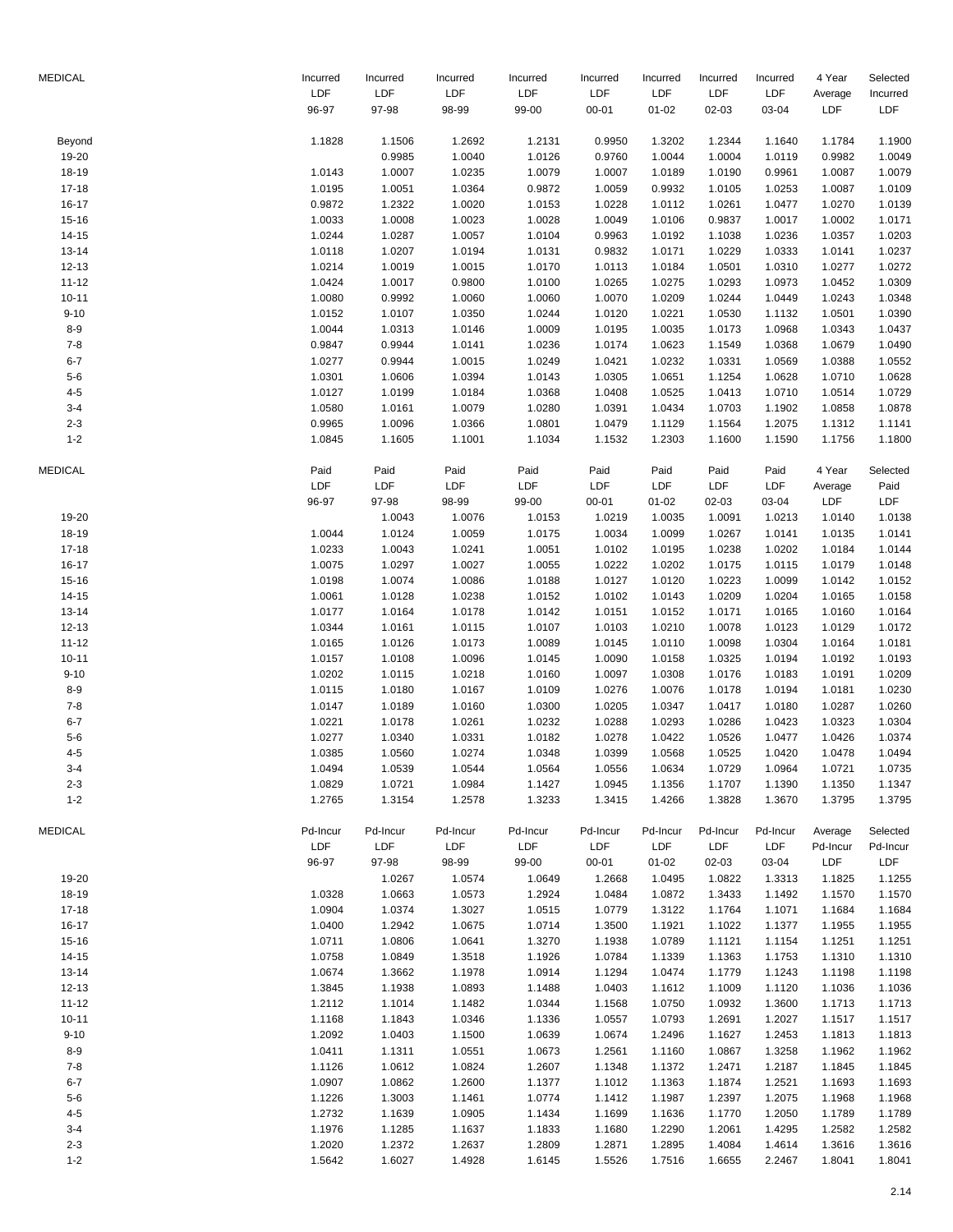| <b>MEDICAL</b>     |              |                  | Paid             |
|--------------------|--------------|------------------|------------------|
|                    | Policy       | Incurred         | to 20th          |
|                    | Year         | LDF              | LDF              |
| Beyond             | 1984         | 1.1900           | 1.1900           |
| 19-20              | 1985         | 1.0049           | 1.1255           |
| 18-19              | 1986         | 1.0079           | 1.0141           |
| $17 - 18$          | 1987         | 1.0109<br>1.0139 | 1.0144           |
| 16-17<br>15-16     | 1988<br>1989 | 1.0171           | 1.0148<br>1.0152 |
| 14-15              | 1990         | 1.0203           | 1.0158           |
| 13-14              | 1991         | 1.0237           | 1.0164           |
| 12-13              | 1992         | 1.0272           | 1.0172           |
| 11-12              | 1993         | 1.0309           | 1.0181           |
| $10 - 11$          | 1994         | 1.0348           | 1.0193           |
| $9 - 10$           | 1995         | 1.0390           | 1.0209           |
| $8 - 9$            | 1996         | 1.0437           | 1.0230           |
| $7-8$              | 1997         | 1.0490           | 1.0260           |
| $6 - 7$            | 1998         | 1.0552           | 1.0304           |
| $5 - 6$            | 1999         | 1.0628           | 1.0374           |
| $4 - 5$<br>$3 - 4$ | 2000<br>2001 | 1.0729<br>1.0878 | 1.0494<br>1.0735 |
| $2 - 3$            | 2002         | 1.1141           | 1.1347           |
| $1 - 2$            | 2003         | 1.1800           | 1.3795           |
|                    |              |                  |                  |
| <b>MEDICAL</b>     |              |                  | Paid             |
|                    | Policy       | Incurred         | to 20th          |
|                    | Year         | Cum LDF          | Cum LDF          |
| Beyond             | 1984         | 1.1900           | 1.1900           |
| 19-20              | 1985         | 1.1958           | 1.3393           |
| 18-19              | 1986         | 1.2053           | 1.3582           |
| 17-18              | 1987         | 1.2184           | 1.3778           |
| 16-17              | 1988         | 1.2354           | 1.3982           |
| 15-16              | 1989         | 1.2565<br>1.2820 | 1.4194           |
| 14-15<br>13-14     | 1990<br>1991 | 1.3124           | 1.4419<br>1.4655 |
| 12-13              | 1992         | 1.3481           | 1.4907           |
| 11-12              | 1993         | 1.3897           | 1.5177           |
| 10-11              | 1994         | 1.4381           | 1.5470           |
| $9 - 10$           | 1995         | 1.4942           | 1.5793           |
| $8 - 9$            | 1996         | 1.5595           | 1.6156           |
| $7-8$              | 1997         | 1.6359           | 1.6576           |
| $6 - 7$            | 1998         | 1.7262           | 1.7080           |
| $5 - 6$            | 1999         | 1.8346           | 1.7719           |
| $4 - 5$            | 2000         | 1.9683           | 1.8595           |
| 3-4                | 2001         | 2.1411           | 1.9961           |
| $2 - 3$<br>$1 - 2$ | 2002<br>2003 | 2.3854<br>2.8148 | 2.2650<br>3.1246 |
|                    |              |                  |                  |
| <b>MEDICAL</b>     |              | <b>Benefit</b>   | LAE              |
|                    | Policy       | Level            |                  |
|                    | Year         | Factor           |                  |
| Beyond             | 1984         | 1.0000           | 1.1182           |
| 19-20              | 1985         | 1.0000           | 1.1182           |
| 18-19              | 1986         | 1.0000           | 1.1182           |
| $17 - 18$          | 1987         | 1.0000           | 1.1182           |
| 16-17<br>15-16     | 1988<br>1989 | 1.0000<br>1.0000 | 1.1182<br>1.1182 |
| 14-15              | 1990         | 1.0000           | 1.1182           |
| $13 - 14$          | 1991         | 1.0000           | 1.1182           |
| 12-13              | 1992         | 1.0000           | 1.1182           |
| $11 - 12$          | 1993         | 1.0000           | 1.1182           |
| $10 - 11$          | 1994         | 1.0000           | 1.1182           |
| $9 - 10$           | 1995         | 1.0000           | 1.1182           |
| $8 - 9$            | 1996         | 1.0000           | 1.1182           |
| $7 - 8$            | 1997         | 1.0000           | 1.1182           |
| $6 - 7$            | 1998         | 1.0000           | 1.1182           |
| $5 - 6$            | 1999         | 1.0000           | 1.1182           |
| $4 - 5$<br>$3 - 4$ | 2000<br>2001 | 1.0000           | 1.1182           |
| $2 - 3$            | 2002         | 1.0000<br>1.0000 | 1.1182<br>1.1182 |
| $1 - 2$            | 2003         | 1.0000           | 1.1182           |
|                    |              |                  |                  |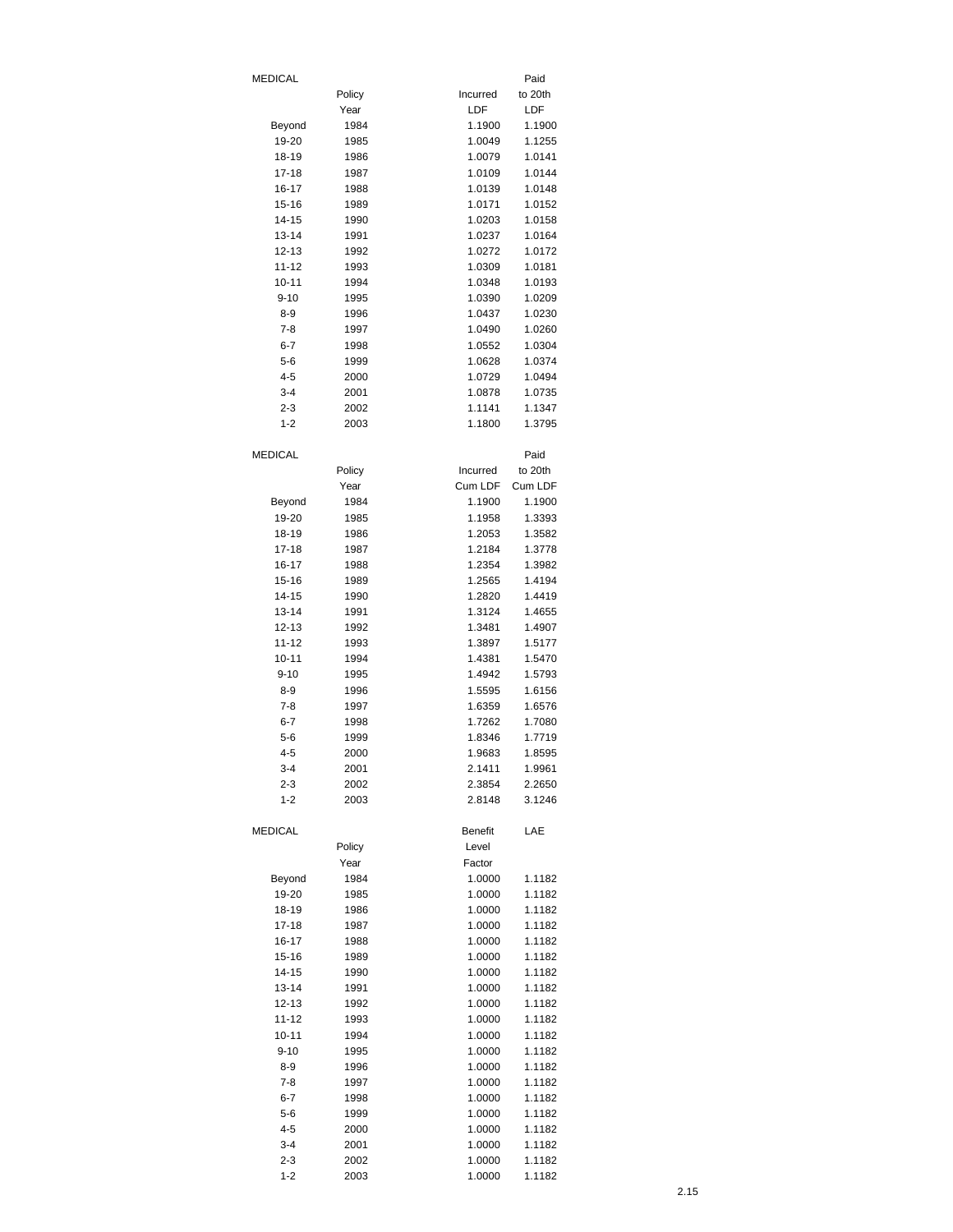| <b>MEDICAL</b>     |              |                      |                       | Paid                 |
|--------------------|--------------|----------------------|-----------------------|----------------------|
|                    | Policy       |                      | Incurred              | to 20th              |
|                    | Year         |                      | Base                  | Base                 |
| Beyond             | 1984         |                      | 16670530              | 16670530             |
| 19-20              | 1985         |                      | 17601357              | 15533443             |
| 18-19              | 1986         |                      | 16656121              | 15347698             |
| 17-18              | 1987         |                      | 22424697              | 19937271<br>18474806 |
| 16-17<br>15-16     | 1988<br>1989 |                      | 20405670<br>25656428  | 22273641             |
| 14-15              | 1990         |                      | 24393092              | 22054691             |
| $13 - 14$          | 1991         |                      | 25669153              | 23367474             |
| $12 - 13$          | 1992         |                      | 36504317              | 27657174             |
| 11-12              | 1993         |                      | 29850395              | 25301010             |
| $10 - 11$          | 1994         |                      | 26440099              | 21620421             |
| $9 - 10$           | 1995         |                      | 31884196              | 24514030             |
| $8 - 9$            | 1996         |                      | 31175560              | 26041052             |
| $7-8$              | 1997         |                      | 30803311              | 25641541             |
| $6 - 7$            | 1998         |                      | 29413016              | 25519321             |
| $5 - 6$            | 1999         |                      | 34617322              | 29935459             |
| $4 - 5$            | 2000         |                      | 38651142<br>33863889  | 29644329<br>26393817 |
| 3-4<br>$2 - 3$     | 2001<br>2002 |                      | 45085197              | 27431235             |
| $1 - 2$            | 2003         |                      | 30921310              | 21990082             |
|                    |              |                      |                       |                      |
| <b>MEDICAL</b>     |              | Proj Ult             | Proj Ult              | Proj Ult             |
|                    | Policy       | Incurred             | Incurred              | Incurred             |
|                    | Year         | (Avg Pd & Inc)       | (Incur)               | (Pd-20)              |
| Beyond             | 1984         | 19837931             | 19837931              | 19837931             |
| 19-20              | 1985         | 20925821             | 21047703              | 20803940             |
| 18-19              | 1986         | 20460433             | 20075623              | 20845243             |
| 17-18              | 1987         | 27395911             | 27322251              | 27469572             |
| 16-17              | 1988         | 25520319             | 25209165              | 25831474             |
| 15-16<br>14-15     | 1989         | 31926254<br>31536301 | 32237302<br>31271944  | 31615206<br>31800659 |
| 13-14              | 1990<br>1991 | 33966615             | 33688196              | 34245033             |
| 12-13              | 1992         | 45220010             | 49211470              | 41228549             |
| $11 - 12$          | 1993         | 39941218             | 41483094              | 38399343             |
| $10 - 11$          | 1994         | 35735149             | 38023506              | 33446791             |
| $9 - 10$           | 1995         | 43178187             | 47641366              | 38715008             |
| 8-9                | 1996         | 45345105             | 48618286              | 42071924             |
| $7 - 8$            | 1997         | 46447277             | 50391136              | 42503418             |
| $6 - 7$            | 1998         | 47179874             | 50772748              | 43587000             |
| $5-6$              | 1999         | 58275789             | 63508939              | 53042640             |
| 4-5                | 2000         | 65600336             | 76077043              | 55123630             |
| 3-4                | 2001         | 62595335             | 72505973              | 52684698             |
| 2-3                | 2002         | 84838988             | 107546229             | 62131747             |
| $1 - 2$            | 2003         | 77873757             | 87037303              | 68710210             |
| <b>MEDICAL</b>     |              | Adjusted             | Adjusted              | Adjusted             |
|                    | Policy       | Incurred             | Incurred              | Incurred             |
|                    | Year         | (Avg Pd & Inc)       | (Incur)               | (Pd-20)              |
| Beyond             | 1984         | 22182774             | 22182774              | 22182774             |
| 19-20              | 1985         | 23399253             | 23535541              | 23262966             |
| 18-19              | 1986         | 22878856             | 22448561              | 23309151             |
| 17-18              | 1987         | 30634108             | 30551741              | 30716475             |
| 16-17              | 1988         | 28536821             | 28188888              | 28884754             |
| $15 - 16$          | 1989         | 35699937             | 36047751              | 35352123             |
| 14-15<br>$13 - 14$ | 1990<br>1991 | 35263892<br>37981469 | 34968288<br>37670141  | 35559497<br>38292796 |
| 12-13              | 1992         | 50565015             | 55028265              | 46101764             |
| $11 - 12$          | 1993         | 44662270             | 46386396              | 42938145             |
| $10 - 11$          | 1994         | 39959044             | 42517885              | 37400202             |
| $9 - 10$           | 1995         | 48281849             | 53272575              | 43291121             |
| 8-9                | 1996         | 50704896             | 54364967              | 47044825             |
| $7 - 8$            | 1997         | 51937345             | 56347369              | 47527322             |
| $6 - 7$            | 1998         | 52756535             | 56774087              | 48738984             |
| $5 - 6$            | 1999         | 65163987             | 71015696              | 59312280             |
| $4 - 5$            | 2000         | 73354296             | 85069349              | 61639243             |
| $3 - 4$            | 2001         | 69994104             | 81076179              | 58912029             |
| $2 - 3$<br>$1 - 2$ | 2002<br>2003 | 94866956<br>87078435 | 120258193<br>97325113 | 69475720<br>76831757 |
|                    |              |                      |                       |                      |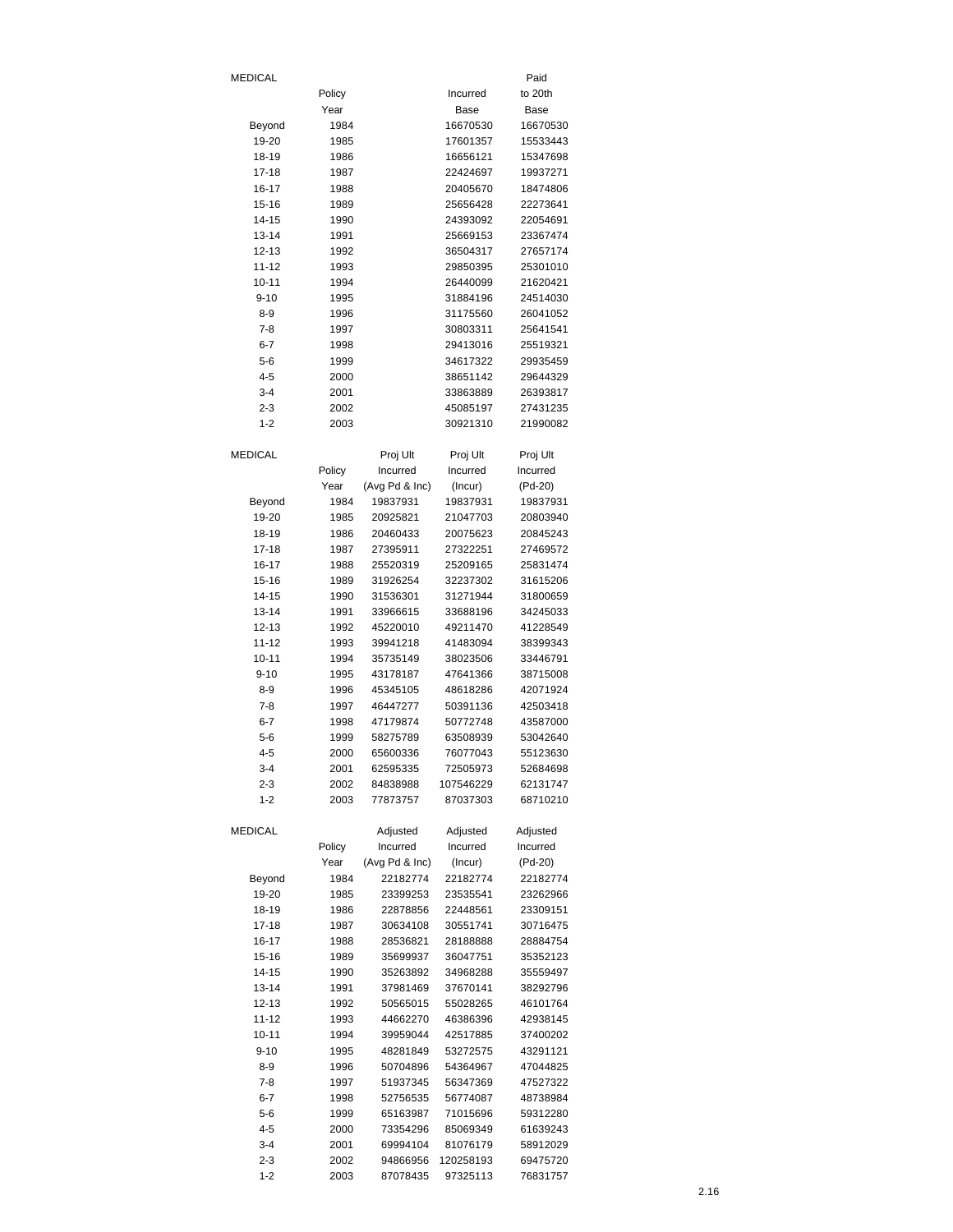| MEDICAL |        | Loss           | Loss    | Loss    |
|---------|--------|----------------|---------|---------|
|         | Policy | Ratio          | Ratio   | Ratio   |
|         | Year   | (Avg Pd & Inc) | (Incur) | (Pd-20) |
|         | 1984   | 0.3072         | 0.3072  | 0.3072  |
|         | 1985   | 0.2601         | 0.2616  | 0.2585  |
|         | 1986   | 0.2268         | 0.2226  | 0.2311  |
|         | 1987   | 0.2697         | 0.2690  | 0.2704  |
|         | 1988   | 0.2290         | 0.2262  | 0.2318  |
|         | 1989   | 0.2699         | 0.2725  | 0.2673  |
|         | 1990   | 0.2825         | 0.2801  | 0.2848  |
|         | 1991   | 0.3099         | 0.3074  | 0.3125  |
|         | 1992   | 0.4311         | 0.4691  | 0.3930  |
|         | 1993   | 0.3780         | 0.3926  | 0.3634  |
|         | 1994   | 0.3392         | 0.3609  | 0.3175  |
|         | 1995   | 0.3988         | 0.4400  | 0.3576  |
|         | 1996   | 0.3875         | 0.4155  | 0.3596  |
|         | 1997   | 0.4030         | 0.4372  | 0.3687  |
|         | 1998   | 0.4132         | 0.4446  | 0.3817  |
|         | 1999   | 0.4788         | 0.5217  | 0.4358  |
|         | 2000   | 0.5314         | 0.6163  | 0.4466  |
|         | 2001   | 0.4482         | 0.5192  | 0.3773  |
|         | 2002   | 0.5873         | 0.7445  | 0.4301  |
|         | 2003   | 0.5085         | 0.5683  | 0.4486  |

| <b>MEDICAL</b>   |              |                                  |                  | Trend            |                     |                     |                             |          |
|------------------|--------------|----------------------------------|------------------|------------------|---------------------|---------------------|-----------------------------|----------|
| <b>FREQUENCY</b> | Policy       | Claim                            | Normalized       | Factor           | Selected Ann        | <b>Trend Period</b> | Trend                       | Combined |
|                  | Year         | Frequency                        | Frequency        | to 1/1/04        | <b>Trend Factor</b> | # Years             | 1/1/04-12/1/06 Trend Factor |          |
|                  |              |                                  |                  |                  |                     |                     |                             |          |
|                  |              |                                  |                  |                  | $-6.0%$             | 1                   |                             |          |
|                  |              |                                  |                  |                  | $-6.0%$             | 1                   |                             |          |
|                  |              |                                  |                  |                  | $-6.0%$             | 1                   |                             |          |
|                  |              |                                  |                  |                  | $-6.0%$             | 0.9167              |                             |          |
|                  | 1991         | 19.16                            | 1.0000           |                  |                     |                     |                             |          |
|                  | 1992         | 18.61                            | 0.9713           |                  |                     |                     |                             |          |
|                  | 1993         | 19.50                            | 1.0178           |                  |                     |                     |                             |          |
|                  | 1994         | 16.74                            | 0.8737           |                  |                     |                     |                             |          |
|                  | 1995         | 16.82                            | 0.8779           |                  |                     |                     |                             |          |
|                  | 1996         | 15.84                            | 0.8268           |                  |                     |                     |                             |          |
|                  | 1997         | 14.43                            | 0.7532           |                  |                     |                     |                             |          |
|                  | 1998         | 13.21                            | 0.6895           |                  |                     |                     |                             |          |
|                  | 1999         | 12.73                            | 0.6644           |                  |                     |                     |                             |          |
|                  | 2000         | 11.58                            | 0.6044           | 0.8306           |                     |                     | 0.8349                      | 0.6935   |
|                  | 2001         | 10.04                            | 0.5240           | 0.8836           |                     |                     | 0.8349                      | 0.7377   |
|                  | 2002         | 10.29                            | 0.5370           | 0.9400           |                     |                     | 0.8349                      | 0.7848   |
|                  | 2003*        | 10.05                            | 0.5245           | 1.0000           |                     |                     | 0.8349                      | 0.8349   |
|                  |              | * Adjusted to a full Policy Year |                  |                  |                     |                     |                             |          |
| <b>MEDICAL</b>   |              | Severity                         | Severity         | Severity         |                     |                     |                             |          |
| <b>SEVERITY</b>  | Policy       | Ratio                            | Ratio            | Ratio            |                     |                     |                             |          |
| <b>RATIOS</b>    | Year         | (Average)                        | (Incur)          | (Pd-20)          |                     |                     |                             |          |
|                  |              |                                  |                  |                  |                     |                     |                             |          |
|                  | 1991<br>1992 | 0.3099<br>0.4438                 | 0.3074<br>0.4830 | 0.3125<br>0.4046 |                     |                     |                             |          |
|                  | 1993         | 0.3714                           | 0.3857           | 0.3570           |                     |                     |                             |          |
|                  | 1994         | 0.3882                           | 0.4131           | 0.3634           |                     |                     |                             |          |
|                  | 1995         | 0.4543                           | 0.5012           | 0.4073           |                     |                     |                             |          |
|                  | 1996         | 0.4687                           | 0.5025           | 0.4349           |                     |                     |                             |          |
|                  | 1997         | 0.5351                           | 0.5805           | 0.4895           |                     |                     |                             |          |
|                  | 1998         | 0.5993                           | 0.6448           | 0.5536           |                     |                     |                             |          |
|                  | 1999         | 0.7207                           | 0.7852           | 0.6559           |                     |                     |                             |          |
|                  | 2000         | 0.8792                           | 1.0197           | 0.7389           |                     |                     |                             |          |
|                  | 2001         | 0.8553                           | 0.9908           | 0.7200           |                     |                     |                             |          |

2002 1.0937 1.3864 0.8009 2003 0.9695 1.0835 0.8553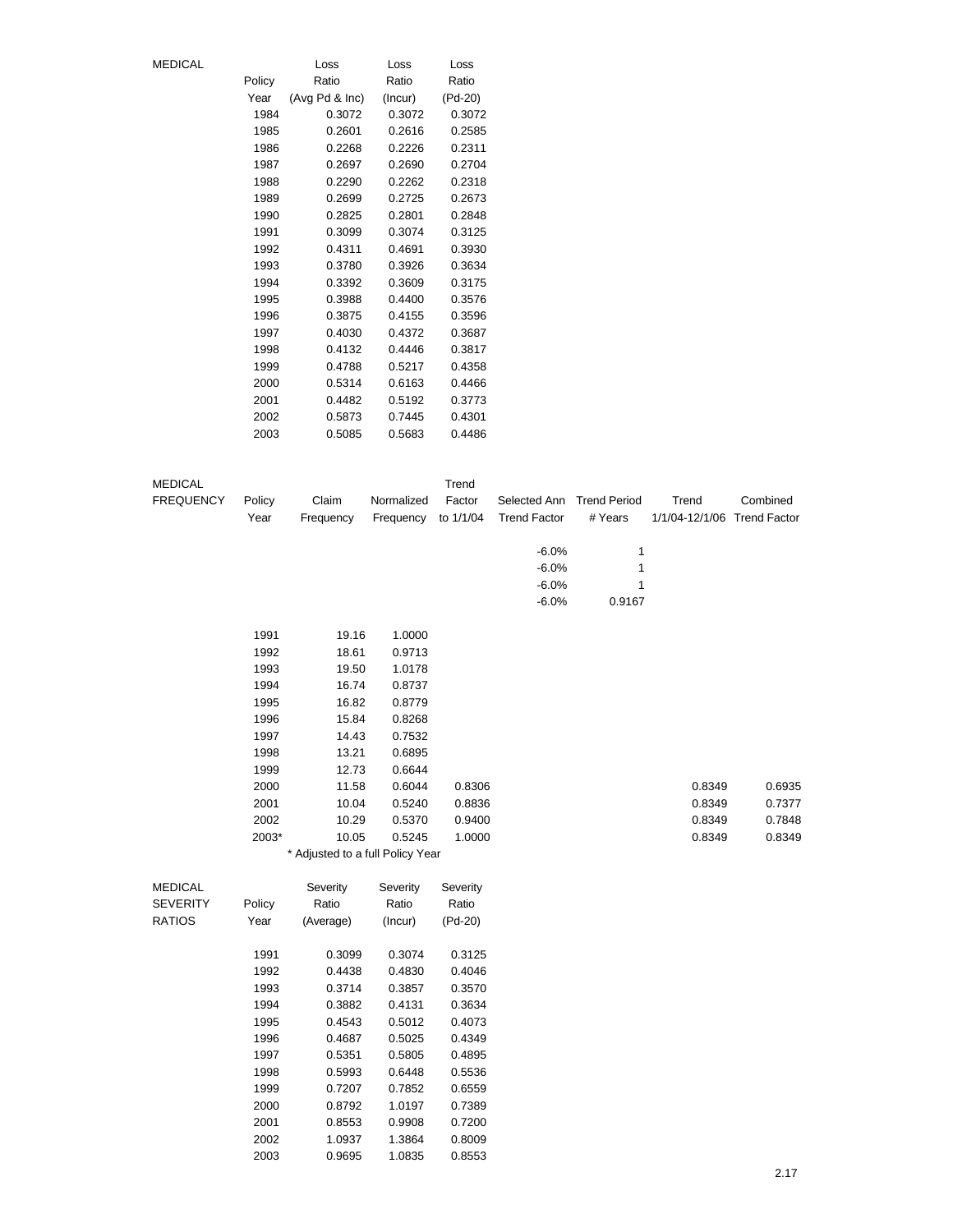| <b>MEDICAL</b> |        | Severity  | Severity | Severity |
|----------------|--------|-----------|----------|----------|
| Linear         | Policy | Ratio     | Ratio    | Ratio    |
| <b>FITTED</b>  | Year   | (Average) | (Incur)  | (Pd-20)  |
| 4 Point        | 2000   | 0.8730    | 1.0321   | 0.7143   |
|                | 2001   | 0.9240    | 1.0908   | 0.7573   |
|                | 2002   | 0.9749    | 1.1495   | 0.8003   |
|                |        |           |          |          |
|                | 2003   | 1.0258    | 1.2082   | 0.8433   |
| 5 Point        | 1999   | 0.7613    | 0.8605   | 0.6620   |
|                | 2000   | 0.8325    | 0.9568   | 0.7081   |
|                | 2001   | 0.9037    | 1.0531   | 0.7542   |
|                | 2002   | 0.9749    | 1.1495   | 0.8003   |
|                | 2003   | 1.0461    | 1.2458   | 0.8464   |
| 6 Point        | 1998   | 0.6425    | 0.7016   | 0.5833   |
|                | 1999   | 0.7267    | 0.8150   | 0.6383   |
|                | 2000   | 0.8109    | 0.9284   | 0.6933   |
|                | 2001   | 0.8950    | 1.0418   | 0.7483   |
|                | 2002   | 0.9792    | 1.1551   | 0.8032   |
|                | 2003   | 1.0634    | 1.2685   | 0.8582   |
| 7 Point        | 1997   | 0.5476    | 0.5847   | 0.5103   |
|                | 1998   | 0.6342    |          | 0.5694   |
|                |        |           | 0.6989   |          |
|                | 1999   | 0.7209    | 0.8131   | 0.6286   |
|                | 2000   | 0.8075    | 0.9273   | 0.6877   |
|                | 2001   | 0.8942    | 1.0415   | 0.7469   |
|                | 2002   | 0.9809    | 1.1557   | 0.8060   |
|                | 2003   | 1.0675    | 1.2699   | 0.8652   |
| 8 Point        | 1996   | 0.4641    | 0.4838   | 0.4444   |
|                | 1997   | 0.5502    | 0.5953   | 0.5049   |
|                | 1998   | 0.6362    | 0.7069   | 0.5654   |
|                | 1999   | 0.7222    | 0.8184   | 0.6259   |
|                | 2000   | 0.8082    | 0.9299   | 0.6864   |
|                | 2001   | 0.8942    | 1.0415   | 0.7469   |
|                | 2002   | 0.9802    | 1.1530   | 0.8074   |
|                | 2003   | 1.0662    | 1.2646   | 0.8679   |
| 9 Point        | 1995   | 0.4069    | 0.4210   | 0.3927   |
|                | 1996   | 0.4878    | 0.5239   | 0.4517   |
|                | 1997   | 0.5688    | 0.6269   | 0.5106   |
|                | 1998   | 0.6497    | 0.7298   | 0.5695   |
|                | 1999   | 0.7306    | 0.8327   | 0.6285   |
|                | 2000   | 0.8116    | 0.9357   | 0.6874   |
|                | 2001   | 0.8925    | 1.0386   | 0.7464   |
|                | 2002   | 0.9734    | 1.1416   | 0.8053   |
|                | 2003   | 1.0544    | 1.2445   | 0.8642   |
| 10 Point       |        | 0.3475    |          |          |
|                | 1994   |           | 0.3509   | 0.3440   |
|                | 1995   | 0.4250    | 0.4486   | 0.4013   |
|                | 1996   | 0.5025    | 0.5464   | 0.4587   |
|                | 1997   | 0.5801    | 0.6441   | 0.5160   |
|                | 1998   | 0.6576    | 0.7419   | 0.5733   |
|                | 1999   | 0.7352    | 0.8396   | 0.6306   |
|                | 2000   | 0.8127    | 0.9374   | 0.6880   |
|                | 2001   | 0.8903    | 1.0352   | 0.7453   |
|                | 2002   | 0.9678    | 1.1329   | 0.8026   |
|                | 2003   | 1.0453    | 1.2307   | 0.8599   |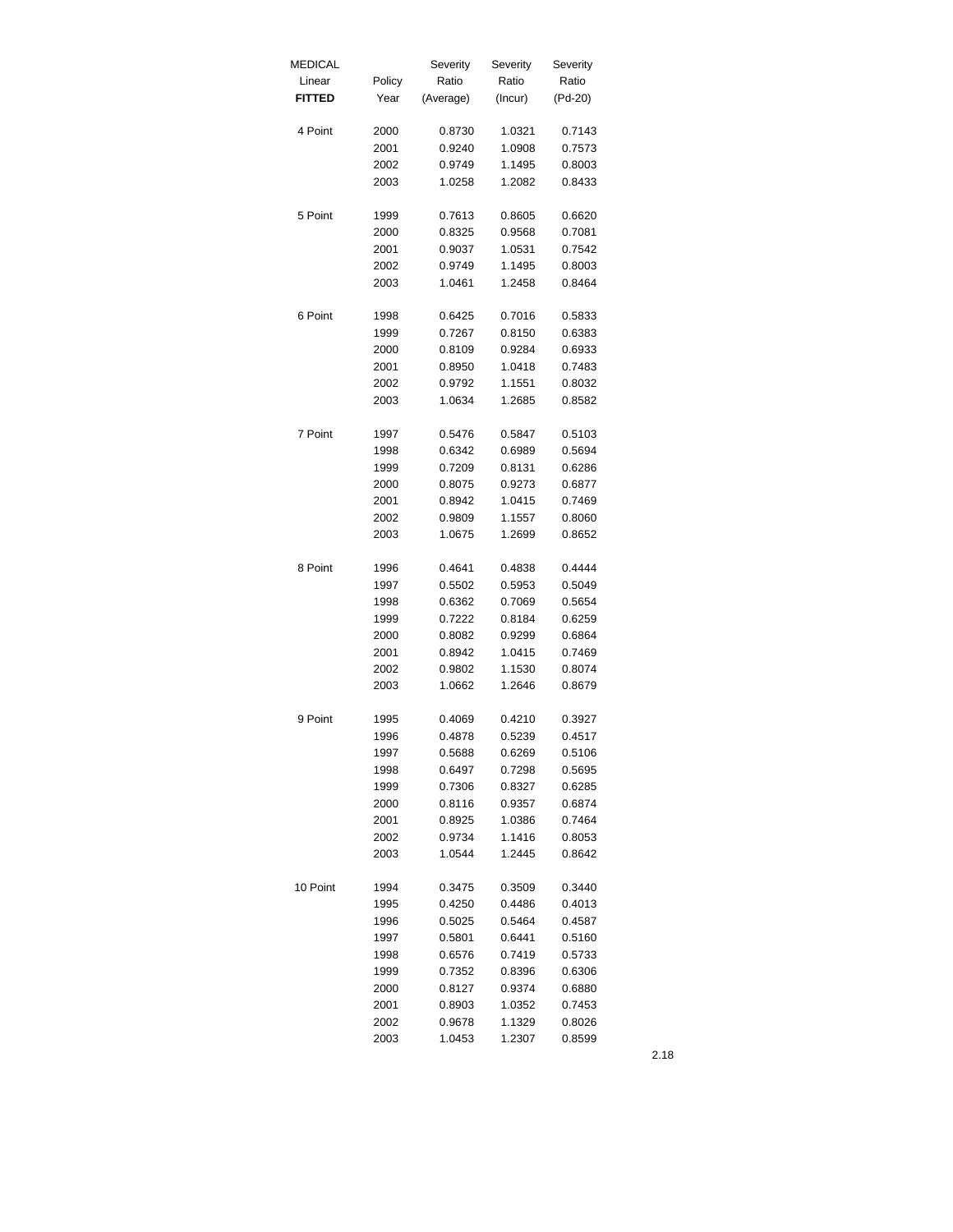| <b>MEDICAL</b>               |        | Severity  | Severity  | Severity  |
|------------------------------|--------|-----------|-----------|-----------|
| Linear                       |        | Ratio     | Ratio     | Ratio     |
| <b>TRENDED</b>               |        | (Average) | (Incur)   | (Pd-20)   |
|                              |        |           |           |           |
| 4 Point                      | Fitted | 1.1744    | 1.3794    | 0.9687    |
| 5 Point                      | Fitted | 1.2538    | 1.5267    | 0.9808    |
| 6 Point                      | Fitted | 1.3089    | 1.5992    | 1.0186    |
| 7 Point                      | Fitted | 1.3203    | 1.6030    | 1.0377    |
| 8 Point                      | Fitted | 1.3171    | 1.5899    | 1.0443    |
| 9 Point                      | Fitted | 1.2904    | 1.5447    | 1.0361    |
| 10 Point                     | Fitted | 1.2715    | 1.5158    | 1.0271    |
| <b>MEDICAL</b>               |        | Sev Trend | Sev Trend | Sev Trend |
| Linear                       |        | Factor    | Factor    | Factor    |
| <b>Severity Trend Factor</b> |        | (Average) | (Incur)   | (Pd-20)   |
|                              |        |           |           |           |
| 4 Point                      | 2000   | 1.3452    | 1.3365    | 1.3563    |
|                              | 2001   | 1.2710    | 1.2646    | 1.2792    |
|                              | 2002   | 1.2046    | 1.2000    | 1.2105    |
|                              | 2003   | 1.1448    | 1.1417    | 1.1488    |
|                              |        |           |           |           |
| 5 Point                      | 2000   | 1.5061    | 1.5957    | 1.3850    |
|                              | 2001   | 1.3874    | 1.4497    | 1.3004    |
|                              | 2002   | 1.2861    | 1.3282    | 1.2255    |
|                              | 2003   | 1.1985    | 1.2255    | 1.1588    |
|                              |        |           |           |           |
| 6 Point                      | 2000   | 1.6142    | 1.7226    | 1.4693    |
|                              | 2001   | 1.4624    | 1.5351    | 1.3613    |
|                              | 2002   | 1.3367    | 1.3844    | 1.2681    |
|                              | 2003   | 1.2309    | 1.2607    | 1.1869    |
|                              |        |           |           |           |
| 7 Point                      | 2000   | 1.6350    | 1.7287    | 1.5089    |
|                              | 2001   | 1.4765    | 1.5392    | 1.3894    |
|                              | 2002   | 1.3461    | 1.3871    | 1.2874    |
|                              | 2003   | 1.2368    | 1.2623    | 1.1994    |
| 8 Point                      | 2000   | 1.6297    | 1.7096    | 1.5215    |
|                              | 2001   | 1.4729    | 1.5265    | 1.3983    |
|                              | 2002   | 1.3437    | 1.3789    | 1.2935    |
|                              | 2003   | 1.2353    | 1.2573    | 1.2033    |
|                              |        |           |           |           |
| 9 Point                      | 2000   | 1.5900    | 1.6509    | 1.5073    |
|                              | 2001   | 1.4459    | 1.4873    | 1.3883    |
|                              | 2002   | 1.3256    | 1.3532    | 1.2867    |
|                              | 2003   | 1.2239    | 1.2413    | 1.1989    |
|                              |        |           |           |           |
| 10 Point                     | 2000   | 1.5645    | 1.6170    | 1.4930    |
|                              | 2001   | 1.4282    | 1.4643    | 1.3782    |
|                              | 2002   | 1.3138    | 1.3380    | 1.2797    |
|                              | 2003   | 1.2164    | 1.2317    | 1.1944    |
|                              |        |           |           |           |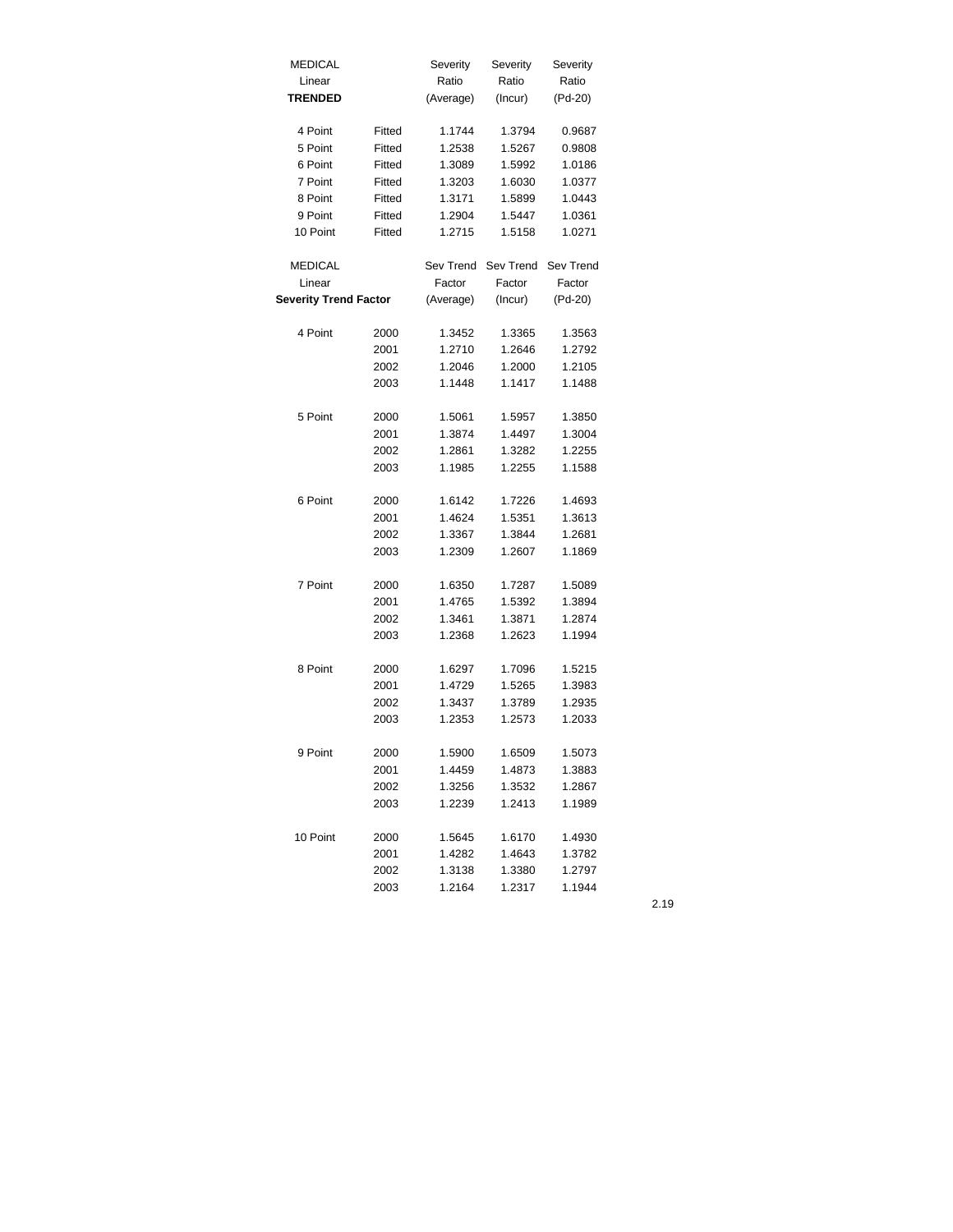| <b>MEDICAL</b> |        | Severity  | Severity | Severity |
|----------------|--------|-----------|----------|----------|
| Expon'l        | Policy | Ratio     | Ratio    | Ratio    |
| <b>FITTED</b>  | Year   | (Average) | (Incur)  | (Pd-20)  |
|                |        |           |          |          |
| 4 Point        | 2000   | 0.8715    | 1.0269   | 0.7159   |
|                | 2001   | 0.9198    | 1.0815   | 0.7561   |
|                | 2002   | 0.9708    | 1.1390   | 0.7984   |
|                | 2003   | 1.0246    | 1.1996   | 0.8432   |
|                |        |           |          |          |
| 5 Point        | 1999   | 0.7610    | 0.8563   | 0.6646   |
|                | 2000   | 0.8254    | 0.9417   | 0.7065   |
|                | 2001   | 0.8951    | 1.0357   | 0.7511   |
|                | 2002   | 0.9708    | 1.1390   | 0.7984   |
|                | 2003   | 1.0528    | 1.2527   | 0.8488   |
|                |        |           |          |          |
| 6 Point        | 1998   | 0.6461    | 0.7054   | 0.5866   |
|                | 1999   | 0.7166    | 0.7969   | 0.6345   |
|                | 2000   | 0.7949    | 0.9004   | 0.6864   |
|                | 2001   | 0.8818    | 1.0173   | 0.7424   |
|                | 2002   | 0.9781    | 1.1493   | 0.8031   |
|                | 2003   | 1.0850    | 1.2985   | 0.8687   |
|                |        |           |          |          |
| 7 Point        | 1997   | 0.5600    | 0.6036   | 0.5171   |
|                | 1998   | 0.6268    | 0.6873   | 0.5655   |
|                | 1999   | 0.7016    | 0.7826   | 0.6185   |
|                | 2000   | 0.7854    | 0.8911   | 0.6764   |
|                | 2001   | 0.8791    | 1.0146   | 0.7397   |
|                | 2002   | 0.9840    | 1.1553   | 0.8090   |
|                | 2003   | 1.1015    | 1.3155   | 0.8847   |
|                |        |           |          |          |
| 8 Point        | 1996   | 0.4869    | 0.5184   | 0.4566   |
|                | 1997   | 0.5479    | 0.5929   | 0.5029   |
|                | 1998   | 0.6167    | 0.6781   | 0.5538   |
|                | 1999   | 0.6940    | 0.7756   | 0.6099   |
|                | 2000   | 0.7811    | 0.8871   | 0.6717   |
|                | 2001   | 0.8791    | 1.0146   | 0.7397   |
|                | 2002   | 0.9894    | 1.1605   | 0.8146   |
|                | 2003   | 1.1135    | 1.3273   | 0.8971   |
|                |        |           |          |          |
| 9 Point        | 1995   | 0.4407    | 0.4708   | 0.4119   |
|                | 1996   | 0.4943    | 0.5349   | 0.4541   |
|                | 1997   | 0.5545    | 0.6077   | 0.5007   |
|                | 1998   | 0.6221    | 0.6904   | 0.5521   |
|                | 1999   | 0.6978    | 0.7843   | 0.6087   |
|                | 2000   | 0.7828    | 0.8911   | 0.6712   |
|                | 2001   | 0.8781    | 1.0124   | 0.7400   |
|                | 2002   | 0.9851    | 1.1501   | 0.8159   |
|                | 2003   | 1.1051    | 1.3067   | 0.8997   |
|                |        |           |          |          |
| 10 Point       | 1994   | 0.3912    | 0.4140   | 0.3700   |
|                | 1995   | 0.4391    | 0.4704   | 0.4086   |
|                | 1996   | 0.4929    | 0.5345   | 0.4512   |
|                | 1997   | 0.5533    | 0.6073   | 0.4982   |
|                | 1998   | 0.6211    | 0.6901   | 0.5501   |
|                | 1999   | 0.6972    | 0.7842   | 0.6075   |
|                | 2000   | 0.7826    | 0.8910   | 0.6708   |
|                | 2001   | 0.8785    | 1.0125   | 0.7408   |
|                | 2002   | 0.9862    | 1.1505   | 0.8180   |
|                | 2003   | 1.1070    | 1.3073   | 0.9033   |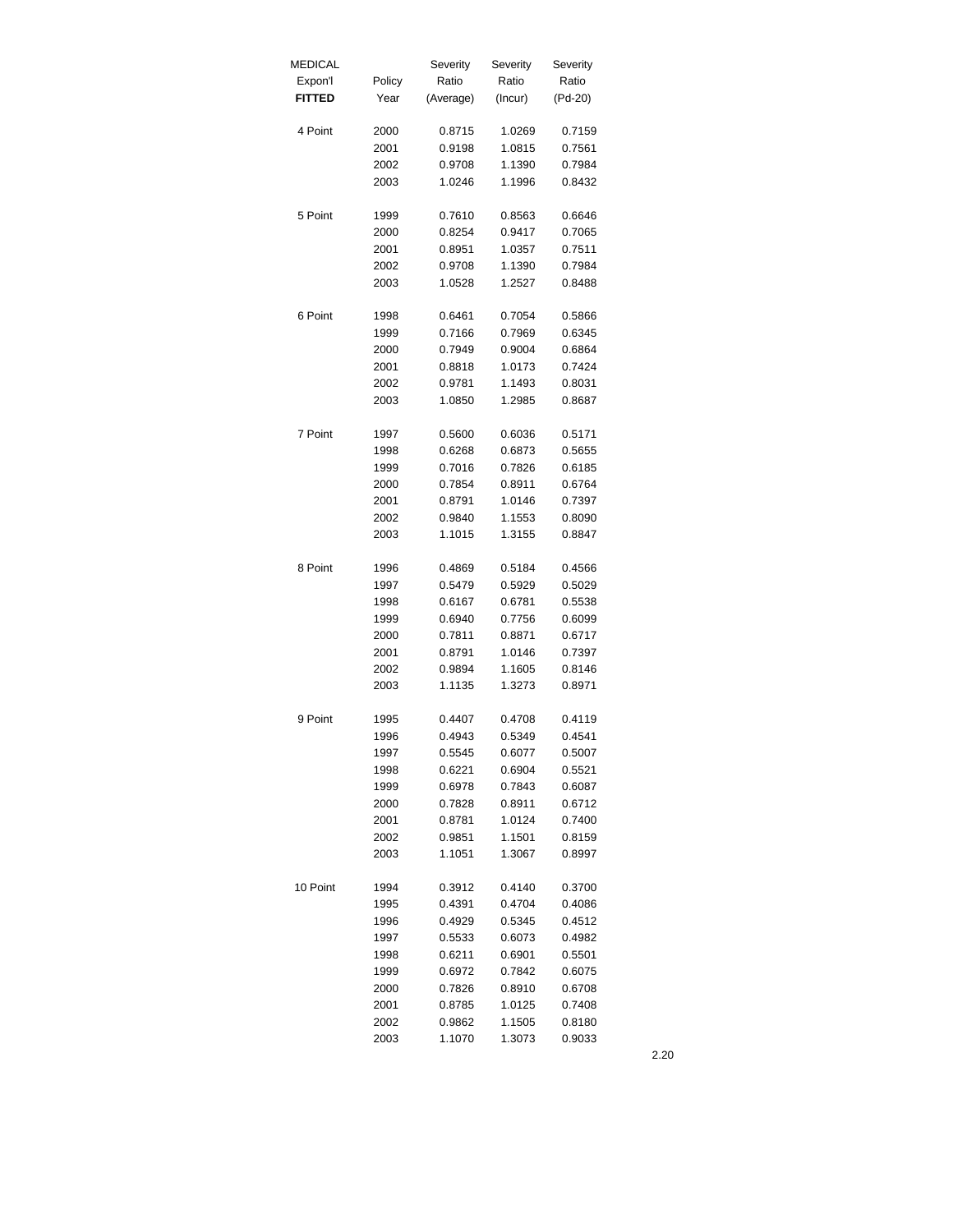| <b>MEDICAL</b>               |        | Severity  | Severity  | Severity  |
|------------------------------|--------|-----------|-----------|-----------|
| Expon'l                      |        | Ratio     | Ratio     | Ratio     |
| <b>TRENDED</b>               |        | (Incur)   | (Incur)   | (Pd-20)   |
|                              |        |           |           |           |
| 4 Point                      | Fitted | 1.1990    | 1.3953    | 0.9886    |
| 5 Point                      | Fitted | 1.3340    | 1.6533    | 1.0145    |
| 6 Point                      | Fitted | 1.4681    | 1.8538    | 1.0923    |
| 7 Point                      | Fitted | 1.5305    | 1.9212    | 1.1486    |
| 8 Point                      | Fitted | 1.5718    | 1.9637    | 1.1887    |
| 9 Point                      | Fitted | 1.5451    | 1.8958    | 1.1962    |
| 10 Point                     | Fitted | 1.5507    | 1.8976    | 1.2062    |
|                              |        |           |           |           |
| <b>MEDICAL</b>               |        | Sev Trend | Sev Trend | Sev Trend |
| Expon'l                      |        | Factor    | Factor    | Factor    |
| <b>Severity Trend Factor</b> |        | (Average) | (Incur)   | (Pd-20)   |
| 4 Point                      | 2000   | 1.3758    | 1.3587    | 1.3808    |
|                              | 2001   | 1.3036    | 1.2901    | 1.3075    |
|                              | 2002   | 1.2351    | 1.2249    | 1.2381    |
|                              | 2003   | 1.1703    | 1.1631    | 1.1724    |
|                              |        |           |           |           |
| 5 Point                      | 2000   | 1.6162    | 1.7556    | 1.4359    |
|                              | 2001   | 1.4903    | 1.5963    | 1.3507    |
|                              | 2002   | 1.3741    | 1.4515    | 1.2706    |
|                              | 2003   | 1.2670    | 1.3198    | 1.1952    |
|                              |        |           |           |           |
| 6 Point                      | 2000   | 1.8468    | 2.0589    | 1.5914    |
|                              | 2001   | 1.6649    | 1.8223    | 1.4712    |
|                              | 2002   | 1.5009    | 1.6129    | 1.3601    |
|                              | 2003   | 1.3531    | 1.4276    | 1.2574    |
|                              |        |           |           |           |
| 7 Point                      | 2000   | 1.9487    | 2.1561    | 1.6982    |
|                              | 2001   | 1.7409    | 1.8935    | 1.5528    |
|                              | 2002   | 1.5553    | 1.6629    | 1.4198    |
|                              | 2003   | 1.3894    | 1.4604    | 1.2983    |
|                              |        |           |           |           |
| 8 Point                      | 2000   | 2.0123    | 2.2136    | 1.7697    |
|                              | 2001   | 1.7880    | 1.9354    | 1.6069    |
|                              | 2002   | 1.5887    | 1.6922    | 1.4591    |
|                              | 2003   | 1.4116    | 1.4795    | 1.3250    |
| 9 Point                      | 2000   | 1.9738    | 2.1275    | 1.7822    |
|                              | 2001   | 1.7595    | 1.8727    | 1.6164    |
|                              | 2002   | 1.5685    | 1.6483    | 1.4660    |
|                              | 2003   | 1.3982    | 1.4509    | 1.3296    |
|                              |        |           |           |           |
| 10 Point                     | 2000   | 1.9814    | 2.1297    | 1.7981    |
|                              | 2001   | 1.7651    | 1.8743    | 1.6284    |
|                              | 2002   | 1.5725    | 1.6495    | 1.4746    |
|                              | 2003   | 1.4009    | 1.4516    | 1.3354    |
|                              |        |           |           |           |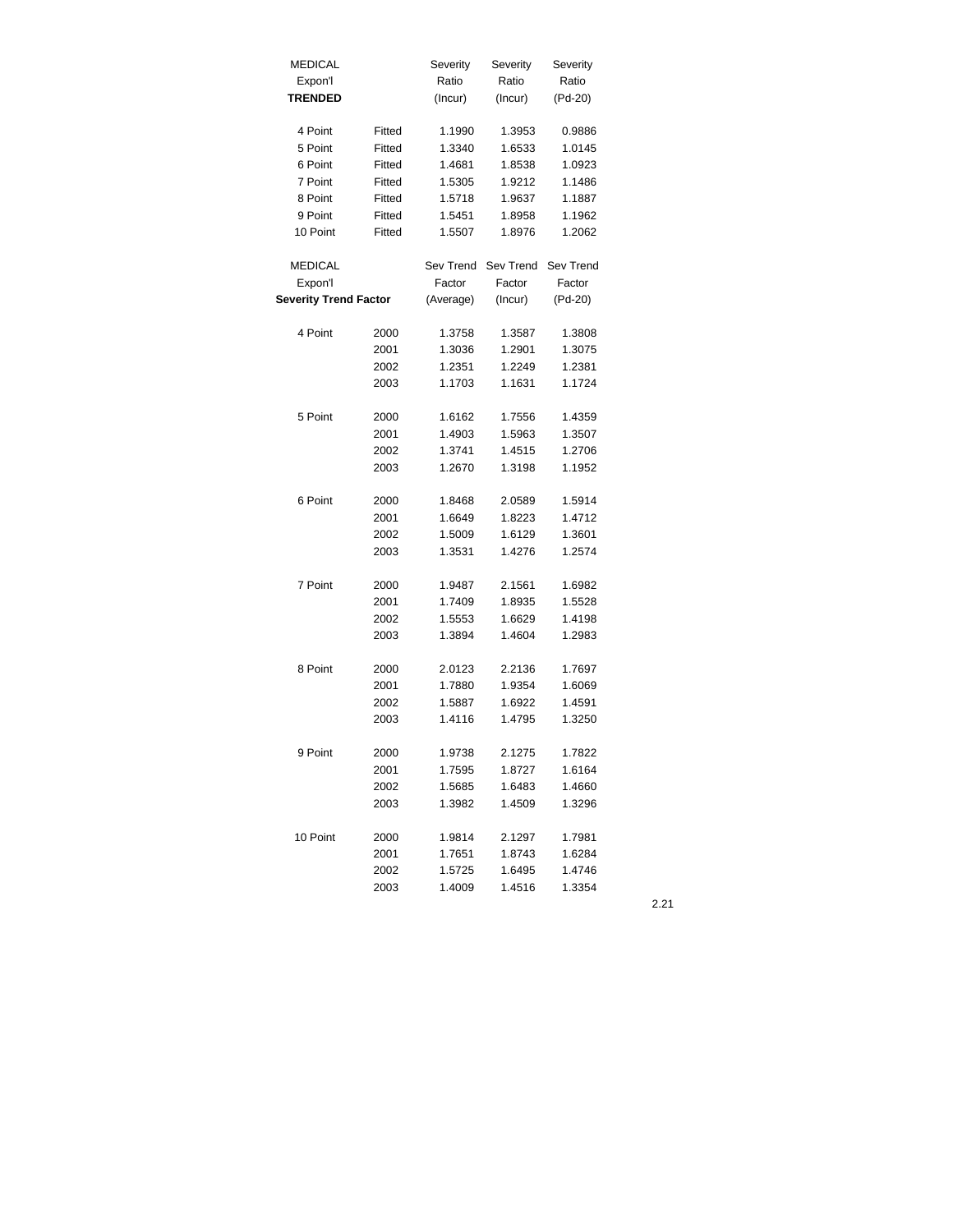| <b>MEDICAL</b>         |      | <b>LR Trend</b> | <b>LR Trend</b> | <b>LR Trend</b> |
|------------------------|------|-----------------|-----------------|-----------------|
| Linear                 |      | Factor          | Factor          | Factor          |
| <b>LR Trend Factor</b> |      | (Average)       | (Incur)         | (Pd-20)         |
| 4 Point                | 2000 | 0.9329          | 0.9269          | 0.9406          |
|                        | 2001 | 0.9376          | 0.9329          | 0.9437          |
|                        | 2002 | 0.9454          | 0.9418          | 0.9500          |
|                        | 2003 | 0.9558          | 0.9532          | 0.9591          |
|                        |      |                 |                 |                 |
| 5 Point                | 2000 | 1.0445          | 1.1066          | 0.9605          |
|                        | 2001 | 1.0235          | 1.0694          | 0.9593          |
|                        | 2002 | 1.0093          | 1.0424          | 0.9618          |
|                        | 2003 | 1.0006          | 1.0232          | 0.9675          |
| 6 Point                | 2000 | 1.1194          | 1.1946          | 1.0190          |
|                        | 2001 | 1.0788          | 1.1324          | 1.0042          |
|                        | 2002 | 1.0490          | 1.0865          | 0.9952          |
|                        | 2003 | 1.0277          | 1.0526          | 0.9909          |
| 7 Point                | 2000 | 1.1339          | 1.1989          | 1.0464          |
|                        | 2001 | 1.0892          | 1.1355          | 1.0250          |
|                        | 2002 | 1.0564          | 1.0886          | 1.0104          |
|                        | 2003 | 1.0326          | 1.0539          | 1.0014          |
| 8 Point                | 2000 | 1.1302          | 1.1856          | 1.0552          |
|                        | 2001 | 1.0866          | 1.1261          | 1.0315          |
|                        | 2002 | 1.0545          | 1.0822          | 1.0151          |
|                        | 2003 | 1.0314          | 1.0497          | 1.0046          |
|                        |      |                 |                 |                 |
| 9 Point                | 2000 | 1.1027          | 1.1449          | 1.0453          |
|                        | 2001 | 1.0666          | 1.0972          | 1.0241          |
|                        | 2002 | 1.0403          | 1.0620          | 1.0098          |
|                        | 2003 | 1.0218          | 1.0364          | 1.0010          |
| 10 Point               | 2000 | 1.0850          | 1.1214          | 1.0354          |
|                        | 2001 | 1.0536          | 1.0802          | 1.0167          |
|                        | 2002 | 1.0311          | 1.0501          | 1.0043          |
|                        | 2003 | 1.0156          | 1.0283          | 0.9972          |
|                        |      |                 |                 |                 |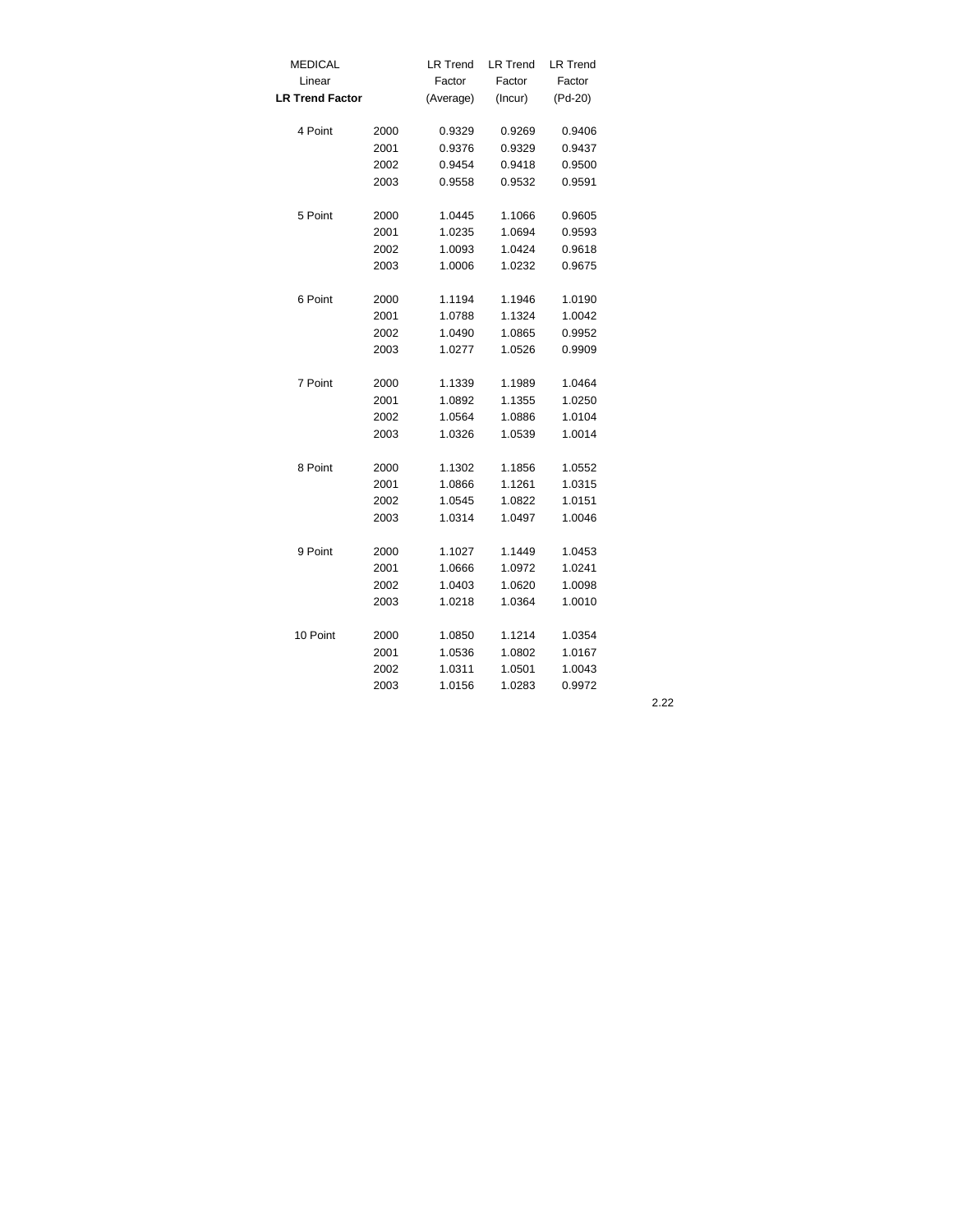| <b>MEDICAL</b>         |      | <b>LR Trend</b> | <b>LR Trend</b> | <b>LR Trend</b> |
|------------------------|------|-----------------|-----------------|-----------------|
| Expon'l                |      | Factor          | Factor          | Factor          |
| <b>LR Trend Factor</b> |      | (Average)       | (Incur)         | $(Pd-20)$       |
| 4 Point                | 2000 | 0.9541          | 0.9423          | 0.9576          |
|                        | 2001 | 0.9617          | 0.9517          | 0.9645          |
|                        | 2002 | 0.9693          | 0.9613          | 0.9717          |
|                        | 2003 | 0.9771          | 0.9711          | 0.9788          |
| 5 Point                | 2000 | 1.1208          | 1.2175          | 0.9958          |
|                        | 2001 | 1.0994          | 1.1776          | 0.9964          |
|                        | 2002 | 1.0784          | 1.1391          | 0.9972          |
|                        | 2003 | 1.0578          | 1.1019          | 0.9979          |
| 6 Point                | 2000 | 1.2808          | 1.4278          | 1.1036          |
|                        | 2001 | 1.2282          | 1.3443          | 1.0853          |
|                        | 2002 | 1.1779          | 1.2658          | 1.0674          |
|                        | 2003 | 1.1297          | 1.1919          | 1.0498          |
| 7 Point                | 2000 | 1.3514          | 1.4953          | 1.1777          |
|                        | 2001 | 1.2843          | 1.3968          | 1.1455          |
|                        | 2002 | 1.2206          | 1.3050          | 1.1143          |
|                        | 2003 | 1.1600          | 1.2193          | 1.0840          |
| 8 Point                | 2000 | 1.3955          | 1.5351          | 1.2273          |
|                        | 2001 | 1.3190          | 1.4277          | 1.1854          |
|                        | 2002 | 1.2468          | 1.3280          | 1.1451          |
|                        | 2003 | 1.1785          | 1.2352          | 1.1062          |
| 9 Point                | 2000 | 1.3688          | 1.4754          | 1.2360          |
|                        | 2001 | 1.2980          | 1.3815          | 1.1924          |
|                        | 2002 | 1.2310          | 1.2936          | 1.1505          |
|                        | 2003 | 1.1674          | 1.2114          | 1.1101          |
| 10 Point               | 2000 | 1.3741          | 1.4769          | 1.2470          |
|                        | 2001 | 1.3021          | 1.3827          | 1.2013          |
|                        | 2002 | 1.2341          | 1.2945          | 1.1573          |
|                        | 2003 | 1.1696          | 1.2119          | 1.1149          |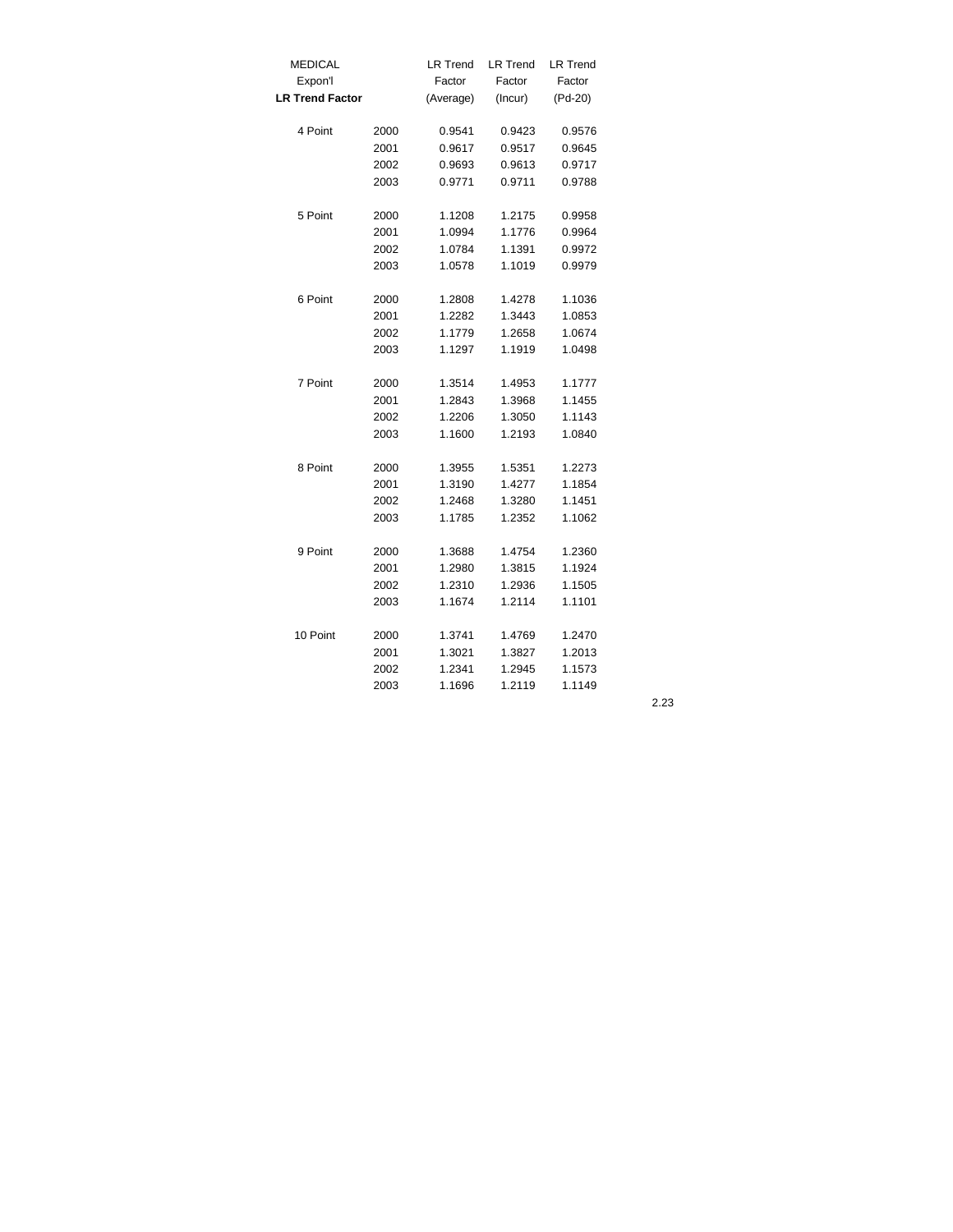| <b>MEDICAL</b>    | Base     | Trended   | Trended | Trended |
|-------------------|----------|-----------|---------|---------|
| Linear            | Policy   | LR        | LR      | LR      |
| <b>TRENDED LR</b> | Year     | (Average) | (Incur) | (Pd-20) |
|                   |          |           |         |         |
| 4 Point           | 2000     | 0.4957    | 0.5712  | 0.4201  |
|                   | 2001     | 0.4202    | 0.4844  | 0.3561  |
|                   | 2002     | 0.5552    | 0.7012  | 0.4086  |
|                   | 2003     | 0.4860    | 0.5417  | 0.4303  |
|                   | 4 Yr Ave | 0.4893    | 0.5746  | 0.4038  |
| 5 Point           |          |           |         |         |
|                   | 2000     | 0.5550    | 0.6820  | 0.4290  |
|                   | 2001     | 0.4587    | 0.5552  | 0.3619  |
|                   | 2002     | 0.5928    | 0.7761  | 0.4137  |
|                   | 2003     | 0.5088    | 0.5815  | 0.4340  |
|                   | 4 Yr Ave | 0.5288    | 0.6487  | 0.4097  |
| 6 Point           | 2000     | 0.5948    | 0.7362  | 0.4551  |
|                   | 2001     | 0.4835    | 0.5879  | 0.3789  |
|                   | 2002     | 0.6161    | 0.8089  | 0.4280  |
|                   | 2003     | 0.5226    | 0.5982  | 0.4445  |
|                   | 4 Yr Ave | 0.5543    | 0.6828  | 0.4266  |
|                   |          |           |         |         |
| 7 Point           | 2000     | 0.6026    | 0.7389  | 0.4673  |
|                   | 2001     | 0.4882    | 0.5896  | 0.3867  |
|                   | 2002     | 0.6204    | 0.8105  | 0.4346  |
|                   | 2003     | 0.5251    | 0.5989  | 0.4492  |
|                   | 4 Yr Ave | 0.5591    | 0.6845  | 0.4345  |
|                   |          |           |         |         |
| 8 Point           | 2000     | 0.6006    | 0.7307  | 0.4713  |
|                   | 2001     | 0.4870    | 0.5847  | 0.3892  |
|                   | 2002     | 0.6193    | 0.8057  | 0.4366  |
|                   | 2003     | 0.5245    | 0.5965  | 0.4507  |
|                   | 4 Yr Ave | 0.5579    | 0.6794  | 0.4370  |
| 9 Point           | 2000     | 0.5860    | 0.7056  | 0.4668  |
|                   | 2001     | 0.4781    | 0.5697  | 0.3864  |
|                   | 2002     | 0.6110    | 0.7907  | 0.4343  |
|                   | 2003     | 0.5196    | 0.5890  | 0.4490  |
|                   | 4 Yr Ave | 0.5487    | 0.6638  | 0.4341  |
|                   |          |           |         |         |
| 10 Point          | 2000     | 0.5766    | 0.6911  | 0.4624  |
|                   | 2001     | 0.4722    | 0.5608  | 0.3836  |
|                   | 2002     | 0.6056    | 0.7818  | 0.4319  |
|                   | 2003     | 0.5164    | 0.5844  | 0.4473  |
|                   | 4 Yr Ave | 0.5427    | 0.6545  | 0.4313  |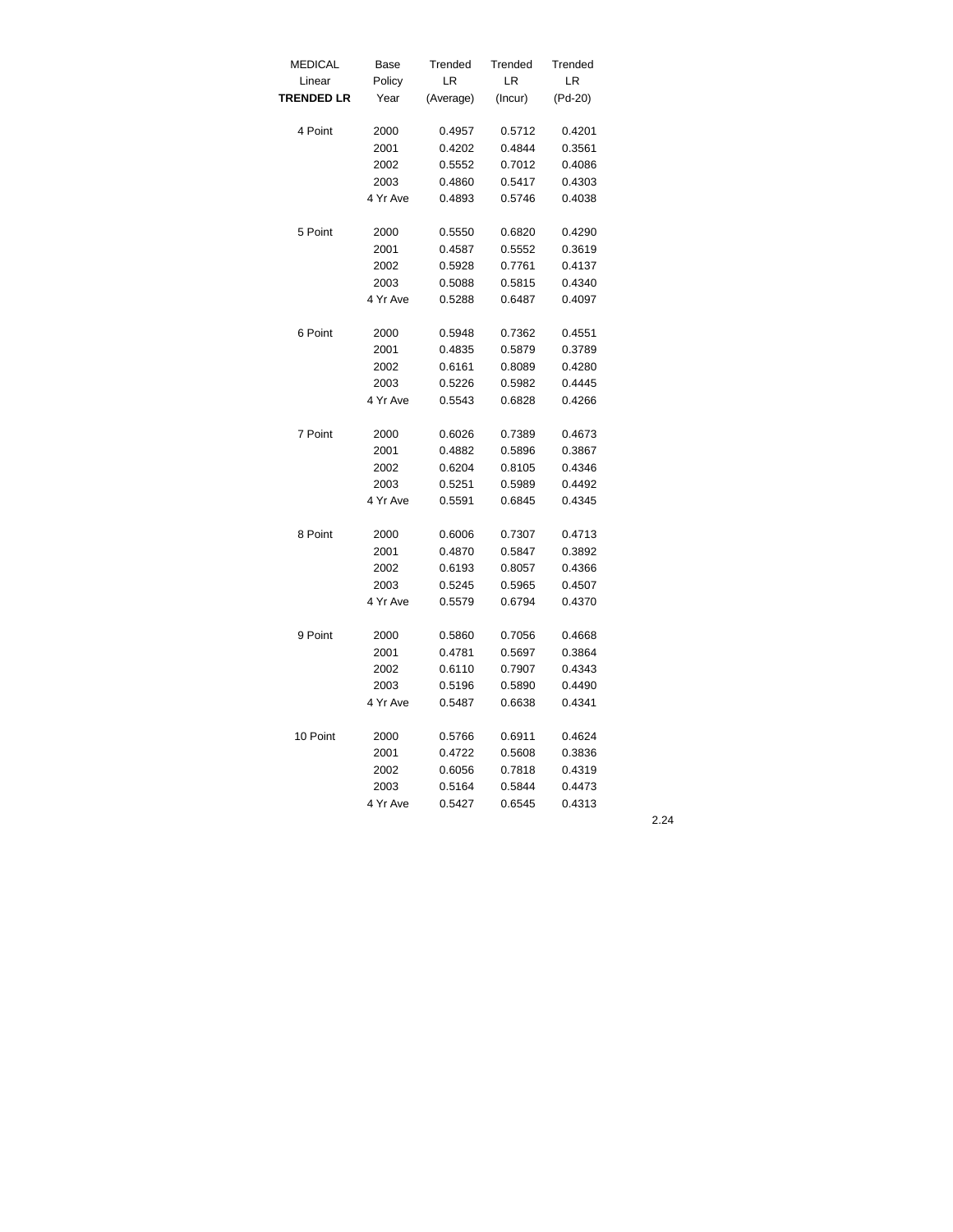| <b>MEDICAL</b>    | Base     | Trended   | Trended | Trended |
|-------------------|----------|-----------|---------|---------|
| Expon'l           | Policy   | LR        | LR      | LR      |
| <b>TRENDED LR</b> | Year     | (Average) | (Incur) | (Pd-20) |
| 4 Point           | 2000     | 0.5070    | 0.5807  | 0.4277  |
|                   | 2001     | 0.4310    | 0.4941  | 0.3639  |
|                   | 2002     | 0.5693    | 0.7157  | 0.4179  |
|                   | 2003     | 0.4969    | 0.5519  | 0.4391  |
|                   | 4 Yr Ave | 0.5011    | 0.5856  | 0.4122  |
| 5 Point           | 2000     | 0.5956    | 0.7503  | 0.4447  |
|                   | 2001     | 0.4928    | 0.6114  | 0.3759  |
|                   | 2002     | 0.6333    | 0.8481  | 0.4289  |
|                   | 2003     | 0.5379    | 0.6262  | 0.4477  |
|                   | 4 Yr Ave | 0.5649    | 0.7090  | 0.4243  |
| 6 Point           | 2000     | 0.6806    | 0.8800  | 0.4929  |
|                   | 2001     | 0.5505    | 0.6980  | 0.4095  |
|                   | 2002     | 0.6918    | 0.9424  | 0.4591  |
|                   | 2003     | 0.5745    | 0.6774  | 0.4709  |
|                   | 4 Yr Ave | 0.6244    | 0.7995  | 0.4581  |
| 7 Point           | 2000     | 0.7181    | 0.9216  | 0.5260  |
|                   | 2001     | 0.5756    | 0.7252  | 0.4322  |
|                   | 2002     | 0.7169    | 0.9716  | 0.4793  |
|                   | 2003     | 0.5899    | 0.6929  | 0.4863  |
|                   | 4 Yr Ave | 0.6501    | 0.8278  | 0.4810  |
| 8 Point           | 2000     | 0.7416    | 0.9461  | 0.5481  |
|                   | 2001     | 0.5912    | 0.7413  | 0.4473  |
|                   | 2002     | 0.7322    | 0.9887  | 0.4925  |
|                   | 2003     | 0.5993    | 0.7020  | 0.4962  |
|                   | 4 Yr Ave | 0.6661    | 0.8445  | 0.4960  |
| 9 Point           | 2000     | 0.7274    | 0.9093  | 0.5520  |
|                   | 2001     | 0.5818    | 0.7173  | 0.4499  |
|                   | 2002     | 0.7230    | 0.9631  | 0.4948  |
|                   | 2003     | 0.5936    | 0.6884  | 0.4980  |
|                   | 4 Yr Ave | 0.6565    | 0.8195  | 0.4987  |
| 10 Point          | 2000     | 0.7302    | 0.9102  | 0.5569  |
|                   | 2001     | 0.5836    | 0.7179  | 0.4533  |
|                   | 2002     | 0.7248    | 0.9638  | 0.4978  |
|                   | 2003     | 0.5947    | 0.6887  | 0.5001  |
|                   | 4 Yr Ave | 0.6583    | 0.8202  | 0.5020  |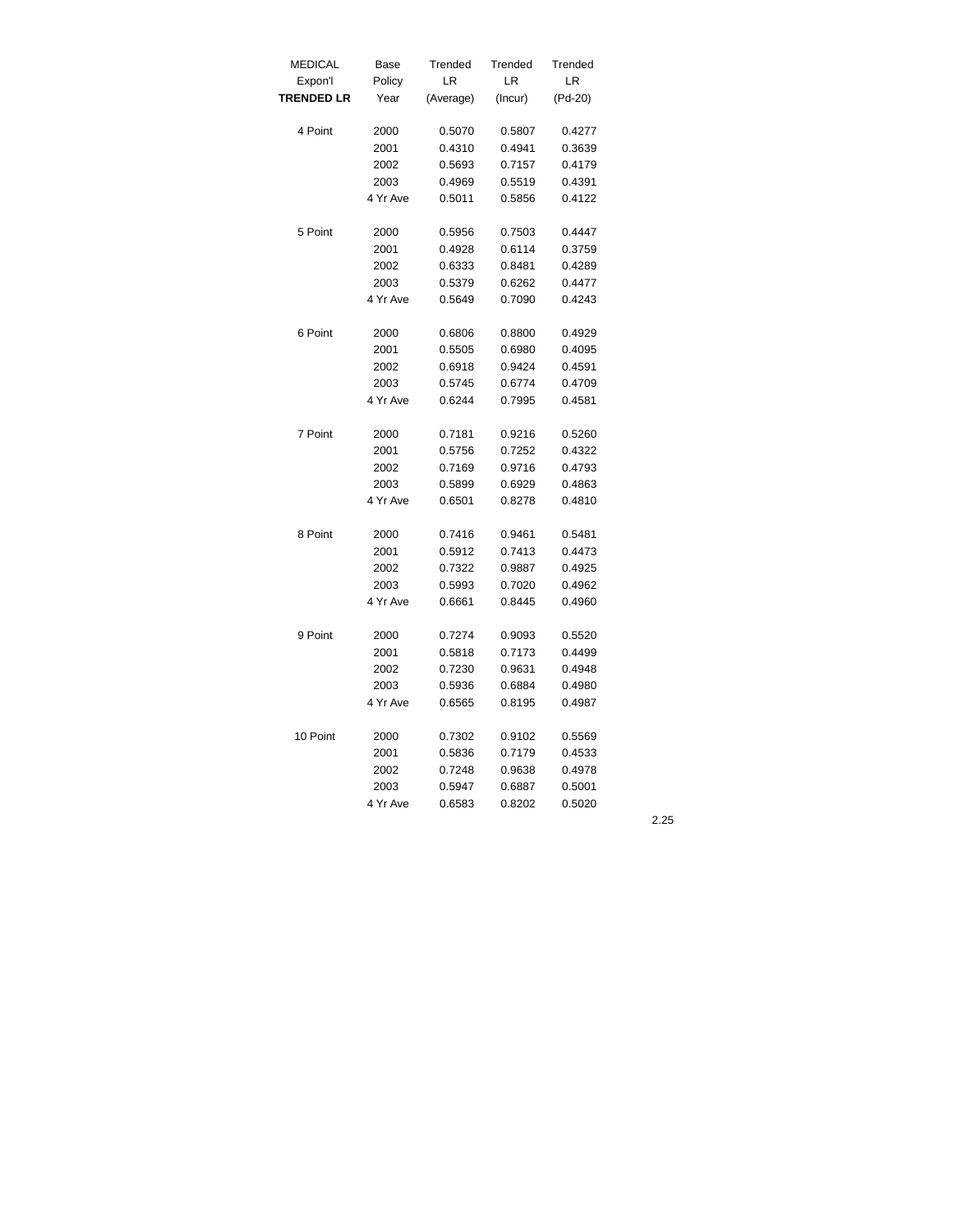| <b>INDEMNITY</b> |         | (Average) | (Incur) | (Pd-20) |
|------------------|---------|-----------|---------|---------|
| <b>Severity</b>  |         |           |         |         |
| <b>Ann Trend</b> |         |           |         |         |
|                  |         |           |         |         |
| 4 Point          | Linear  | $-0.4%$   | $-0.7%$ | $-0.2%$ |
| 5 Point          | Linear  | 3.6%      | 3.8%    | 3.4%    |
| 6 Point          | Linear  | 6.4%      | 6.7%    | 6.1%    |
| 7 Point          | Linear  | 6.9%      | 6.9%    | 6.8%    |
| 8 Point          | Linear  | 6.7%      | 6.8%    | 6.5%    |
| 9 Point          | Linear  | 6.2%      | 6.4%    | 6.0%    |
| 10 Point         | Linear  | 6.0%      | 6.2%    | 5.7%    |
| 4 Point          | Expon'l | $-0.6%$   | $-0.8%$ | $-0.4%$ |
| 5 Point          | Expon'l | 3.5%      | 3.8%    | 3.2%    |
| 6 Point          | Expon'l | 7.3%      | 7.8%    | 6.8%    |
| 7 Point          | Expon'l | 8.1%      | 8.2%    | 8.0%    |
| 8 Point          | Expon'l | 7.9%      | 8.2%    | 7.6%    |
| 9 Point          | Expon'l | 7.9%      | 8.3%    | 7.5%    |
| 10 Point         | Expon'l | 7.8%      | 8.3%    | 7.3%    |
|                  |         |           |         |         |
|                  |         |           |         |         |
| <b>MEDICAL</b>   |         | (Average) | (Incur) | (Pd-20) |
| <b>Severity</b>  |         |           |         |         |
| <b>Ann Trend</b> |         |           |         |         |
| 4 Point          | Linear  | 4.9%      | 4.7%    | 5.3%    |
| 5 Point          | Linear  | 6.9%      | 7.8%    | 5.6%    |
| 6 Point          | Linear  | 8.1%      | 9.1%    | 6.7%    |
| 7 Point          | Linear  | 8.4%      | 9.1%    | 7.2%    |
| 8 Point          | Linear  | 8.3%      | 8.9%    | 7.4%    |
| 9 Point          | Linear  | 7.4%      | 7.8%    | 6.8%    |
| 10 Point         | Linear  | 7.1%      | 7.4%    | 6.6%    |
| 4 Point          | Expon'l | 5.5%      | 5.3%    | 5.6%    |
| 5 Point          | Expon'l | 8.5%      | 10.0%   | 6.3%    |
| 6 Point          | Expon'l | 10.9%     | 13.0%   | 8.2%    |
| 7 Point          | Expon'l | 11.9%     | 13.9%   | 9.4%    |
| 8 Point          | Expon'l | 12.5%     | 14.4%   | 10.1%   |
| 9 Point          | Expon'l | 12.2%     | 13.6%   | 10.3%   |